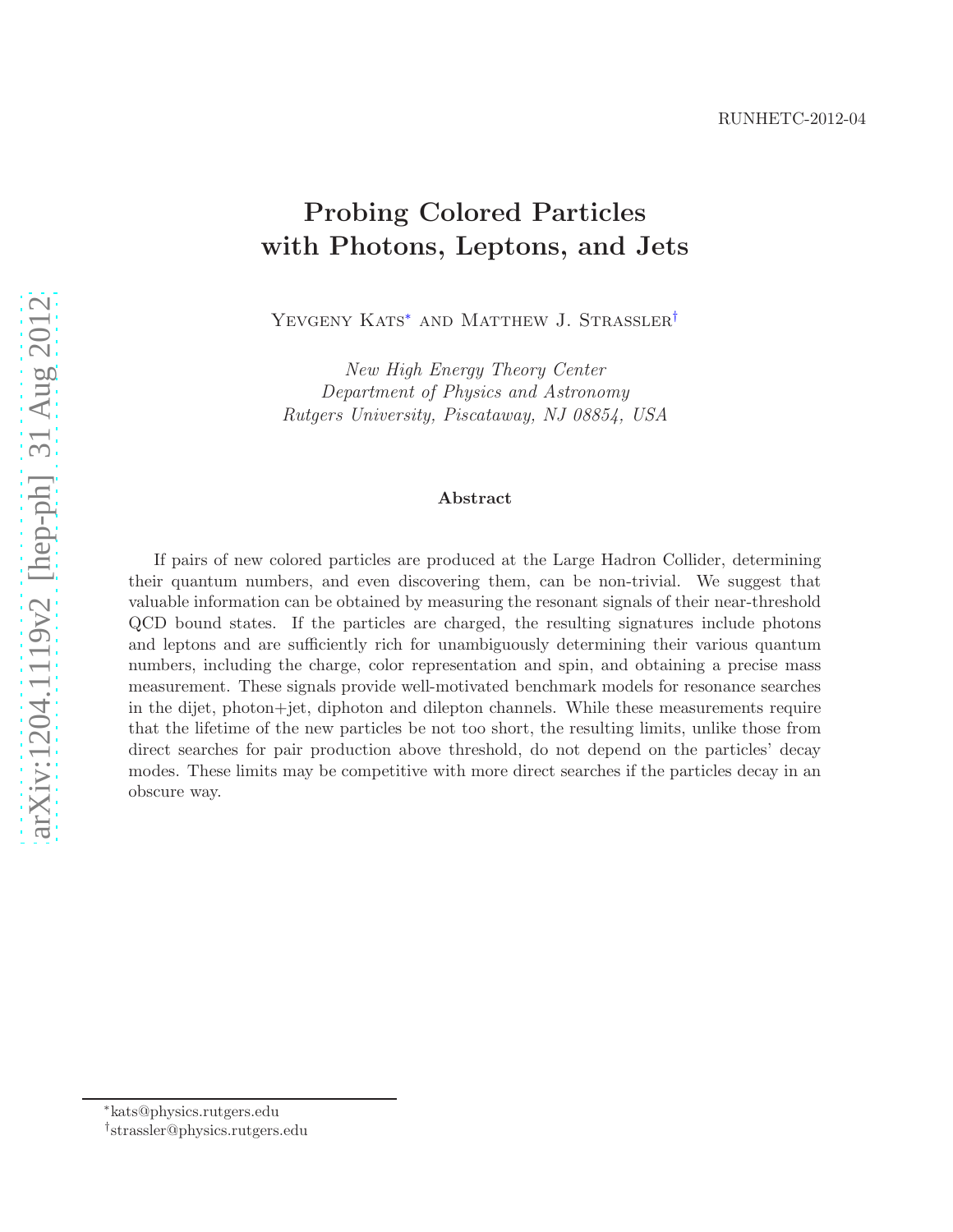# Contents

| 1              | Introduction and Motivation                                                                                                                                                                                                                                                                                                                                                                                                                                                                                                                      | $\overline{2}$                                                        |
|----------------|--------------------------------------------------------------------------------------------------------------------------------------------------------------------------------------------------------------------------------------------------------------------------------------------------------------------------------------------------------------------------------------------------------------------------------------------------------------------------------------------------------------------------------------------------|-----------------------------------------------------------------------|
| $\overline{2}$ | <b>New Colored Particles: Preliminary Considerations</b><br>2.1<br>2.2                                                                                                                                                                                                                                                                                                                                                                                                                                                                           | $\bf{3}$<br>3<br>$\overline{5}$                                       |
| 3              | <b>Bound State Formalism</b><br>3.1<br>3.2                                                                                                                                                                                                                                                                                                                                                                                                                                                                                                       | 8<br>9<br>10                                                          |
| 4              | <b>Signals</b><br>4.1<br>4.2<br>Dijet channel and a subsequently contained a subsequently contained a subsequently contained a subsequently contained a subsequently contained a subsequently contained a subsequently contained a subsequently contained a su<br>4.3<br>4.4<br>$\ell^+\ell^-$ channel<br>4.4.1<br>Production in association with a gauge boson $\dots \dots \dots \dots \dots \dots$<br>4.4.2<br>4.4.3<br>4.4.4<br>4.4.5<br>The cases of spin-0 and spin-1 particles $\dots \dots \dots \dots \dots \dots \dots \dots$<br>4.4.6 | 11<br>11<br>13<br>14<br>17<br>18<br>19<br>19<br><b>20</b><br>21<br>22 |
| $\overline{5}$ | Widths                                                                                                                                                                                                                                                                                                                                                                                                                                                                                                                                           | 23                                                                    |
| 6              | <b>Strategy</b><br>6.1<br>6.2<br>6.3<br>6.4<br>The case of neutral particles $\dots \dots \dots \dots \dots \dots \dots \dots \dots \dots \dots \dots \dots$<br>6.5<br>6.6<br>Even higher color representations $\dots \dots \dots \dots \dots \dots \dots \dots \dots \dots \dots \dots$                                                                                                                                                                                                                                                        | 23<br>24<br>24<br>24<br><b>25</b><br><b>26</b><br>27                  |
| $7\,$          | <b>Summary and Discussion</b>                                                                                                                                                                                                                                                                                                                                                                                                                                                                                                                    | 28                                                                    |
|                | A Group theory identities for $SU(N)$                                                                                                                                                                                                                                                                                                                                                                                                                                                                                                            | 29                                                                    |
|                | B Interactions of spin-1 particles                                                                                                                                                                                                                                                                                                                                                                                                                                                                                                               | 30                                                                    |
|                | C Pair production cross sections                                                                                                                                                                                                                                                                                                                                                                                                                                                                                                                 | 30                                                                    |
| D              | Widths                                                                                                                                                                                                                                                                                                                                                                                                                                                                                                                                           | 31                                                                    |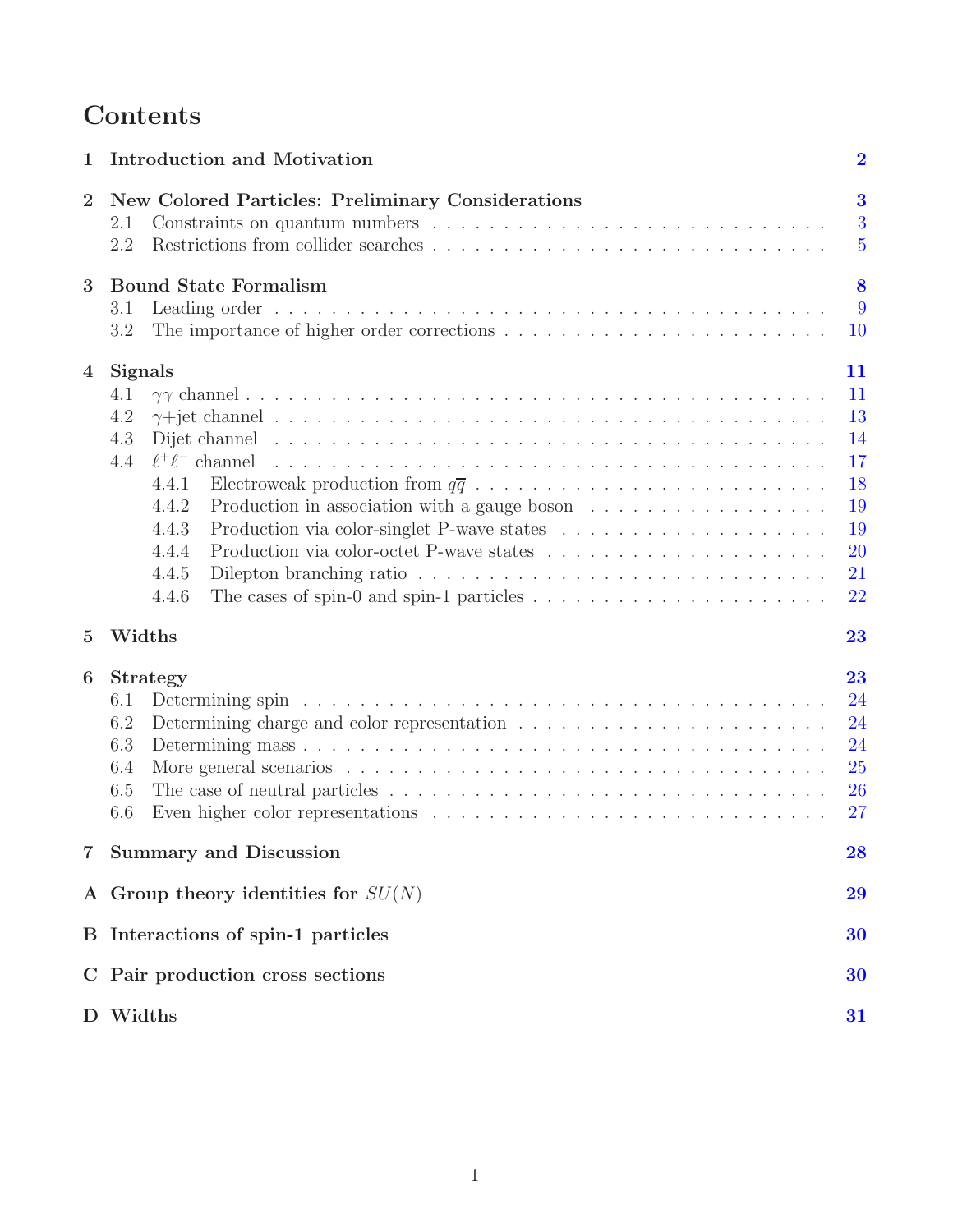## <span id="page-2-0"></span>1 Introduction and Motivation

The high collision energy available at the Large Hadron Collider (LHC) permits the exploration of a vast region of particle physics territory that was previous inaccessible. To assure sensitivity to the rich array of signatures that may arise from physics beyond the Standard Model, a diverse set of analysis techniques is needed. Already, limits on some particles have reached as high as 2 TeV and beyond. But in some cases, the limits are much weaker. New colored particles even as light as 200 GeV, which would have large production cross sections, are still not excluded, because of difficult backgrounds, trigger limitations, or the need for dedicated analysis methods.

In this paper we will show that pair-produced colored particles from many Beyond-the-Standard-Model scenarios are constrained, in a way that is largely model-independent, by the non-observation of dijet (or other) resonances arising from their QCD bound states. In some cases the constraints obtained by this method would be stronger than the ones from the more standard searches. Furthermore, if new pair-produced colored particles are discovered, by any method, their bound state signals can provide a uniquely powerful tool for determining their quantum numbers, including charge, spin, color representation and multiplicity. With such quantum numbers determined, the bound state resonances then also provide a high-precision mass measurement. This approach is especially useful for particles in color representations higher than the triplet (so that the bound states have a sizeable cross-section) that also carry electric charge (so that multiple resonant signals may be observable, including  $\gamma\gamma$ ,  $\gamma$ +jet and  $\ell^+\ell^-$ ).

These ideas are hardly new, of course. Bound states were crucial in understanding charm and bottom quarks, and had the top quark been lighter than 130 GeV, measurements of toponium at  $e^+e^-$  and hadron colliders (see, for example,  $[1-4]$ ) could have provided very detailed information about its properties. But it has been some time since these ideas were current, and so they need to be dusted off and shined for use at the LHC. This has been done recently in  $\lbrack 5\rbrack$  and further in  $\lbrack 6\rbrack$ , where the focus was on bound states of particles that appear in theories of supersymmetry or extra dimensions, though other cases were briefly discussed. Utilizing bound state annihilation signals at the LHC has been considered also in [\[7](#page-34-4)[–18](#page-35-0)]. In this work we explore these ideas in a much more general context and confront the potential signals with data from the 7 TeV LHC.

The only essential model-dependent assumption that we make about the new particle  $X$  is that its life is slightly prolonged, so that the  $X\overline{X}$  bound state ("X-onium") decays not by the disintegration of the X itself (as in toponium) but by the annihilation of the X with the X (as in charmonium). This condition is satisfied relatively easily as long as the particle does not have any unsuppressed 2-body decays. For particles in higher representations of color this situation becomes even more generic because, as we will see, the annihilation rates are proportional to many powers of color factors and can be enhanced by orders of magnitude.

Particles in the triplet and octet representations of color appear in many common scenarios and our results will be relevant to many of them. We will also consider particles in more exotic representations, for some of which the signals we discuss can be unusually large. (Other aspects of the phenomenology of massive vectorlike matter in exotic representations have been considered in the past in [\[19](#page-35-1)[–28](#page-35-2)].) Our motivations for discussing such representations are several. First, searches for resonances will be done anyway, and can be interpreted in terms of any representations, so it makes sense to understand their implications for all available representations without imposing theoretical assumptions. Second, massive vector-like matter in other representations often arises both in perturbative string theory, our only top-down model framework, and quantum field theory models with strong dynamics (or their dual warped-extra-dimensional cousins). In fact, string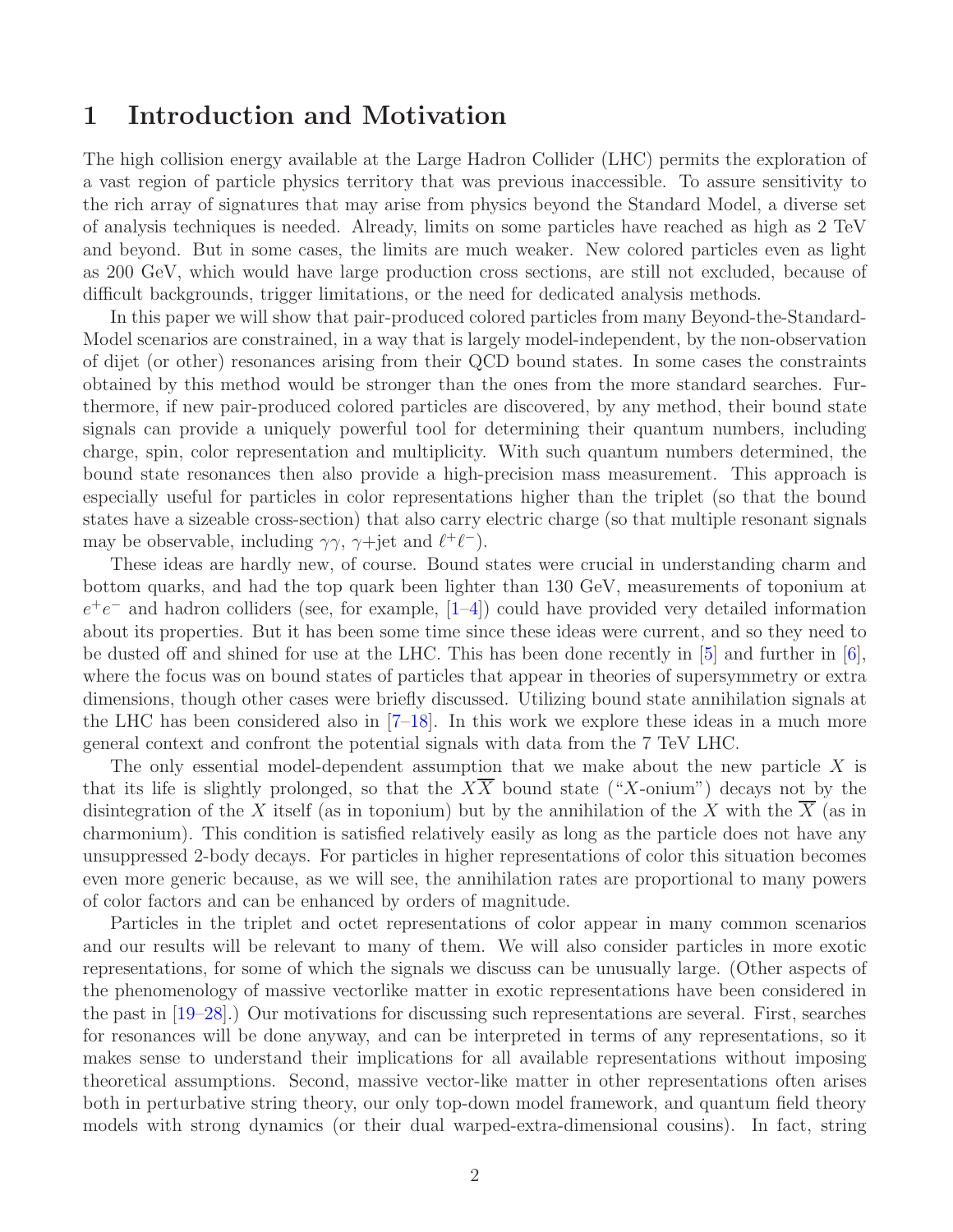theory typically predicts extra matter that, though chiral at high energies, becomes vector-like after symmetry breaking which may well occur at or just above the weak scale. The types of matter commonly predicted by string theory are biased by the fact that strings have two ends, and each end carries an index under a gauge or flavor group. This means that matter in perturbative string theory tends to appear in a limited set of representations with two indices, namely adjoints, symmetric and antisymmetric tensors, bifundamentals, and fundamentals. At the least, therefore, one should consider the possibility of massive sextet representations of color. Meanwhile, if non-perturbative quantum field theory has a role to play near the weak scale, composite particles in more complicated representations may arise through new confining dynamics. In QCD we encounter massive octet and decuplet states of flavor- $SU(3)$  (with  $U(1)$ -baryon charge) around the scale of confinement; in a similar vein, we might easily find technibaryons or other confined states near the TeV scale in the octet or decuplet of color, and carrying  $U(1)$  hypercharge. Furthermore, the two-index tensor representations expected in perturbative string theory might be combined through strong dynamics into more elaborate massive bound states. This can occur in confining supersymmetric quantum field theories, where massless states with high representations of global symmetries (into which  $SU(3)$ -color may be embedded) sometimes arise.

In section [2](#page-3-0) we will set the stage for our study by discussing the various colored particles that we will consider and the degree to which they are constrained by current data. In section [3](#page-8-0) we will review the basics of the bound state formalism. In section [4](#page-11-0) we will analyze the bound state annihilation signals in the  $\gamma\gamma$ ,  $\gamma$ +jet, dijet and  $\ell^+\ell^-$  channels. In section [5](#page-23-0) we will comment on the widths of the resonances. In section  $6 \text{ we will present a strategy that combines the information$  $6 \text{ we will present a strategy that combines the information$ from the various channels for determining the properties of the new particles. We will summarize and give final remarks in section [7.](#page-28-0)

### <span id="page-3-0"></span>2 New Colored Particles: Preliminary Considerations

Since the properties of the bound state signals are commonly model-independent, we will not restrict ourselves to a particular new physics scenario. We will simply assume that nature contains a new pair-produced particle X of spin  $j = 0, \frac{1}{2}$  or 1, electric charge Q, and color representation R (details of various color representations are given in table [1\)](#page-4-0). For simplicity and brevity, we will assume that X is a singlet of the electroweak  $SU(2)$ , though our methods apply also to other  $SU(2)$  representations. We also assume that the only interactions that contribute to production and annihilation of  $X\overline{X}$  pairs, and the  $X\overline{X}$  binding potential, are the Standard Model gauge interactions.<sup>[1](#page-3-2)</sup> Then, at least in the case of  $j = 0$  or  $\frac{1}{2}$  particles, everything is fixed by gauge invariance. The  $j = 1$  case is a bit more subtle and discussed in appendix [B.](#page-30-0)

### <span id="page-3-1"></span>2.1 Constraints on quantum numbers

New stable colored particles would form exotic atoms that are not observed [\[33](#page-35-3)], so we will focus on particles  $X$  that are able to decay down to known particles, possibly along with invisible new

<span id="page-3-2"></span> $1$ Our results can be significantly modified for particles which have large Yukawa-type interactions, such as gluinos (when the squarks are not much heavier)  $[5, 6]$  $[5, 6]$  or fourth-generation quarks  $[29]$ . Note, however, that some of the representations that we study here cannot have any renormalizable non-gauge interactions with Standard Model particles, simply because their quantum numbers do not allow it. Even when other renormalizable couplings are permitted, any subsequent effects are competing against the large value of  $\alpha_s$ , and so our formulas for production and decay rates will often be accurate even in this case.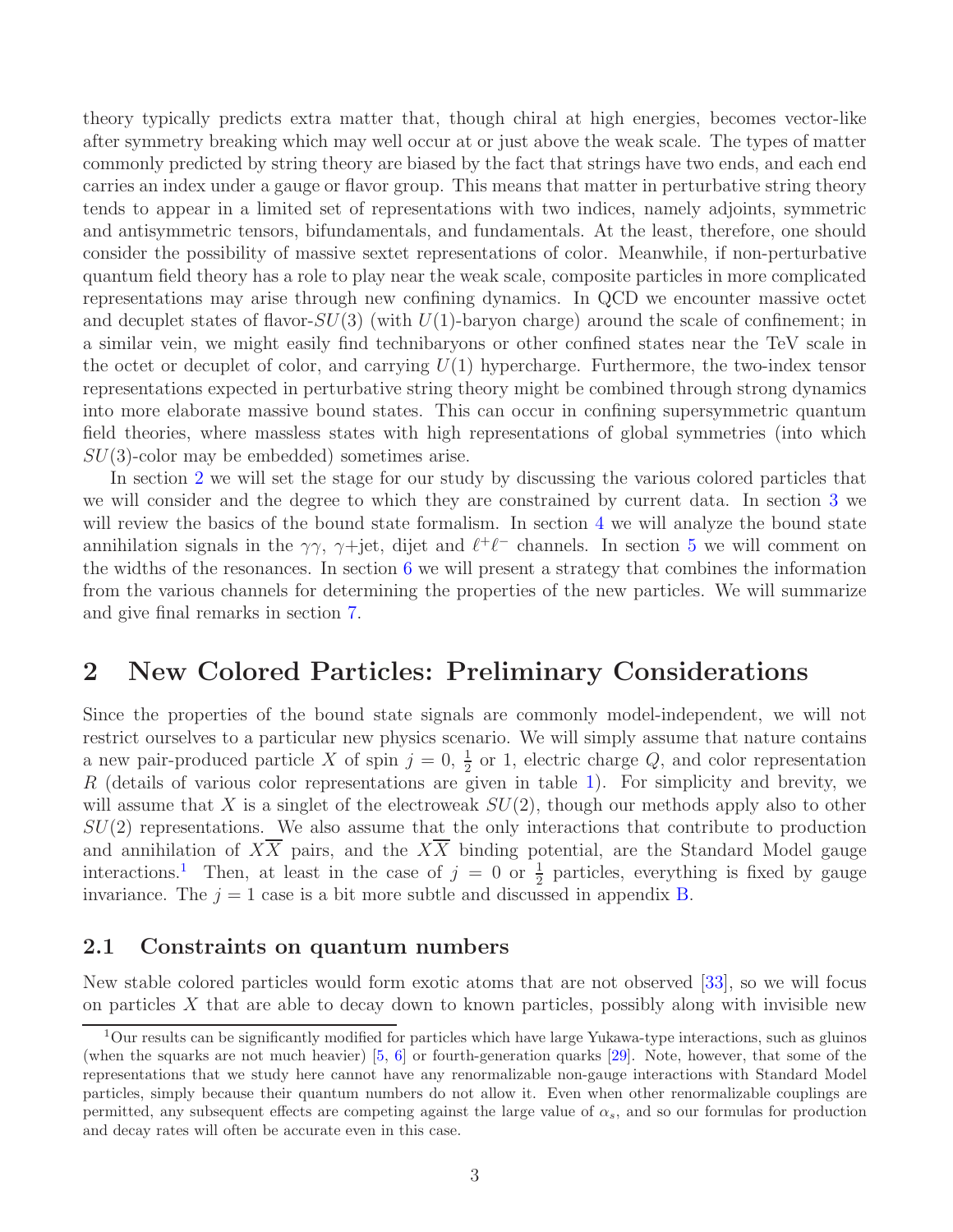| $\mathbb{R}$ | $D_R$ | $C_R$              | $T_R$ $A_R$ $t_R$ |                |                | $R\otimes \overline{R}$                                                                                                                                                                                           |
|--------------|-------|--------------------|-------------------|----------------|----------------|-------------------------------------------------------------------------------------------------------------------------------------------------------------------------------------------------------------------|
| (1,0)        | 3     | 4/3                | 1/2               |                | 1              | $1(\oplus 8)$                                                                                                                                                                                                     |
| (1, 1)       | 8     | 3                  | 3                 | $\Omega$       | $\overline{0}$ | $1 \oplus 8 \oplus 8 (\oplus 10 \oplus \overline{10} \oplus 27)$                                                                                                                                                  |
| (2,0)        | 6     | $10/3$ 5/2         |                   | $\overline{7}$ | $\overline{2}$ | $\mathbf{1} \oplus \mathbf{8} (\oplus \mathbf{27})$                                                                                                                                                               |
| (2,1)        | 15    | 16/3               | 10                | 14             | $\mathbf{1}$   | $1 \oplus 8 \oplus 8 \oplus 10 \oplus \overline{10} \oplus 27 \oplus 27 \; (\oplus 35 \oplus \overline{35} \oplus 64)$                                                                                            |
| (3,0)        | 10    | 6                  | $15/2$ 27         |                | $\theta$       | $1 \oplus 8 \oplus 27 (\oplus 64)$                                                                                                                                                                                |
| (2, 2)       | 27    | 8                  | 27                | $\theta$       | $\theta$       | $1 \oplus 2 \cdot 8 \oplus 10 \oplus \overline{10} \oplus 3 \cdot 27 \oplus 2 \cdot 35 \oplus 2 \cdot \overline{35} \oplus 2 \cdot 64$<br>$(\oplus28\oplus\overline{{28}}\oplus81\oplus\overline{{81}}\oplus125)$ |
| (3,1)        |       | 24 25/3 25         |                   | 64             | $\overline{2}$ | $1 \oplus 2 \cdot 8 \oplus 10 \oplus \overline{10} \oplus 2 \cdot 27 \oplus 35 \oplus \overline{35} \oplus 2 \cdot 64$<br>$(\oplus 81 \oplus \overline{81} \oplus 125)$                                           |
| (4,0)        |       | $15'$ 28/3 35/2 77 |                   |                | $\mathbf{1}$   | $1 \oplus 8 \oplus 27 \oplus 64 \,(\oplus 125)$                                                                                                                                                                   |

<span id="page-4-0"></span>Table 1: Properties of  $SU(3)$  representations [\[30](#page-35-5)[–32](#page-35-6)] ordered by their quadratic Casimir  $C_R$ . Also shown are the dimension  $D_R$ , the index  $T_R$ , the anomaly coefficient  $A_R$ , and the triality  $t_R$ . The last column shows the representations obtained by combining the representation  $R$  with its complex conjugate (where representations that give rise to non-binding potential between the particles are enclosed in parentheses). Our conventions and useful  $SU(3)$  identities are given in appendix [A.](#page-29-0)

particles. This restricts the charge  $Q$  to be an integer times  $1/3$  and imposes a correlation between Q and the triality  $t_R$  of R which can be computed from  $(A.9)$ . For any representation R in the decomposition of  $R_1 \otimes R_2$ ,

$$
t_R = (t_{R_1} + t_{R_2}) \mod 3 \tag{2.1}
$$

and thus triality is conserved mod 3. Quarks ( $R = 3$ ;  $Q = -1/3$  or  $+2/3$ ), antiquarks ( $R = 3$ ;  $Q = +1/3$  or  $-2/3$ ) and gluons  $(R = 8; Q = 0)$  all have charge and triality that satisfy

<span id="page-4-1"></span>
$$
t_R = (-3Q) \mod 3\tag{2.2}
$$

as do the colorless particles of the Standard Model, and any new invisible particles. Consequently, for X to be able to decay, it must also satisfy  $(2.2)$ . Particles X in representations with vanishing triality (including 8, 10, and 27) therefore must have integral charges, while particles in other representations (including 3, 6, 15, 24, 15′ ) must have fractional charges which are multiples of  $1/3$ . Spin j is unconstrained by these considerations, since three quarks can have the quantum numbers of a neutron  $(j = 1/2; R = 1; Q = 0)$  allowing a change of spin by a half-integer with no change in charge or color.

One might consider constraining the list of particles by requiring that the running of the Standard Model gauge couplings should not be too severely affected. High representations in j and R can have a huge impact on the running of  $\alpha_s$ , and (for  $Q \neq 0$ ) electroweak couplings. Requiring asymptotic freedom in  $SU(3)$  would preclude some of the representations we consider. However, if X were composite, then above its confinement scale the beta functions would change again, and asymptotic freedom might be restored. Alternatively, in a sufficiently exotic scenario with a whole set of new particles, including vectors as well as scalars or fermions, their effects on the beta function may partially cancel. Similar remarks apply to the potential contributions of the particles to loops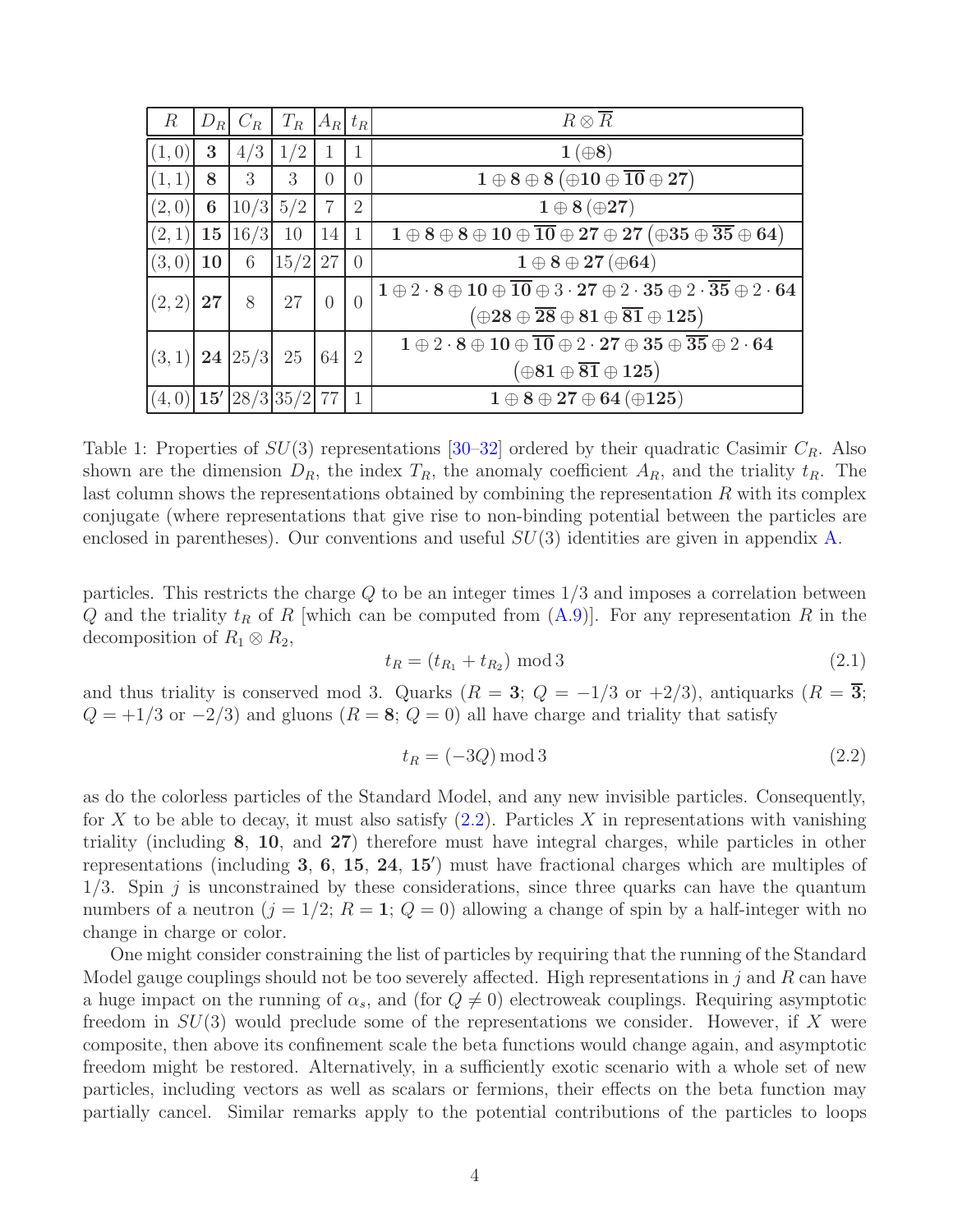

<span id="page-5-2"></span>Figure 1: Tevatron pair-production cross sections for particles of mass m and spin  $j = 0$  (solid black),  $\frac{1}{2}$  (dashed blue) or 1 (dotted red) in color representations R indicated in the figure. The 95% CL exclusion limit on particles decaying to 3 jets is the thick blue curve (CDF  $[34-36]$ , 3.2 fb<sup>-1</sup>).

affecting precision measurements. Lacking a clear-cut criterion, we leave these considerations to the reader's judgement, and impose no constraint of our own.

### <span id="page-5-0"></span>2.2 Restrictions from collider searches

Let us now consider the direct constraints on new colored particles from various collider measurements. These may be especially stringent for particles in high representations in  $j$  and  $R$ , which have large pair-production cross-sections,<sup>[2](#page-5-1)</sup> as shown in figures  $1-2$  $1-2$  (based on the expressions in appendix  $C$ ).<sup>[3](#page-5-3)</sup> However, existing limits depend very significantly on the particles' decay channels, while our aim is to remain as model-independent as possible. We will discuss several examples but will be cautious in applying constraints except where obviously necessary.

One signature particularly relevant to particles in high representations of color is decays to jets only. In table [2](#page-6-1) is shown the minimal number of quarks, antiquarks and/or gluons to which a particle X with spin j and color representation R could decay, consistent with conservation of color, angular momentum and charge. Notice that a high-dimensional operator is sometimes required for the corresponding decay, automatically suppressing decays with easier signatures (except possibly

<span id="page-5-1"></span><sup>&</sup>lt;sup>2</sup>Since we assume X has a small width, resonant production of X is too rare to be important.

<span id="page-5-3"></span><sup>&</sup>lt;sup>3</sup>We assumed the fields X to be complex. Electrically-neutral fields (of any spin) in the 8 or 27 can be real, in which case the cross sections would be smaller by a factor of 2.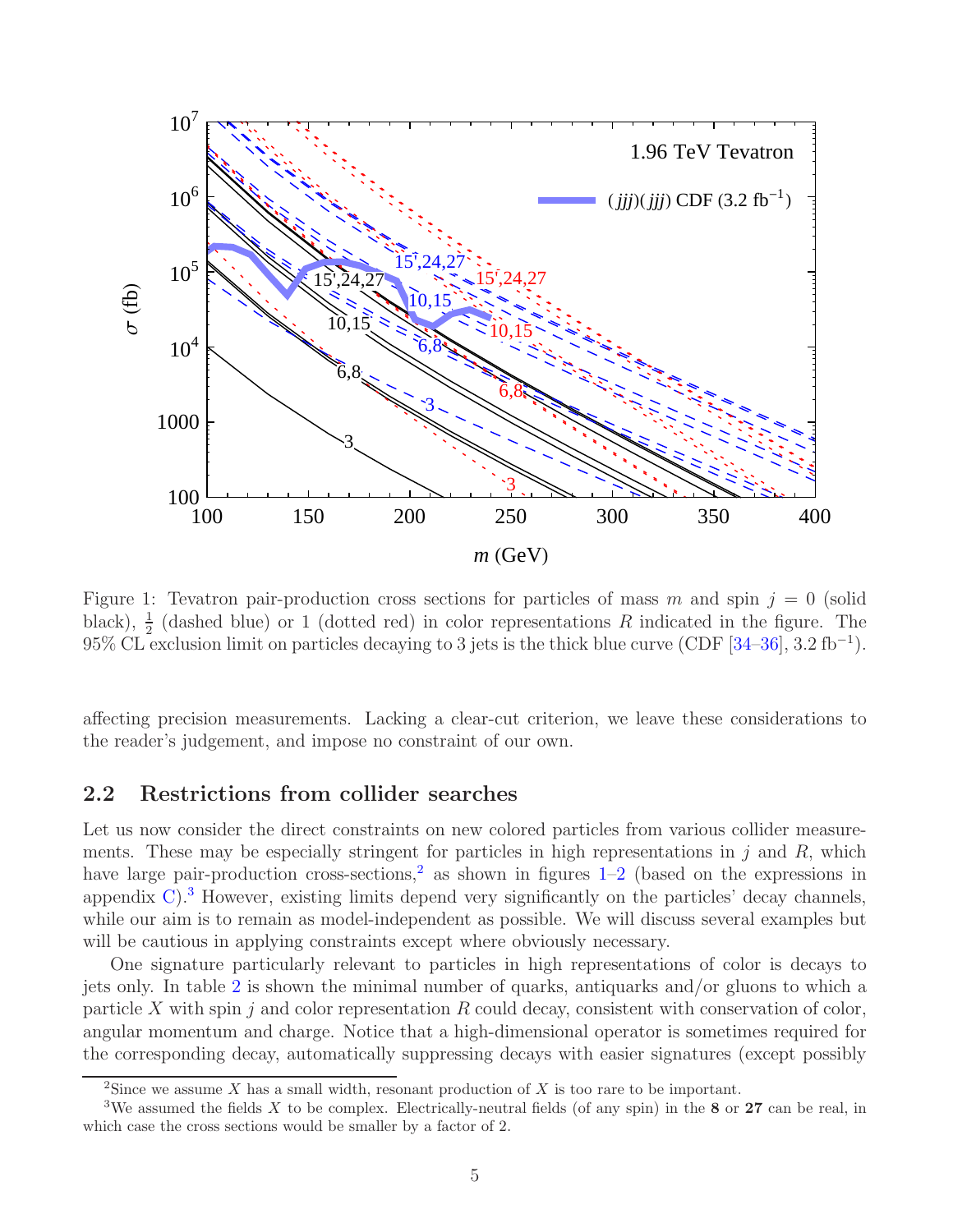

<span id="page-6-0"></span>Figure 2: 7 TeV LHC pair production cross sections for particles of mass m and spin  $j = 0$  (solid black),  $\frac{1}{2}$  (dashed blue) or 1 (dotted red) in color representations R indicated in the figure. The 95% CL exclusion limits on particles decaying to 2 jets are the thick red curve (ATLAS with 4.6 fb<sup>-1</sup> [\[37\]](#page-36-2) for  $m > 150 \text{ GeV}, 34 \text{ pb}^{-1}$  [\[38\]](#page-36-3) for lower masses) and the thick pink curve (CMS with 2.2 fb<sup>-1</sup> [\[39](#page-36-4)]). The limit on particles decaying to 3 jets is the thick blue curve (CMS with 5 fb<sup>-1</sup> [\[40](#page-36-5), [41\]](#page-36-6) for  $m > 280 \text{ GeV}, 35 \text{ pb}^{-1}$  [\[42\]](#page-36-7) for lower masses).

|     |  | 15 | 10              | $27\,$          | 24 | 15' |
|-----|--|----|-----------------|-----------------|----|-----|
| $=$ |  |    | (3)<br>$\Omega$ | (3)<br>$\Omega$ |    |     |
|     |  |    |                 |                 |    |     |
|     |  |    |                 |                 |    |     |

<span id="page-6-1"></span>Table 2: The minimal number of jets to which a spin-j particle in a particular color representation can decay, accounting for color, charge and angular momentum conservation. As discussed in the text, the 8, 10 and 27 must have integer electric charges while the others' must be fractional. For particular values of the charge, the minimal number of jets will sometimes be higher than shown in the table. For the 10 or 27,  $i = 0$ , any non-zero charge requires the particle to decay to at least three jets, as indicated in parentheses.

for decays involving top quarks), and at the same time giving a sufficiently long lifetime for bound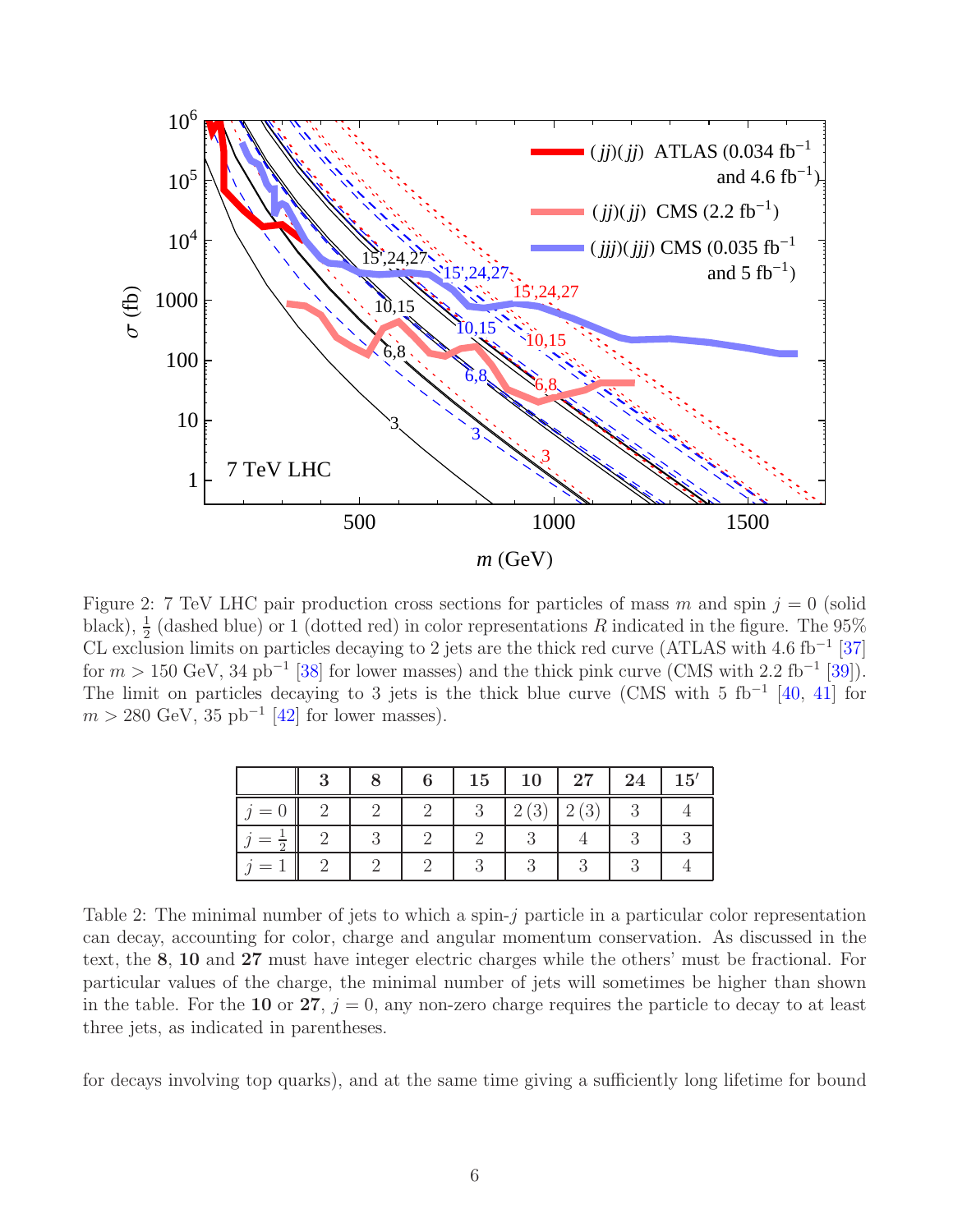states to annihilate.<sup>[4](#page-7-0)</sup> Note that this is neither the best nor the worst case as far as sensitivity to the new particles goes. For instance, if the final state contains invisible particles and consequently a lot of missing transverse momentum, discovery would likely have occurred through searches aimed at supersymmetry, while if the new particles decay to jets plus a new colorless particle that itself typically decays to three jets, it is not obvious whether any searches would be sensitive other than those seeking black holes and similar phenomena.

Signatures with jets only, and no missing energy, have been traditionally considered hard due to the large QCD background. Nevertheless, several successful search techniques for pair-produced hadronically decaying particles have been developed recently, starting with searches for particles decaying to 3 jets by CDF  $[34-36]$   $(3.2 \text{ fb}^{-1})$  and CMS  $[42]$   $(35 \text{ pb}^{-1}$  $(35 \text{ pb}^{-1}$  $(35 \text{ pb}^{-1}$ , recently updated to 5 fb<sup>-1</sup>  $[40]^{5}$  $[40]^{5}$ ), and followed by searches for particles decaying to 2 jets by ATLAS [\[38\]](#page-36-3) (34 pb<sup>-1</sup>, recently updated to 4.6 fb<sup>-1</sup> [\[37\]](#page-36-2)) and CMS [\[39\]](#page-36-4)  $(2.2 \text{ fb}^{-1})$ . Estimates of their 95% CL exclusion limits are shown<sup>[6](#page-7-2)</sup> as thick curves in figures  $1-2$ . These limits are likely to be conservative since the cross sections we plot do not include higher-order QCD corrections (which for many cases are not yet available in the literature) which would typically make them bigger.<sup>[7](#page-7-3)</sup> Meanwhile, the limits on spin-1 particles are conservative also, because we did not include the contribution from the  $q\bar{q}$  channel in that case since it is necessarily model-dependent and typically subdominant, as discussed in more detail in appendix [B.](#page-30-0) We should also note that the limits inferred from figures [1](#page-5-2)[–2](#page-6-0) do not take into account that the angular and invariant mass distributions of the pairs depend on the spin and color representation, so the acceptance varies somewhat between the different cases.

For some of the representations the cross sections are so large that they are likely to be highly constrained even without dedicated searches, by the absence of anomalies in high-multiplicity events. Those have been explored recently in the CMS black holes search  $[48]$  (with 4.7 fb<sup>-1</sup>). While a careful interpretation of the limits from this search would require a detailed analysis, an examination of the backgrounds suggests that such an analysis would likely exclude certain regions, roughly within the 1000–1500 GeV mass range, for all the particles from table [2](#page-6-1) decaying to 4 jets (spin- $\frac{1}{2}$ ) particles in the 27, and spin-0 and 1 particles in the  $15'$ ) and for some of the particles decaying to  $\overline{3}$  jets (spin-1) particles in the 15, 10, [2](#page-6-0)7, and 24, and spin- $\frac{1}{2}$  particles in the 24 and 15<sup>'</sup>). Note from figure 2 that the resulting limits on these 3-jet cases would be complementary to those from the dedicated

<span id="page-7-0"></span><sup>&</sup>lt;sup>4</sup>If the lifetime of X is very large, then when produced above threshold it may travel a macroscopic distance in the detector (within an R-hadron). While our results would still apply, the direct observation of such particles would typically make discovery and measurement of quantum numbers much easier (see, e.g., [\[43\]](#page-36-9) and references therein) and constraints on them are already very powerful [\[44,](#page-36-10) [45\]](#page-36-11).

<span id="page-7-1"></span><sup>&</sup>lt;sup>5</sup>The article [\[40](#page-36-5)] presents the limit curve only up to  $m = 1000$  GeV, but a more complete curve (up to 1600 GeV) has been presented in [\[41\]](#page-36-6).

<span id="page-7-2"></span><sup>&</sup>lt;sup>6</sup>For presenting the results of  $[39]$ , we assumed the acceptance to be the same as for the coloron examined in [\[39\]](#page-36-4). We determined the acceptance by dividing the acceptance-times-cross-section curve from [\[39](#page-36-4)] by the cross section of the model used in that study [\[46](#page-36-12)]. This is consistent with the two values quoted in [\[39](#page-36-4)] (3\% for  $m = 300$  GeV and 13\% for  $m = 1000 \text{ GeV}$ .

<span id="page-7-3"></span><sup>7</sup>One correction that will be especially important for the high color representations is the Sommerfeld enhancement which, like the bound states, originates from the attractive QCD potential between the two particles (see, e.g.,  $[47]$ ). We have estimated that typically (e.g., for 1 TeV particles at the 7 TeV LHC or 200 GeV particles at the Tevatron) the enhancement factors relative to the leading-order cross sections would be  $\sim$  1-2 for X in the 6 and 8 representations,  $\sim$  3 for 10 and 15, and  $\sim$  5 for 27, 24 and 15'. However, since the searches for hadronically decaying particles typically require the particles to be somewhat boosted, so as to reduce QCD multijet background, they are not sensitive to pairs produced near the threshold, where the effect of the Sommerfeld enhancement is most pronounced. As a result, the number of events passing the cuts will be enhanced by smaller factors than those stated above. Addressing this in more detail requires a separate study.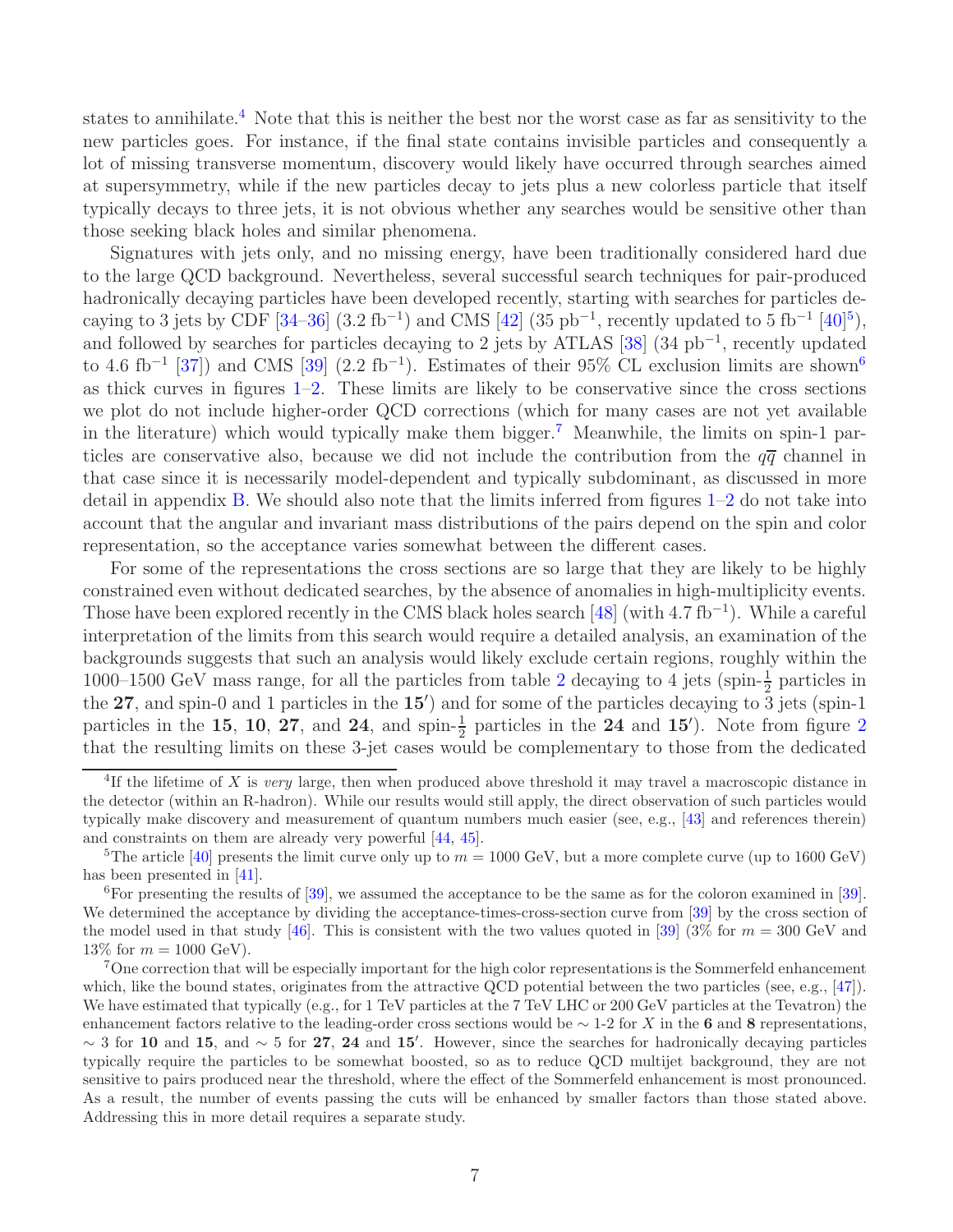search for particles that decay this way. The dedicated 3-jet search [\[40](#page-36-5), [41](#page-36-6)], which is motivated by models with low signal-to-background ratio, needs to use hard cuts for reducing the background, resulting in signal acceptance of 2-3%. However, for signals that are larger than the background, or at least comparable to the uncertainty on the background, such cuts are no longer needed and limits can be set by inclusive searches like [\[48](#page-36-8)] even when the number of signal events is small.

Also, for sufficiently large representations, the new particles will alter the overall dijet spectrum through large loop corrections. But the most prominent effect of these loops is likely to be below threshold, where they are enhanced by Coulomb effects and manifest themselves through the production and annihilation of bound states. Since the contribution from the bound states is resonant, and benefits from higher parton luminosity, it is probably the source of the most powerful limits arising from the dijet spectrum. Limits of this type will be discussed below.

Overall, we see that the direct limits on hadronically decaying particles are not extremely strong, sometimes even for particles in high representations, and apply only in certain mass ranges for each specific decay mode. We will see that bound state signals may sometimes set limits of comparable strength which are less model-dependent. We also note that the direct searches for particles decaying to 3 jets suffer from uncertainties due to the very hard cuts needed for reducing the QCD background, leading to strong sensitivity to the far tails of the kinematic distributions which are difficult to simulate reliably.<sup>[8](#page-8-1)</sup> By contrast, the bound state signals have  $\mathcal{O}(1)$  efficiencies.

## <span id="page-8-0"></span>3 Bound State Formalism

Any new colored particle will produce a rich spectrum of bound states, similarly to the charmonium system. Often there will be even more variety, since particles in any representation other than the triplet can form bound states in more than one representation of color, and spin-1 particles provide additional possibilities for the spins of the bound states. However, for each of our signals, just one or a few of the bound states will contribute significantly to observable LHC signals. In particular, the probability to produce a bound state depends on the size of its wavefunction at the origin,  $\psi(0)$ , which is non-vanishing only for S waves. For any particular annihilation channel, the spins and the color representations of the bound states that need to be considered are further constrained. Luckily, as we will see, in most cases the contribution from the relevant S waves is not suppressed in any way, so we will not need to take into account higher angular momentum states or radiative transitions between states. Only the dilepton channel will require a more detailed analysis. For simplicity, in the rest of this introductory section we will focus on the case of directly produced S-wave bound states, and discuss the additional states relevant to the dilepton channel when we come to it. We will start by describing the leading-order expressions that we will be using and then comment on higher-order corrections, which become more and more important as we go higher in the color representation R.

<span id="page-8-1"></span><sup>8</sup>For example, the cross section of a hadronically decaying top which can be inferred from the CDF search for particles decaying to 3 jets [\[34](#page-36-0)[–36\]](#page-36-1) appears larger than expectation by a factor of ∼ 10. While the excess can be accounted for by a  $2\sigma$  fluctuation or indicate a new physics source of boosted top quarks, the discrepancy may also be attributed to underestimating the systematic uncertainty on the very small signal efficiency ( $\sim 10^{-4}$ ).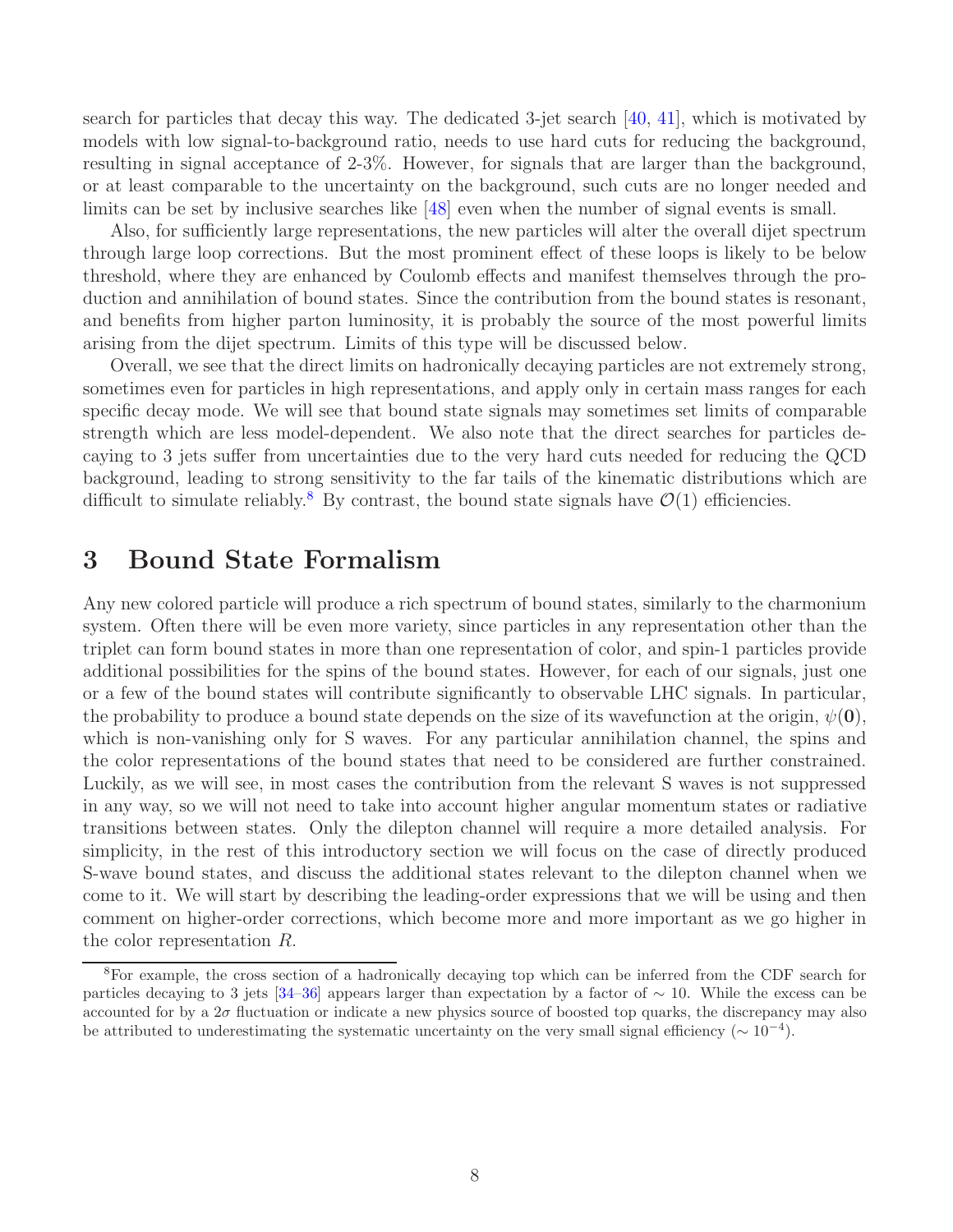#### <span id="page-9-0"></span>3.1 Leading order

For particles of mass  $m \gg \Lambda_{\text{QCD}}$ , and as long as the Bohr radius of the relevant bound state is much smaller than the QCD scale and the velocity of its constituents is non-relativistic, we can obtain reasonable estimates using a standard modified-hydrogenic approximation. For a particle  $X$ in representation R, the potential between X and  $\overline{X}$  depends on the color representation R of the XX pair through the quadratic Casimirs of R and R as

<span id="page-9-4"></span>
$$
V(r) = -C\frac{\overline{\alpha}_s}{r}, \qquad C = C_R - \frac{1}{2}C_R \tag{3.1}
$$

Here

$$
\overline{\alpha}_s \equiv \alpha_s(r_{\rm rms})\tag{3.2}
$$

is defined as the running coupling at the scale of the average distance between the two particles in the corresponding hydrogenic state,  $r_{\text{rms}} \equiv \sqrt{\langle r^2 \rangle}$ , which is of the order of the Bohr radius<sup>[9](#page-9-1)</sup>  $a_0 = 2/(C\overline{\alpha}_s m)$ . (The symbol  $\alpha_s$  without a bar will be reserved for its value at the scale m.) The binding energies and the wavefunctions at the origin for the ground state  $(n = 1)$  and its radial excitations  $(n = 2, 3, ...)$  are given by

<span id="page-9-3"></span>
$$
E_b = -\frac{1}{4n^2} C^2 \overline{\alpha}_s^2 m \,, \qquad |\psi(\mathbf{0})|^2 \equiv \frac{1}{4\pi} |R(0)|^2 = \frac{C^3 \overline{\alpha}_s^3 m^3}{8\pi n^3} \tag{3.3}
$$

and the cross-section for the bound state  $\beta$  to be produced by initial-state partons a and b is

<span id="page-9-2"></span>
$$
\hat{\sigma}_{ab \to \mathcal{B}}(\hat{s}) = \frac{8\pi}{m} \frac{\hat{\sigma}_{ab \to X\overline{X}}^{\text{free}}(\hat{s})}{\beta(\hat{s})} |\psi(\mathbf{0})|^2 2\pi \delta(\hat{s} - M^2)
$$
\n(3.4)

where  $M = 2m + E_b$  is the mass of the bound state,  $\hat{\sigma}_{ab}^{\text{free}}$  $\lim_{ab \to X\overline{X}} (\hat{s})$  is the production cross section for a free pair at threshold (i.e., for  $\beta(\hat{s}) \to 0$ , where  $\beta(\hat{s})$  is the velocity of X or  $\overline{X}$  in their center of mass frame). (If X is real, then  $\overline{X} = X$ , and eq. [\(3.4\)](#page-9-2) still holds with  $\psi(0)$  defined through the expression [\(3.3\)](#page-9-3), rather than by the appropriately symmetrized wave-function.) Meanwhile one may show that the production cross section of any narrow resonance  $\beta$  of mass M and spin J from a and b, and the decay rate back to a and b, are related by

$$
\hat{\sigma}_{ab \to B}(\hat{s}) = \frac{2\pi (2J+1) D_B}{D_a D_b} \frac{\Gamma_{\mathcal{B} \to ab}}{M} 2\pi \delta(\hat{s} - M^2) \qquad (\times 2 \text{ for } a = b)
$$
\n(3.5)

where  $D_p$  denotes the dimension of the color representation of particle  $p$ .

From [\(3.3\)](#page-9-3), we may see that the binding energies would typically be small relative to the bound state mass. Even for high representations like the 15 and 10, the binding energy for a color-singlet S-wave bound state in its ground state is only  $E_b \sim -0.05M$ . It is even smaller for bound states with non-zero orbital angular momentum and/or color. Therefore observing the splittings between the various states would generally be difficult at the LHC due to resolution limitations, except in the case of very high representations. For  $R = 10$  and 15, observation of radially excited states distinctly from the ground state might barely be possible in diphoton and dielectron channels, but the rates for the excited states are very low and a very large data set would be required.

<span id="page-9-1"></span><sup>&</sup>lt;sup>9</sup>More precisely,  $r_{\rm rms} = \sqrt{3} a_0$  for the S-wave ground state and  $\sqrt{30} a_0$  for the lowest P-wave state. Since  $a_0$  itself depends on  $\overline{\alpha}_s$ , we determine  $r_{\text{rms}}$  numerically using a self-consistency condition.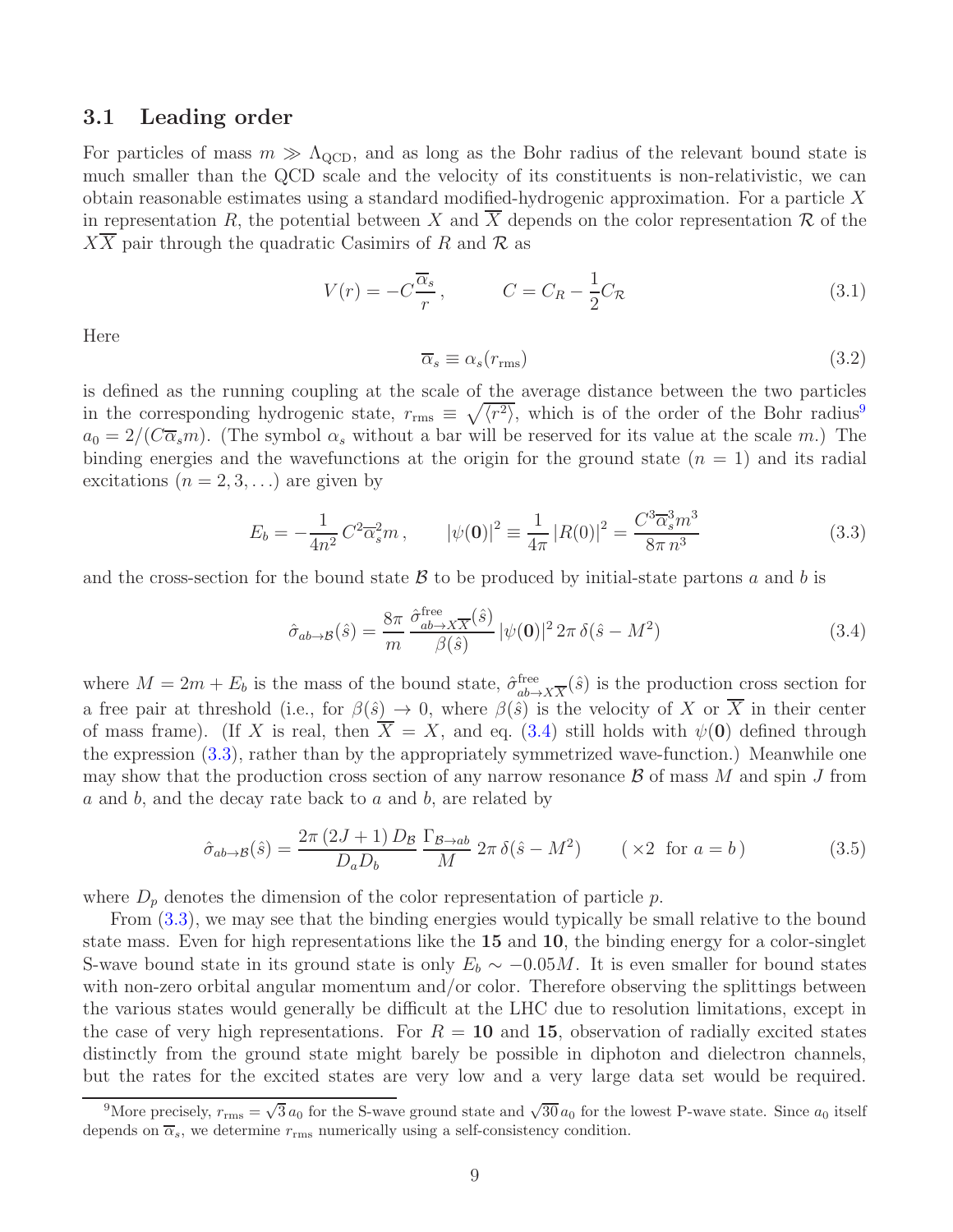Furthermore, annihilation rates fall like  $1/n^3$ , making radially excited states more vulnerable to decays of the constituent X particles themselves, which could eliminate their annihilation signals. For these reasons, we will assume in this paper that no information can be gleaned from the presence of several distinct states in the same channel.

When combined with detector resolution, the effect of the radially excited states, whose production rate falls as  $1/n^3$ , will be a small distortion on the high-energy side of the observed resonance shape, increasing the area under the observed resonance by only

<span id="page-10-1"></span>
$$
\zeta(3) = \sum_{n=1}^{\infty} \frac{1}{n^3} \approx 1.2
$$
\n(3.6)

Since this effect is small and, as mentioned above, the radial excitations are more vulnerable to constituent decays, we will take the conservative approach of not including the factor [\(3.6\)](#page-10-1) in the cross sections.

### <span id="page-10-0"></span>3.2 The importance of higher order corrections

The computations in this paper will all be at the leading order both in the short-distance production and annihilation amplitudes and in the non-relativistic and Coulomb-like treatment of the bound states,<sup>[10](#page-10-2)</sup> with the exception of the running of  $\alpha_s$  which we do account for to a degree, as described above, and of our use of NLO parton distribution functions (PDFs). We must therefore emphasize that our results will be rather imprecise. Our aim in this paper is not high precision, but rather to show that bound state searches may serve as a useful tool at the LHC, and to motivate future calculations of greater precision that will allow maximal information to be extracted from those searches. We will also demonstrate, however, that high precision is often not required for determining discrete quantum numbers.

The leading order approximation becomes less valid as we go up in the representations. In particular, the particle velocity in the ground state of a color-singlet S-wave bound state is  $v \approx C_R \overline{\alpha}_s/2$ , where  $C_R$  is the second Casimir of the representation R, and thus for too high representations the bound states cannot be treated non-relativistically. The relativistic corrections contribute at the next-to-next-to-leading order in the  $\overline{\alpha}_s$  expansion. Other corrections that depend on the combination  $C_R\overline{\alpha}_s$  also start appearing at that order. For more details, see [\[17](#page-35-7)], which studied the effect of such corrections on a color-singlet S-wave bound state of  $R = 8$  fermions (gluinos). In their case, the corrections make  $|\psi(\mathbf{0})|^2$  larger than the leading-order expression by a factor that varies from 1.8 for  $m = 300$  GeV to 1.5 for  $m = 1500$  GeV. Based on the values of  $C_R$  from table [1,](#page-4-0) we expect a comparable effect for  $R = 6$  and a larger effect for  $R = 15$  and 10 (where  $C_R$  is about twice as large). For  $R = 27$ , 24 and 15',  $C_R \overline{\alpha}_s \approx 1$ , so we cannot obtain reliable results for these (or higher) representations. Therefore in the following sections we will restrict our attention to  $R = 3, 8, 6, 15$ and 10. We will briefly describe what the leading-order expressions give for higher representations in section [6.6.](#page-27-0)

<span id="page-10-2"></span><sup>&</sup>lt;sup>10</sup>We note that higher order results have been computed in the context of supersymmetric theories for bound states of color-triplet scalars (squarks) [\[49](#page-36-14), [50](#page-37-0)] and color-octet fermions (gluinos) [\[51,](#page-37-1) [17\]](#page-35-7).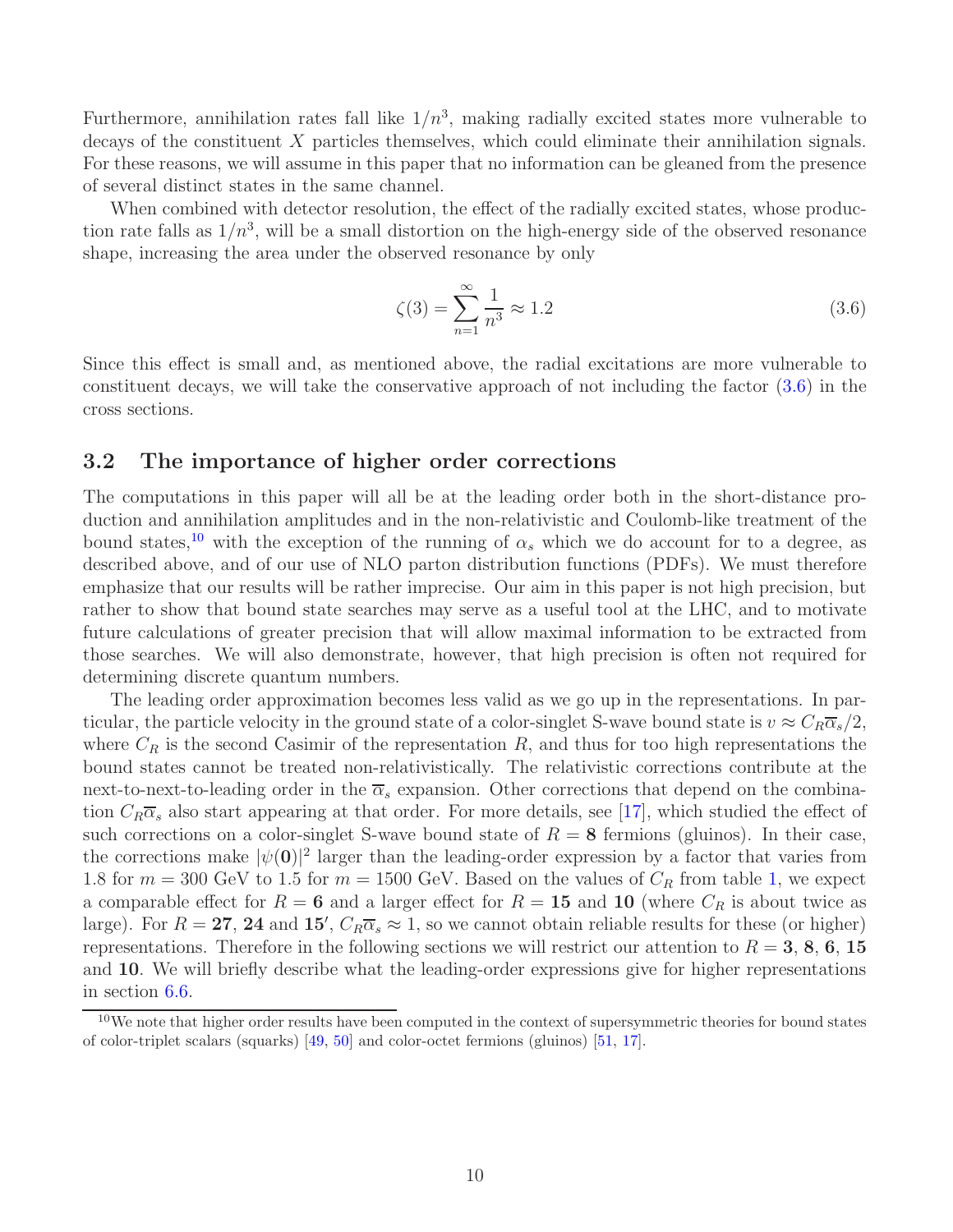## <span id="page-11-0"></span>4 Signals

In this section we will identify the channels in which the bound state resonances would be most easily measurable and compute the corresponding cross sections as a function of the mass, color representation, charge and spin of the constituent particles.

The strong and electroweak couplings of the particles allow them to annihilate to a pair of gauge bosons, each of which can be a gluon, photon or Z. They can also annihilate to a pair of quarks through an s-channel gluon or any pair of fermions through an s-channel  $\gamma/Z$ . Since for simplicity we assumed the particles to be  $SU(2)$  singlets, there are no processes involving W bosons. The promising final states that we will analyze are diphoton  $(\gamma\gamma)$ , photon+jet  $(\gamma g)$ , dijet  $(gg \text{ and } g\overline{g})$ , and dilepton  $(\ell^+\ell^-)$ .

Annihilation to  $\gamma\gamma$ ,  $\gamma g$  or gg is possible only for bound states with total angular momentum  $J = 0$  or 2. Such bound states (color-singlet for  $\gamma \gamma$ , color-octet for  $\gamma g$ , and various representations for gg) can only be produced in the gg channel.

Annihilation to  $q\bar{q}$  or  $\ell^+\ell^-$  (through an s-channel gauge boson) is possible only for  $J=1$  bound states. Color-octet  $J = 1$  bound states which will annihilate to  $q\overline{q}$  will be produced in the  $q\overline{q}$ channel. On the other hand, there is no leading-order strong-interaction process that can produce the color-singlet  $J = 1$  bound states which can annihilate to  $\ell^+ \ell^-$ . Therefore, we will have to take into account various subleading processes which will lead to a measurable  $\ell^+\ell^-$  signal.

The photon+jet, diphoton and dilepton signals will unfortunately be absent if the particles are neutral. Note though that according to the arguments in section [2.1,](#page-3-1) for many representations  $(3, 1)$ 6, 15, etc.) neutral particles would be exactly stable and are likely already excluded.

In this section we will also present approximate current limits based on recent LHC searches. For simplicity, since the signal efficiencies (including acceptance) are  $\mathcal{O}(1)$ , and since the limits are still changing rapidly as the analyses are being updated with more data, we will only display one representative limit curve per search, without simulating the signal efficiency relevant to each of our cases separately. We will present the cross sections as a function of half the bound state mass,  $M/2$ , which is roughly the mass m of the constituent particle.<sup>[11](#page-11-2)</sup>

### <span id="page-11-1"></span>4.1  $\gamma\gamma$  channel

Any particle with charge and color, no matter what its spin, can be produced in pairs (in gg collisions) in an S-wave  $J = 0$  color-singlet bound state that can then decay as a typically narrow  $\gamma\gamma$  resonance. For spin-1 particles, S-wave  $J = 2$  color-singlet bound states contribute as well. Even though the dominant decay in all cases is back to a gg pair, the  $\gamma\gamma$  signal benefits from smaller backgrounds and better resolution.

The cross section of the  $\gamma\gamma$  signal due to a spin-J bound state is<sup>[12](#page-11-3)</sup>

$$
\sigma_{\gamma\gamma} \simeq \sigma_{gg \to \mathcal{B}} \frac{\Gamma_{\mathcal{B} \to \gamma\gamma}}{\Gamma_{\mathcal{B} \to gg}} = \frac{(2J+1) C_R^3}{2^{14}} \overline{\alpha}_s^3 \frac{\mathcal{L}_{gg}(M^2)}{M^2} \int_0^\pi d\theta \sin\theta \sum_{\varepsilon_1, \varepsilon_2} \left| \mathcal{M}_{X \overline{X} \leftrightarrow \gamma\gamma}(\theta) \right|^2 \tag{4.1}
$$

<span id="page-11-2"></span> $11$ In the dijet channel where the contribution comes from several bound states with different binding energies, we took M to correspond to the lightest one. However, all the states are included in the computation of the cross section, each with its own mass, since they will usually contribute to the same peak within the experimental resolution.

<span id="page-11-3"></span><sup>&</sup>lt;sup>12</sup>The  $\gamma\gamma$  annihilation signal has been computed in the past for bound states of color triplets (see, e.g., [\[15,](#page-34-5) [49,](#page-36-14) [50,](#page-37-0) [6](#page-34-3)] for scalars,  $[4, 29, 6]$  $[4, 29, 6]$  $[4, 29, 6]$  $[4, 29, 6]$  $[4, 29, 6]$  for fermions, and  $[6]$  for vectors) and color octets (see, e.g., [\[16](#page-35-8)] for scalars).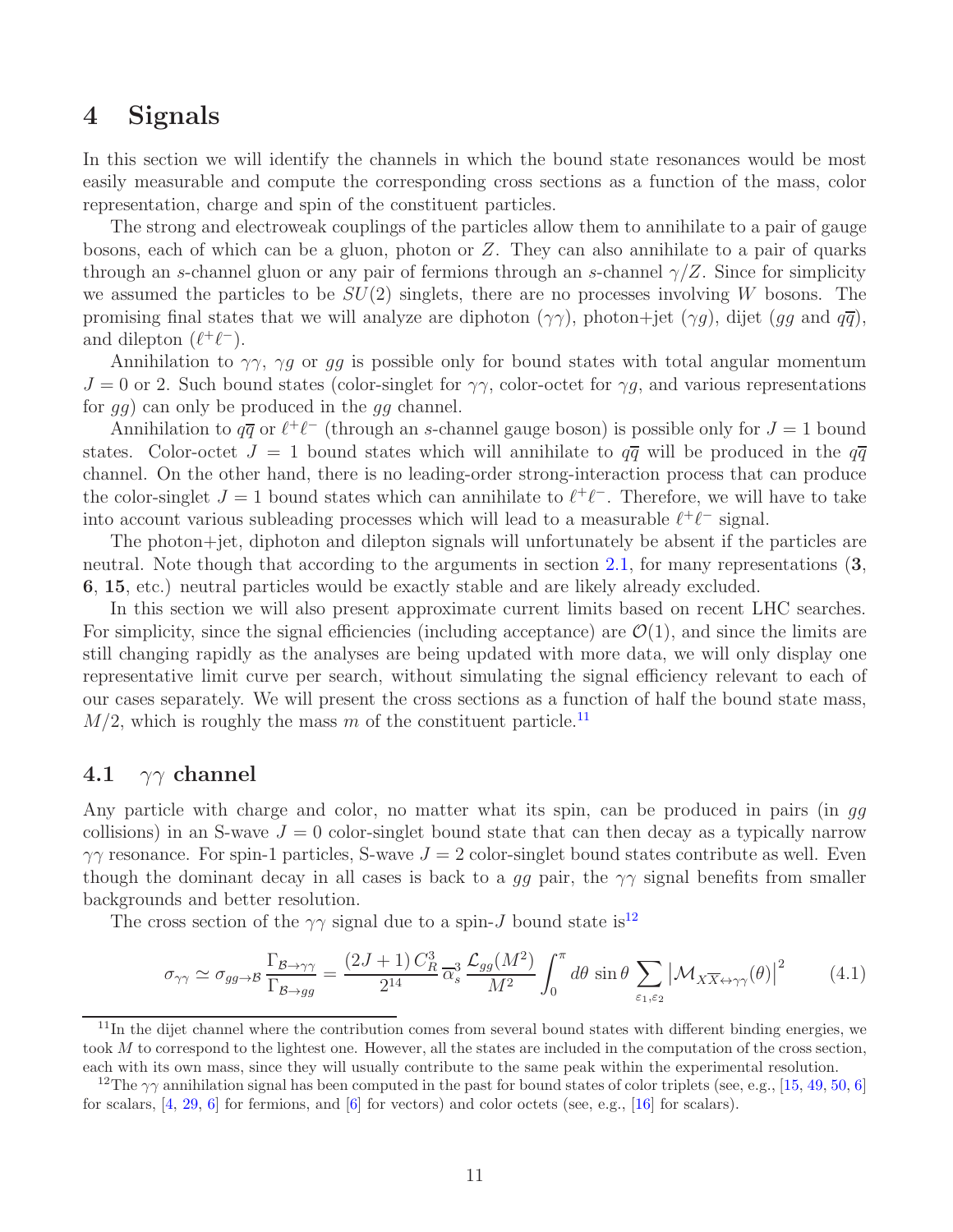

<span id="page-12-1"></span>Figure 3:  $\gamma\gamma$  signal cross sections at the 7 TeV (left) and 14 TeV (right) LHC for bound states of particles with spin  $j = 0$  (solid black),  $\frac{1}{2}$  (dashed blue) or 1 (dotted red) and charge  $Q = 1$ . For other values of Q they need to be multiplied by  $Q^4$ . Our estimates of the current 95% CL exclusion limits are the thick red curve (ATLAS, 4.9 fb<sup>-1</sup> [\[53\]](#page-37-2)), and the thick blue curve (CMS, 1.14 fb<sup>-1</sup> [\[55](#page-37-3)]) which is supplemented for  $M/2 < 250$  GeV by a limit from a lower luminosity search  $(CMS, 36 pb<sup>-1</sup> [54]).$  $(CMS, 36 pb<sup>-1</sup> [54]).$  $(CMS, 36 pb<sup>-1</sup> [54]).$ 

Here  $\mathcal{M}_{X\overline{X}\leftrightarrow\gamma\gamma}$  is the matrix element for free X and  $\overline{X}$  to convert to a pair of photons and the sum is over the photon polarizations. Also appearing in this expression is the parton luminosity for a pair of partons a and b, defined as

$$
\mathcal{L}_{ab}(\hat{s}) = \frac{\hat{s}}{s} \int_{\hat{s}/s}^{1} \frac{dx}{x} f_{a/p}(x) f_{b/p}\left(\frac{\hat{s}}{xs}\right) , \qquad (4.2)
$$

where  $\sqrt{s}$  is the collider center-of-mass energy. The resulting  $\gamma\gamma$  signal from the bound states is

<span id="page-12-3"></span>
$$
\sigma_{\gamma\gamma} = \frac{Q^4 C_R^3 D_R}{64} \pi^2 \alpha^2 \overline{\alpha}_s^3 \frac{\mathcal{L}_{gg}(M^2)}{M^2} \times \{1, 2, 19\} \quad \text{for } j = \{0, \frac{1}{2}, 1\}
$$
 (4.3)

We have evaluated<sup>[13](#page-12-0)</sup> this for the LHC in figure [3,](#page-12-1) which also shows our estimate of the exclusion limit from ATLAS  $[53]$  and CMS  $[54, 55]$  $[54, 55]$ .<sup>[14](#page-12-2)</sup>

For  $j = 0$  or  $\frac{1}{2}$ , the signal is coming from  $J = 0$  bound states and is therefore isotropic. For  $j = 1$ , both  $J = 0$  and  $J = 2$  bound states contribute. The signal from  $J = 2$  bound states, which

<span id="page-12-0"></span><sup>&</sup>lt;sup>13</sup>Here and in the following, we are using the NLO MSTW 2008 PDFs [\[52\]](#page-37-5) evaluated at the scale m.

<span id="page-12-2"></span><sup>&</sup>lt;sup>14</sup>Unfortunately the high-luminosity ATLAS and CMS searches [\[53,](#page-37-2) [55](#page-37-3)] have not presented limits for  $M < 450 \text{ GeV}$ or  $M < 500$  GeV, respectively (even though good data seems to be available down to at least  $M \approx 200$  GeV in both cases; and of course Higgs boson searches work at even lower masses). As a result, we could only present limits from the much earlier 36 pb<sup>−</sup><sup>1</sup> CMS search [\[54\]](#page-37-4) in that range of masses. We also could not make use of the CMS search with 2 fb<sup>-1</sup> [\[56\]](#page-37-6) since it has not presented limits on the cross section times branching ratio.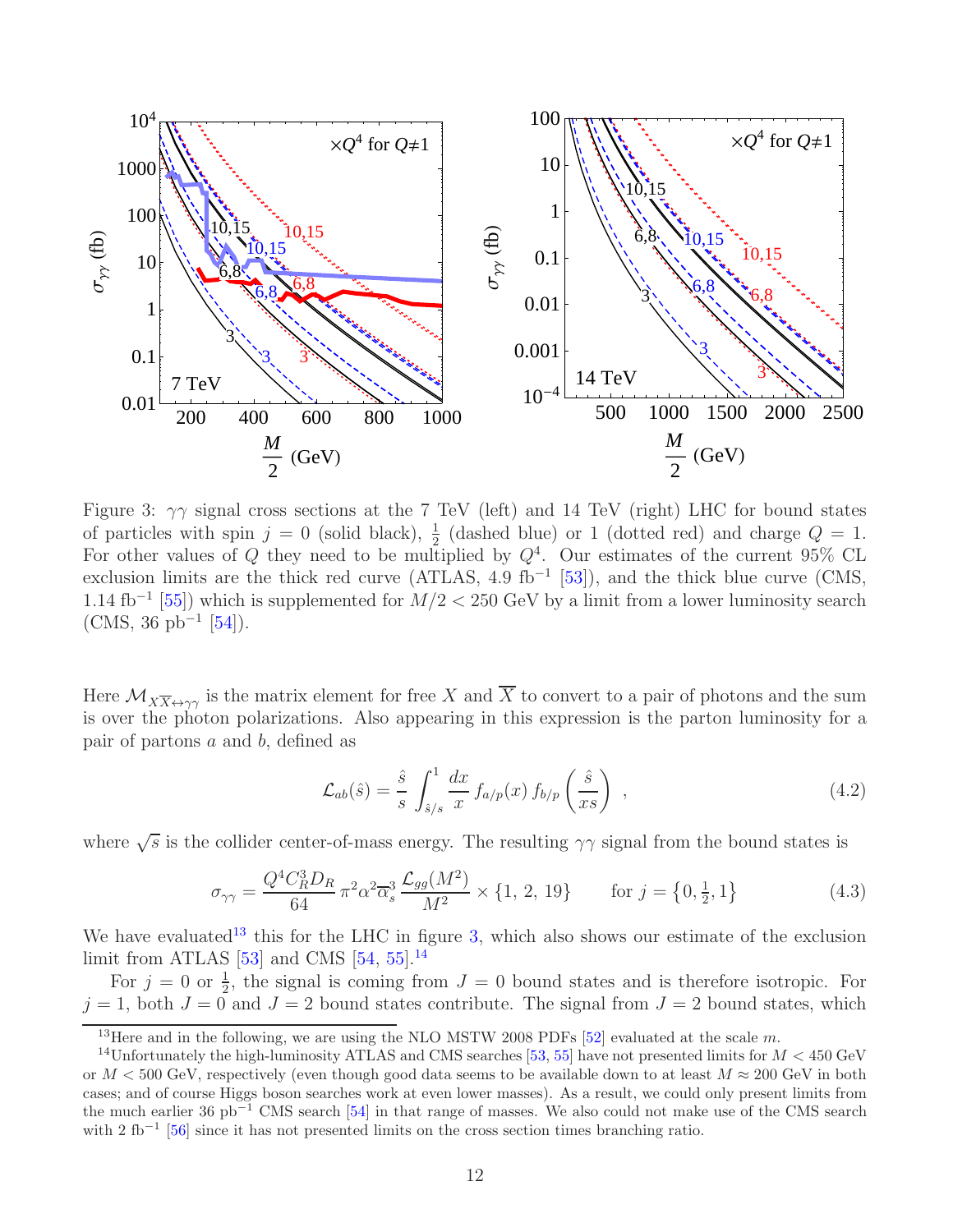contributes 16/19 of the cross section, will have the angular distribution

<span id="page-13-2"></span>
$$
\frac{1}{\Gamma_{\mathcal{B}\to\gamma\gamma}} \frac{d\Gamma_{\mathcal{B}\to\gamma\gamma}}{\sin\theta \,d\theta} = \frac{5}{4} \left( \cos^8 \frac{\theta}{2} + \sin^8 \frac{\theta}{2} \right) \tag{4.4}
$$

where  $\theta$  specifies the direction of motion of the photons relative to the beam axis in the center of mass frame. This angular dependence should allow us to distinguish between bound states of spin-1 particles and those of spin-0 or spin-1/2 particles.

### <span id="page-13-0"></span>4.2  $\gamma$ +jet channel

For particles in color representations higher than the triplet, the potential is attractive also in the color-octet state. Color-octet bound states can decay to a photon and a gluon, producing a photon-jet resonance. Perhaps surprisingly, we find that these states can often be observable. For spin-0 and spin-1 constituents, these states are especially important, as di-lepton resonances are rarely produced, as we will see. Happily, measuring the rates for the two-photon and photon-jet resonances provides complementary information about the charge Q and the representation R.

An octet state can be constructed from a pair of particles in any representation R by using the color wavefunction

<span id="page-13-1"></span>
$$
\frac{1}{\sqrt{T_R}} \left( T_R^a \right)_i^j \tag{4.5}
$$

where  $(T_R^a)_i^j$ <sup>*i*</sup> are the generators and  $T_R$  in the prefactor is the index of the representation. For some representations there is more than one way to form an octet (*e.g.*, for  $R = 8$ , one can use  $d^{abc}$  as well as  $f^{abc} \propto (T_R^a)^{bc}$ . However, the  $\gamma g$  matrix element turns out to be proportional to  $(T_R^a)^j_i$  $i^j$ , so color octets formed with wavefunctions other than  $(4.5)$  do not contribute to the  $\gamma$ +jet signal.

The matrix elements for production from  $gg$  (for particles of any spin j) are proportional to  $\left\{T_R^b, T_R^c\right\}_j^i$  which will be combined in a color trace with [\(4.5\)](#page-13-1), so such color-octet states will be produced with a rate proportional (at leading order) to the square of the anomaly coefficient  $A_R$ . Unless  $A_R$  vanishes (as happens for  $R = 8$ ), the results from the previous section, for singlet states annihilating to two photons, carry over directly to this section, with very small adjustments. Our result [\(4.3\)](#page-12-3) is simply modified by the replacements

$$
C_R^3 \to 8\left(C_R - \frac{3}{2}\right)^3 \,, \qquad Q^4 D_R \alpha^2 \to Q^2 T_R \alpha \alpha_s \,, \tag{4.6}
$$

The first step in the replacement stems from the change in the potential, which in the singlet state is proportional to  $C_R$  and in the octet state to  $C_R - \frac{3}{2}$  $\frac{3}{2}$ ; see eq. [\(3.1\)](#page-9-4). This propagates, cubed, into the squared wave function at the origin,  $|\psi(0)|^2$ . Finally there is a factor of 8 due to the octet multiplicity. The second part of the replacement rule arises from the differences in the matrix elements (contracted with the color wavefunctions), which for  $\gamma\gamma$  are proportional to

$$
e^2 Q^2 \delta_j^i \cdot \frac{\delta_i^j}{\sqrt{D_R}} = e^2 Q^2 \sqrt{D_R} \tag{4.7}
$$

and for  $\gamma g$  to

$$
eQ g_s \left(T_R^b\right)^i_j \cdot \frac{1}{\sqrt{T_R}} \left(T_R^a\right)^j_i = eQ g_s \sqrt{T_R} \delta^{ab} \tag{4.8}
$$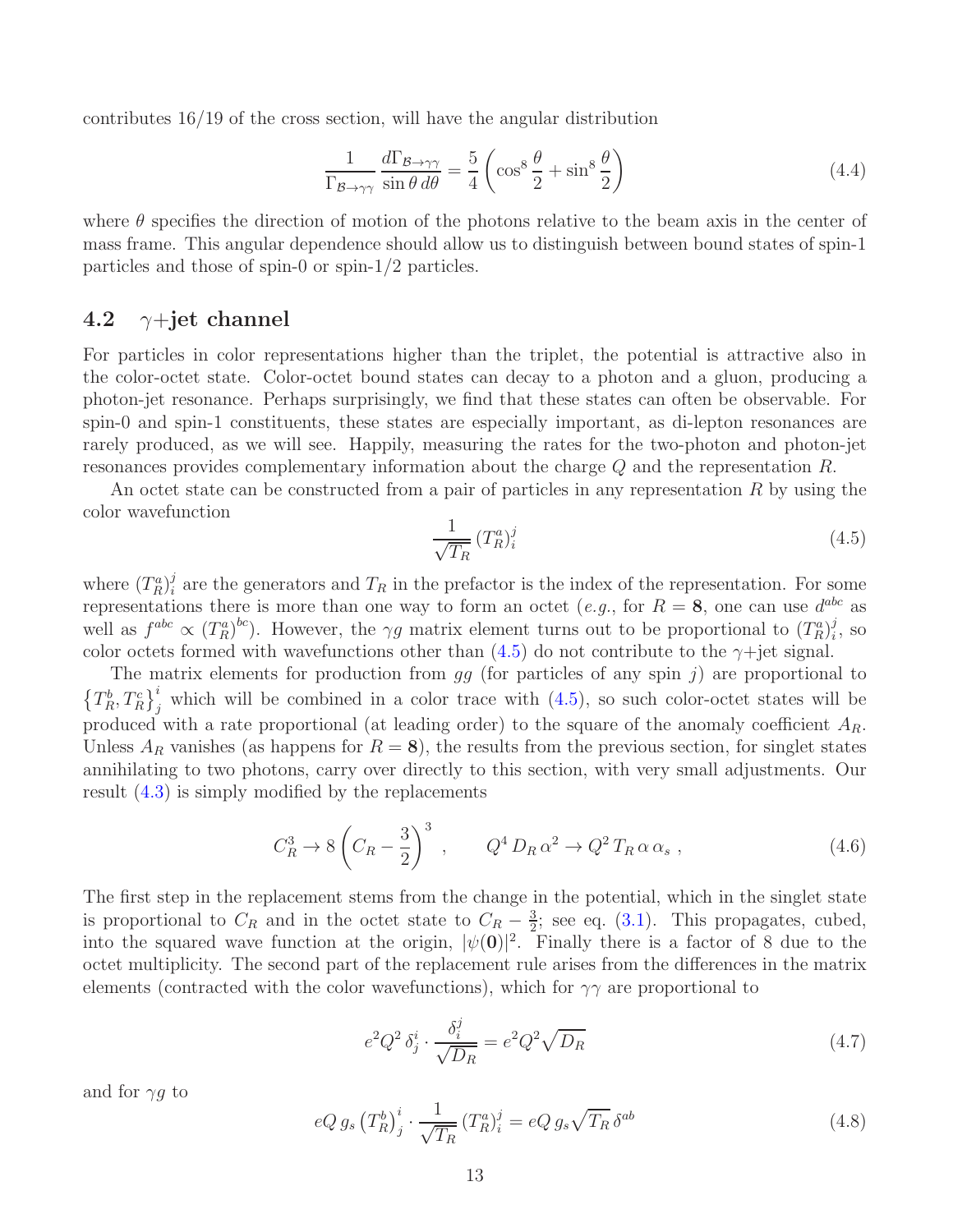

<span id="page-14-1"></span>Figure 4:  $\gamma$ +jet signal cross sections at the 7 TeV (left) and 14 TeV (right) LHC for bound states of particles with spin  $j = 0$  (solid black),  $\frac{1}{2}$  (dashed blue) or 1 (dotted red) and charge  $Q = 1$ . For other values of Q they need to be multiplied by  $Q^2$ . The thick red curve is our estimate of the 95% CL exclusion limit from ATLAS  $[57]$  (with 2.11 fb<sup>-1</sup>).

We thus get

$$
\sigma_{\gamma g} = \frac{Q^2 \left(C_R - \frac{3}{2}\right)^3 T_R}{8} \pi^2 \alpha \alpha_s \overline{\alpha}_s^3 \frac{\mathcal{L}_{gg}(M^2)}{M^2} \times \{1, 2, 19\} \quad \text{for } j = \{0, \frac{1}{2}, 1\}
$$
 (4.9)

As before, the factor of 19 involves 3 from the  $J = 0$  state and 16 from the  $J = 2$  state. The resulting LHC cross sections are shown in figure [4,](#page-14-1) which also shows our estimate of the exclusion limit from ATLAS [\[57](#page-37-7)].<sup>[15](#page-14-2)</sup> The angular distributions of the annihilation products are the same as in the  $\gamma\gamma$  channel.

### <span id="page-14-0"></span>4.3 Dijet channel

For particles with any spin and in any color representation, there are S-wave bound states (with  $J = 0$  and, for  $j = 1$ , also  $J = 2$ ) produced via  $gg \to \mathcal{B}$  and annihilating mostly back to gg. These

<span id="page-14-2"></span><sup>&</sup>lt;sup>15</sup>No limits on narrow  $\gamma g$  resonances have been presented as yet. Such resonances can be simulated by using FEYNRULES [\[58](#page-37-8)] to create a UFO model [\[59\]](#page-37-9) which can be provided as an input to MADGRAPH 5 [\[60](#page-37-10)]. To simulate the search [\[57\]](#page-37-7), we showered the events in PYTHIA 8 [\[61\]](#page-37-11), applied the photon isolation criterion, jet algorithm, photon reconstruction efficiency of 85%, and all the cuts. To obtain the exclusion curve, we used the limit of [\[57](#page-37-7)] on generic Gaussian-shape peaks following the procedure explained in the appendix of the analogous dijet search [\[62\]](#page-37-12), including cutting the non-Gaussian tail, adjusting the mass, and determining the width of the effective Gaussian. We found the acceptance (times efficiency) to be  $\approx 33\%$  and the width (dominated by showering, but including also the detector resolution from [\[57\]](#page-37-7)) to vary between 8% at low masses and 7% at high masses. We used the limit from [\[57\]](#page-37-7) which assumes 7% width.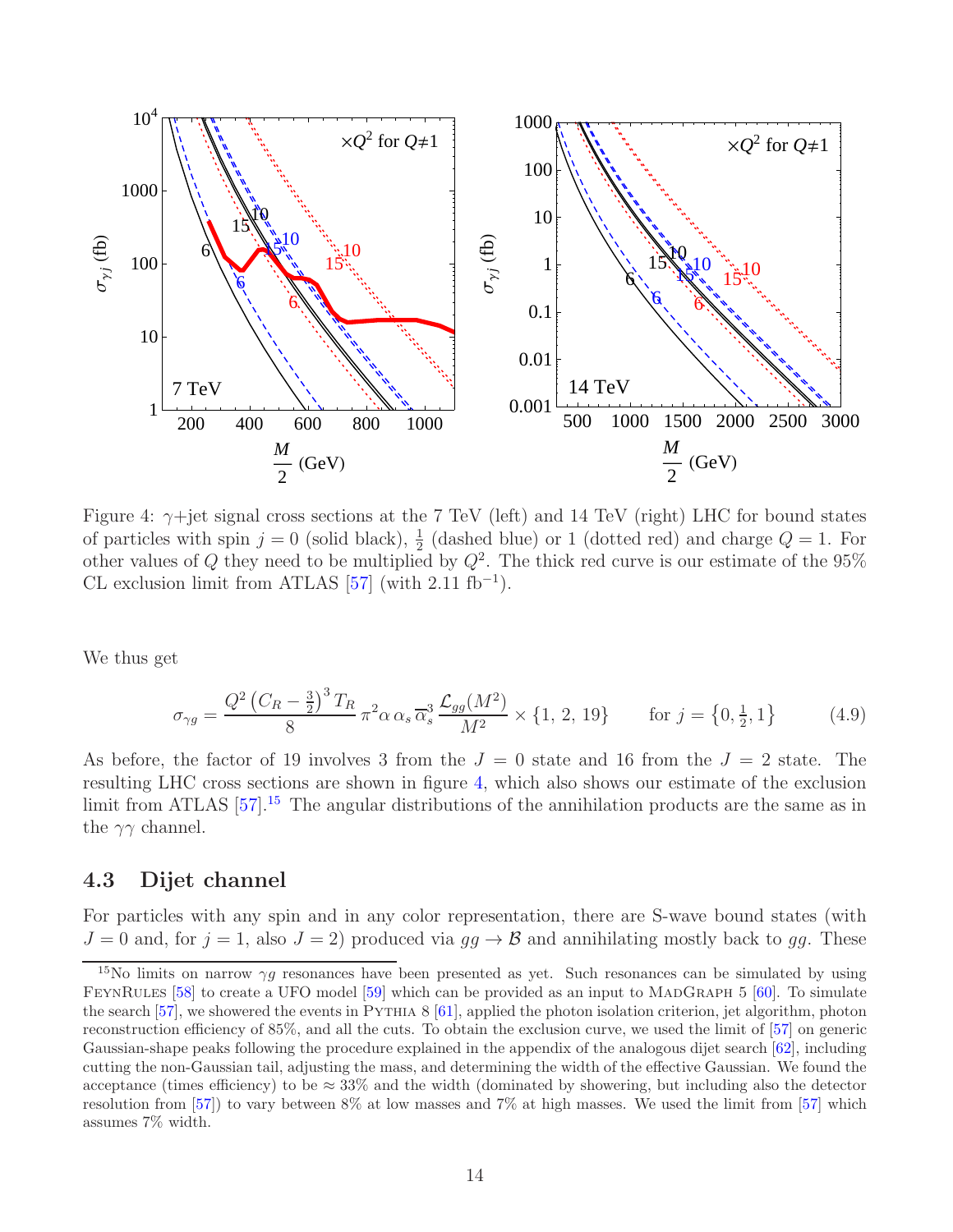include the color-singlet and color-octet bound states discussed in the previous two subsections, as well as bound states in the 27. The result is a resonant dijet signal. For  $j = \frac{1}{2}$  $\frac{1}{2}$  there is also a comparable contribution from S-wave  $J = 1$  color-octet bound states produced via  $q\bar{q} \to \mathcal{B}$  and annihilating to  $q\bar{q}$ . The annihilation produces all quark flavors equally (unless limited by phase space), so  $1/6$  of the cases are actually  $t\bar{t}$  rather than ordinary jets.

The squared matrix element for pair production of  $X\overline{X}$  from gg at the threshold is proportional to

$$
|\mathcal{M}|^2 \propto \text{Tr}\left(\left\{T_R^a, T_R^b\right\} \left\{T_R^c, T_R^d\right\}\right) \tag{4.10}
$$

where a, b and c, d are the color indices of the gluons from M and  $\mathcal{M}^*$ , respectively, and as usual R is the representation of X. The  $X\overline{X}$  bound state in a representation R can only be produced when the gluon pairs are each in that representation. We may project the gluon pairs onto the representation  $\mathcal R$  using projection operators given in eq. (B.15) of [\[63](#page-37-13)]. Direct calculation yields

$$
P_1^{abcd} \text{Tr}\left(\left\{T_R^a, T_R^b\right\} \left\{T_R^c, T_R^d\right\}\right) = \frac{1}{2} C_R^2 D_R \tag{4.11}
$$

$$
P_{\mathbf{8s}}^{abcd} \text{Tr}\left(\left\{T_R^a, T_R^b\right\} \left\{T_R^c, T_R^d\right\}\right) = \frac{4}{5} \left(C_R + \frac{3}{4}\right) C_R D_R \tag{4.12}
$$

$$
P_{27}^{abcd} \text{Tr}\left(\left\{T_R^a, T_R^b\right\} \left\{T_R^c, T_R^d\right\}\right) = \frac{27}{10} \left(C_R - \frac{4}{3}\right) C_R D_R \tag{4.13}
$$

with projection onto  $\mathbf{8}_{\mathbf{A}}$ , 10,  $\overline{10}$  giving zero.

From this and table [1](#page-4-0) we see that there will be color-singlet bound states for particles in any representation R, color-octet bound states for all representations except for 3, and color-27 bound states for all  $R$  except for  $3, 8$  and  $6$ . Their production cross sections are all proportional to the easily-obtained production rate for the color singlet, and thus we have  $16$ 

<span id="page-15-1"></span>
$$
\sigma_{jj,1}^{gg} = \frac{D_R C_R^5}{512} \pi^2 \alpha_s^2 \overline{\alpha}_s^3 \frac{\mathcal{L}_{gg}(M^2)}{M^2} \times \{1, 2, 19\} \quad \text{for } j = \{0, \frac{1}{2}, 1\}
$$
 (4.14)

$$
\sigma_{jj,8}^{gg} = \frac{D_R C_R \left(C_R + \frac{3}{4}\right) \left(C_R - \frac{3}{2}\right)^3}{320} \pi^2 \alpha_s^2 \overline{\alpha_s^3} \frac{\mathcal{L}_{gg}(M^2)}{M^2} \times \{1, 2, 19\} \quad \text{for } j = \{0, \frac{1}{2}, 1\}
$$
(4.15)

$$
\sigma_{jj,27}^{gg} = \frac{27D_R C_R (C_R - \frac{4}{3}) (C_R - 4)^3}{2560} \pi^2 \alpha_s^2 \overline{\alpha}_s^3 \frac{\mathcal{L}_{gg}(M^2)}{M^2} \times \{1, 2, 19\} \quad \text{for } j = \{0, \frac{1}{2}, 1\} \tag{4.16}
$$

For  $j=\frac{1}{2}$  $\frac{1}{2}$  and any R except for 3, there is an additional contribution to the cross section from the  $q\overline{q}$  channel:

<span id="page-15-2"></span>
$$
\sigma_{jj,8}^{q\overline{q}} = \frac{D_R C_R \left(C_R - \frac{3}{2}\right)^3}{9} \pi^2 \alpha_s^2 \overline{\alpha}_s^3 \frac{\sum_q \mathcal{L}_{q\overline{q}}(M^2)}{M^2} \tag{4.17}
$$

The total dijet cross sections (excluding the  $t\bar{t}$  contribution) for the 7 and 14 TeV LHC (as well as Tevatron) are shown in figure [5,](#page-16-0) which also shows our estimates of the exclusion limits from

<span id="page-15-0"></span><sup>&</sup>lt;sup>16</sup>Previous results for the gg channel covered bound states of color triplets (see, e.g., [\[15,](#page-34-5) [49,](#page-36-14) [50,](#page-37-0) [6\]](#page-34-3) for  $j = 0$ and [\[4](#page-34-1), [29,](#page-35-4) [6\]](#page-34-3) for  $j = \frac{1}{2}$  and color octets (see, e.g., [\[16\]](#page-35-8) for  $j = 0$ ).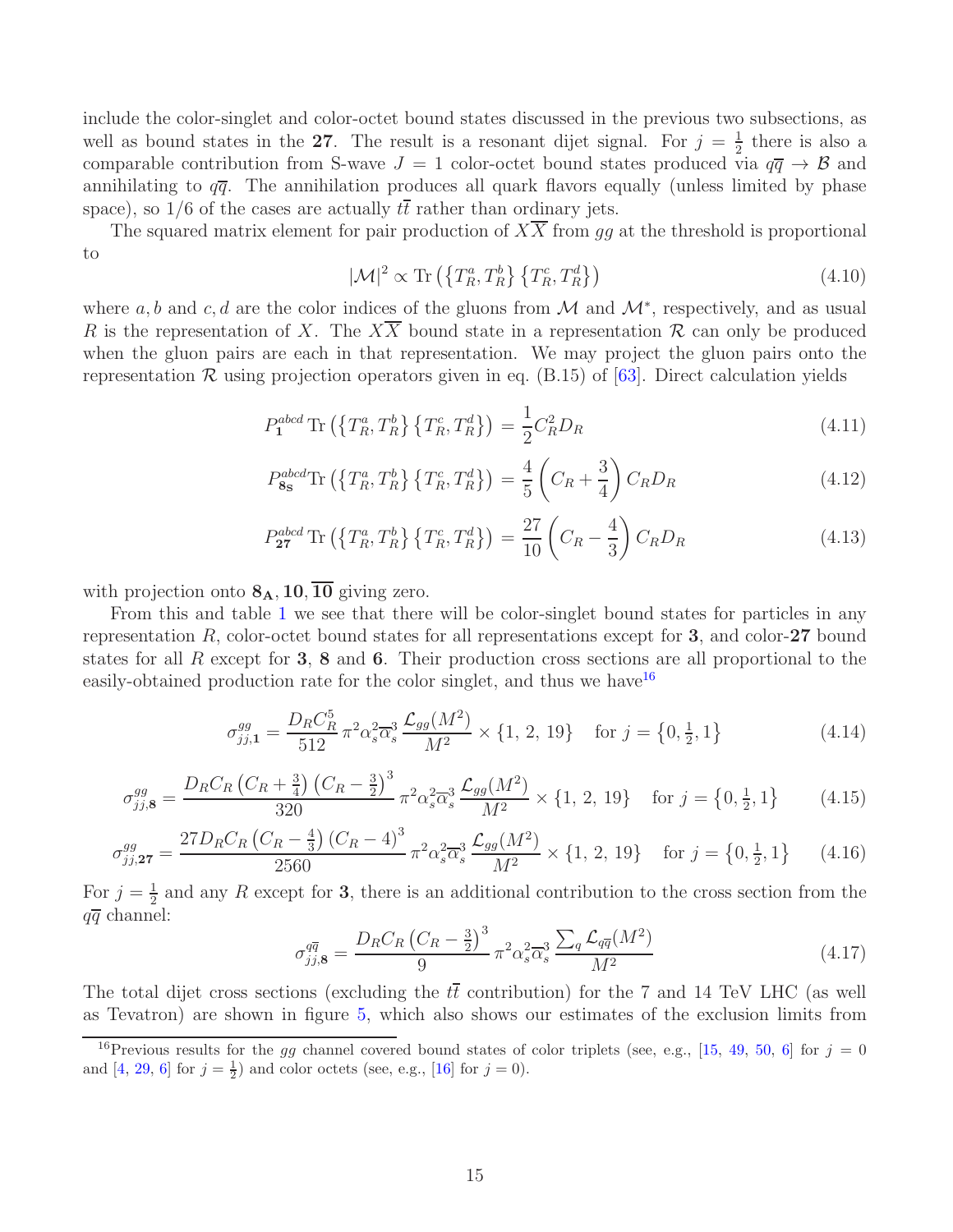

<span id="page-16-0"></span>Figure 5: Dijet signal cross section at the Tevatron (top), 7 TeV LHC (bottom left) and 14 TeV LHC (bottom right) for bound states of particles with spin  $j = 0$  (solid black),  $\frac{1}{2}$  (dashed blue) or 1 (dotted red). For the Tevatron, the thick blue curve is the limit from CDF  $[64]$  (with 1.13 fb<sup>-1</sup>). For the 7 TeV LHC, the thick red curve is the limit from ATLAS  $[65]$  (with 4.8 fb<sup>-1</sup>), supplemented for  $M/2 < 650$  GeV by limits from earlier ATLAS searches with lower luminosity [\[62,](#page-37-12) [66\]](#page-38-1) (with 1 fb<sup>-1</sup> and 36 pb<sup>-1</sup>, respectively), and the thick blue curve is the limit from CMS [\[67\]](#page-38-2) (with 5 fb<sup>-1</sup> for  $M/2 > 500$  GeV, and 0.13 fb<sup>-1</sup> analyzed with a special technique for lower masses).

CDF  $[64]$ , ATLAS  $[65, 62, 66]$  $[65, 62, 66]$  $[65, 62, 66]$  $[65, 62, 66]$  and CMS  $[67]$ .<sup>[17](#page-16-1)</sup> It would be beneficial to keep improving the LHC

<span id="page-16-1"></span><sup>&</sup>lt;sup>17</sup>For the Tevatron, we used the RS graviton limit of [\[64\]](#page-37-14). For the 7 TeV ATLAS data we used the limit of [\[65](#page-38-0)]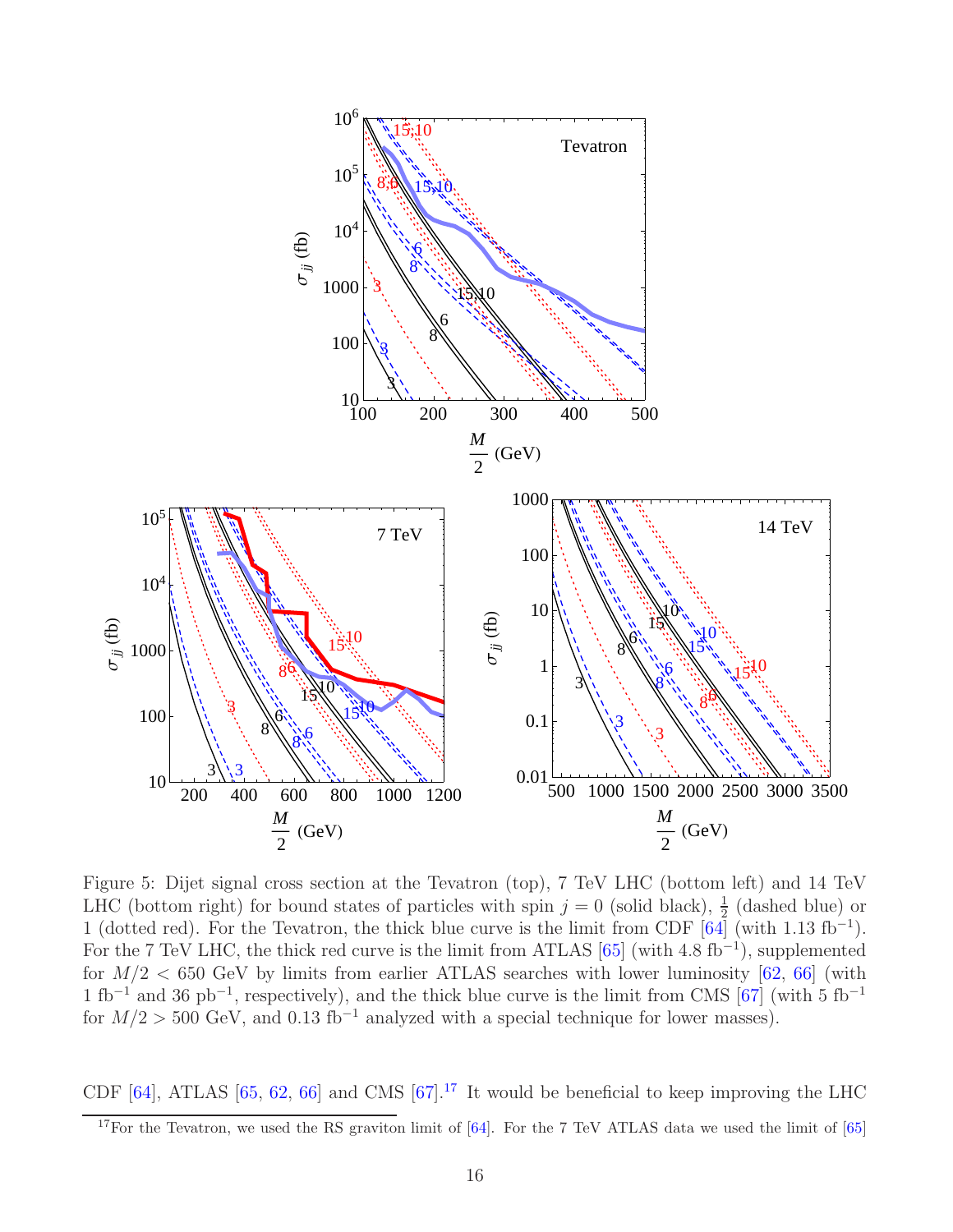reach in the low-mass region (which is constrained very weakly by the Tevatron), which would involve working in a regime where the trigger is not fully efficient, using a prescaled trigger and/or storing reduced event content as has been done by CMS in [\[67\]](#page-38-2).

Note that unlike all the other signals studied in this paper, the dijet signal is present even if the particles are not charged. While we were assuming the fields X to be complex, if  $Q = 0$  and the color representation is real (such as  $\mathbf{8}$ ), the field X may be real. In such case the cross sections  $(4.14)$ – $(4.17)$  would be half as big.<sup>[18](#page-17-1)</sup>

The angular distributions of the annihilation products are the same as in the  $\gamma\gamma$  channel, except for  $j=\frac{1}{2}$  $\frac{1}{2}$  particles where there is an additional contribution from the spin-1 bound states of the  $q\overline{q}$ channel with the angular distribution

<span id="page-17-2"></span>
$$
\frac{1}{\Gamma_{\mathcal{B}\to q\overline{q}}} \frac{d\Gamma_{\mathcal{B}\to q\overline{q}}}{\sin\theta \,d\theta} = \frac{3}{8} \left( 1 + \cos^2 \theta \right) \tag{4.18}
$$

#### <span id="page-17-0"></span> $4.4$  $^+\ell^-$  channel

Spin- $\frac{1}{2}$  particles in any color representation can form color-singlet  $J = 1$  S-wave bound states analogous to the  $J/\psi$  and  $\Upsilon$ . The interesting signal of these bound states is their annihilation into a pair of leptons (via an s-channel photon or  $Z$ ). They cannot be produced directly from a pair of gluons or quarks (except by electroweak interactions), so we need to consider the various subdominant production processes. Besides the electroweak production from  $q\bar{q}$ , these include production from  $gg$  in association with a gluon (or a photon or  $Z$ ) and production via a radiative transition of a color-singlet or color-octet P-wave bound state (along with a soft photon or gluon). The P-wave bound states themselves are produced directly, although with a suppressed rate, from a pair of gluons.

It turns out that any of these processes can be important, depending on the representation, charge and collider energy. This is illustrated in table [3](#page-18-1) for the case of  $m = 1$  TeV. The ratios between the processes also vary strongly as a function  $m$ , primarily because the different processes depend on different PDFs. And of course one must keep in mind that, like everything in this paper, the ratios are calculated at leading order and may change significantly upon including higher order corrections.

The  $p_T$  distribution of the bound state is an interesting observable, and it is sensitive to the relative contributions of the different production modes, which will have different  $p<sub>T</sub>$  spectra. In particular, the  $gg \to \mathcal{B}g$  process provides a hard gluon against which the bound state can recoil, unlike the electroweak production or the radiative processes where a hard recoiling gluon can come

on a color-octet scalar resonance decaying to gluons. Since the mass range of this 4.8 fb<sup>-1</sup> search is limited from below by the triggers, we used the analogous limit from the earlier 1 fb<sup>-1</sup> search [\[62\]](#page-37-12) for  $M/2 < 650$  GeV, and the yet earlier 36 pb<sup>-1</sup> search [\[66](#page-38-1)] for  $M/2 < 500$  GeV. In [66], a limit on a color-octet scalar was not available and we used the limit on signals which appear as Gaussians, following the instructions from the appendix of [\[62](#page-37-12)]. For CMS [\[67\]](#page-38-2), we used the limit on a resonance decaying to  $gg$  (for  $M/2 < 500$  GeV, the data were analyzed with a special approach adapted to the high event rate at low masses, using however only the last  $0.13 \text{ fb}^{-1}$ ). For this CMS search, we used their quoted acceptance of  $A \approx 60\%$  (for isotropic decays), while for the other searches we simulated a scalar gg resonance in PYTHIA. For [\[65\]](#page-38-0) and [\[62](#page-37-12)] we get  $A \approx 60\%$ . For [\[66\]](#page-38-1),  $A \approx 30\%$ , the mean mass of the effective Gaussian is shifted down by  $\approx 8.5\%$  relative to the real mass (in our figure, M is the real mass), and its width (dominated by showering, but including detector resolution as well) is  $\approx 9\%$  (so we used the limit of [\[66](#page-38-1)] on 10%-width resonances). For [\[64\]](#page-37-14), A varies between 50% at low masses and 75% at high masses.

<span id="page-17-1"></span><sup>&</sup>lt;sup>18</sup>The resulting expressions would apply, for example, to bound states of gluinos, see e.g. [\[11,](#page-34-6) [6\]](#page-34-3), or KK gluons [\[6\]](#page-34-3), in the limit that the squarks or the KK quarks are heavy.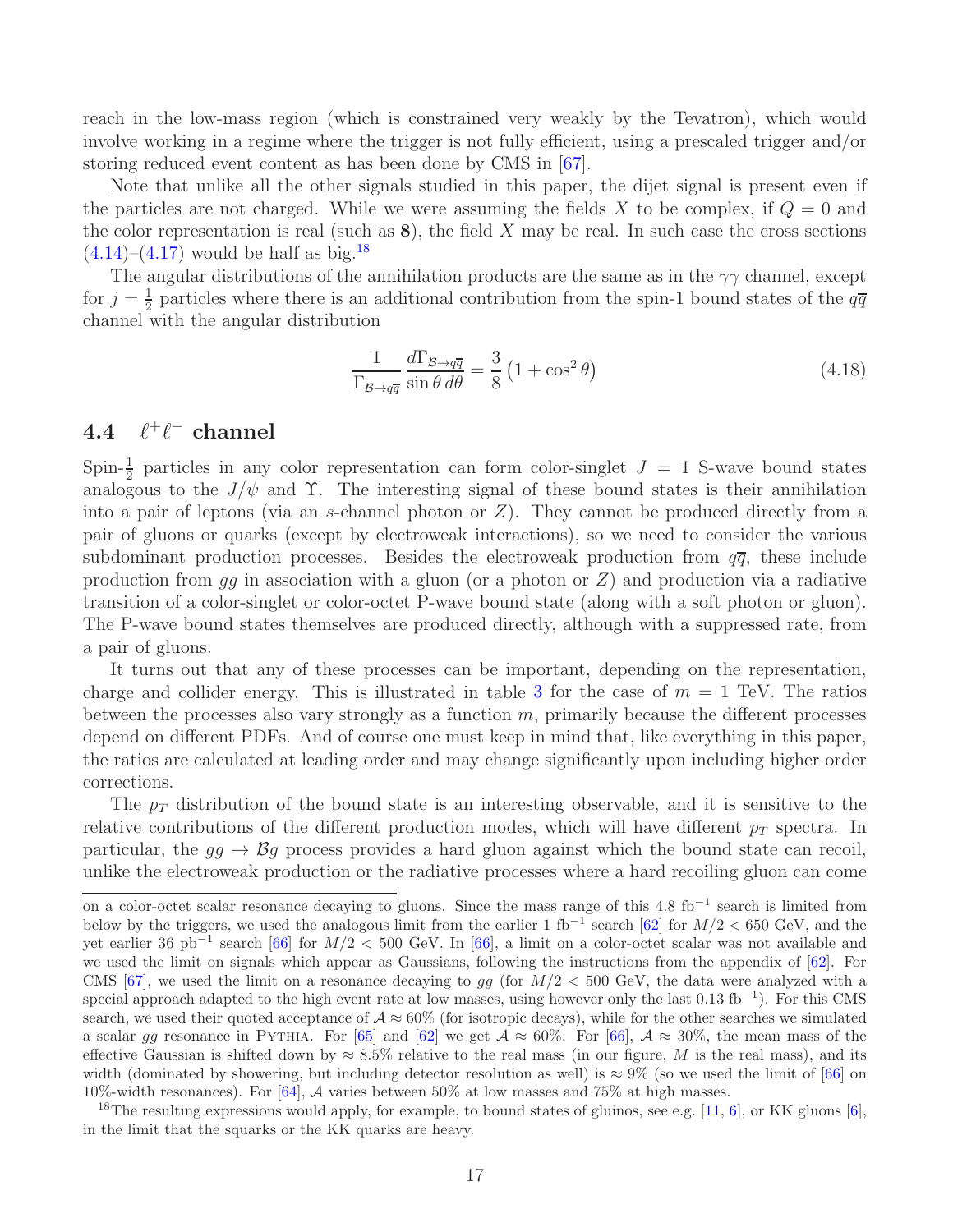| 7 TeV LHC                                                                                                            |                |                | Q<br>$=$ | $\frac{2}{3}$  |                | $=2$<br>Q |    |                |                |    |  |
|----------------------------------------------------------------------------------------------------------------------|----------------|----------------|----------|----------------|----------------|-----------|----|----------------|----------------|----|--|
| $m=1$ TeV                                                                                                            | 3              | 8              | 6        | 15             | 10             | 3         | 8  | 6              | 15             | 10 |  |
| $q\overline{q} \to \mathcal{B}$                                                                                      | 97             | 92             | 71       | 68             | 22             | 99        | 96 | 92             | 88             | 66 |  |
| $gg \to \mathcal{B}q$                                                                                                | 2              |                | 14       | 9              | 24             | 0         |    | $\overline{2}$ | 1              | 8  |  |
| $gg \to \mathcal{B}(\gamma/Z)$                                                                                       | 0              | $\mathbf{1}$   | 1        | $\overline{2}$ | 1              | 0         | 1  | $\mathbf{1}$   | 3              | 3  |  |
| ${}^3P_I^{(1)} \rightarrow \mathcal{B}\gamma$<br>$gg \rightarrow$                                                    | $\overline{2}$ | $\overline{7}$ | 8        | 5              | 3              | $\Omega$  | 3  | 4              | 5              | 6  |  |
| $ gg \to {}^{3}P_J^{(8)} \to \mathcal{B}g $                                                                          |                |                | 6        | 16             | 50             |           |    | $\mathbf{1}$   | $\overline{2}$ | 16 |  |
|                                                                                                                      |                |                |          |                |                |           |    |                |                |    |  |
|                                                                                                                      |                |                |          |                |                |           |    |                |                |    |  |
| 14 TeV LHC                                                                                                           |                |                | Q<br>$=$ | $\frac{2}{3}$  |                |           |    | $Q=2$          |                |    |  |
| $m = 1 \text{ TeV}$                                                                                                  | 3              | 8              | 6        | 15             | 10             | 3         | 8  | 6              | 15             | 10 |  |
| $q\overline{q} \to \mathcal{B}$                                                                                      | 87             | 77             | 36       | 35             | $\overline{7}$ | 97        | 87 | 73             | 65             | 33 |  |
| $gg \to \mathcal{B}g$                                                                                                | 8              |                | 40       | 24             | 40             | 1         |    | 9              | 5              | 22 |  |
| $gg \to \mathcal{B}(\gamma/Z)$                                                                                       | $\mathbf 1$    | 5              | 3        | 7              | $\overline{2}$ | 1         | 5  | 6              | 13             | 8  |  |
| ${}^{3}P_{J}^{(1)}$<br>$\rightarrow$ B $\gamma$<br>$gg \rightarrow$<br>${}^3P_{\tau}^{(8)} \rightarrow \mathcal{B}g$ | 5              | 18             | 12       | 8              | $\overline{2}$ | 1         | 8  | 10             | 12             | 10 |  |

<span id="page-18-1"></span>Table 3: The fraction (in %) contributed by each of the production mechanisms for color-singlet  $J = 1$  S-wave bound states (B) of spin- $\frac{1}{2}$  particles at the 7 TeV LHC (top table) and 14 TeV LHC (bottom table). The numbers are presented for bound states of  $SU(2)$  singlets with  $Q=\frac{2}{3}$  $rac{2}{3}$  (left) or 2 (right) and  $m = 1$  TeV. Note these numbers change significantly as a function of m as well as R and Q.

only from initial state radiation. Consequently, a measurement of the  $p_T$  distribution is sensitive to the quantum numbers of the state. But methods much more sophisticated than ours would be needed to predict this observable.

We will now analyze the production mechanisms one by one, then compute the dilepton branching ratio of the bound state and plot the resulting signal, and at the end comment on the much smaller signals expected from bound states of spin-0 or spin-1 particles.

#### <span id="page-18-0"></span>4.4.1 Electroweak production from  $q\overline{q}$

Given that we mostly consider  $X\overline{X}$  states with mass far above the Z, we can largely ignore the Z mass to our level of approximation, and write the electroweak production cross section via an s-channel photon or Z as

$$
\sigma = \frac{\pi^2}{108} D_R C_R^3 Q^2 \frac{\alpha^2 \overline{\alpha}_s^3}{\cos^4 \theta_W} \left( 17 \sum_{q=u,c} +5 \sum_{q=d,s,b} \right) \frac{\mathcal{L}_{q\overline{q}}(M^2)}{M^2}
$$
(4.19)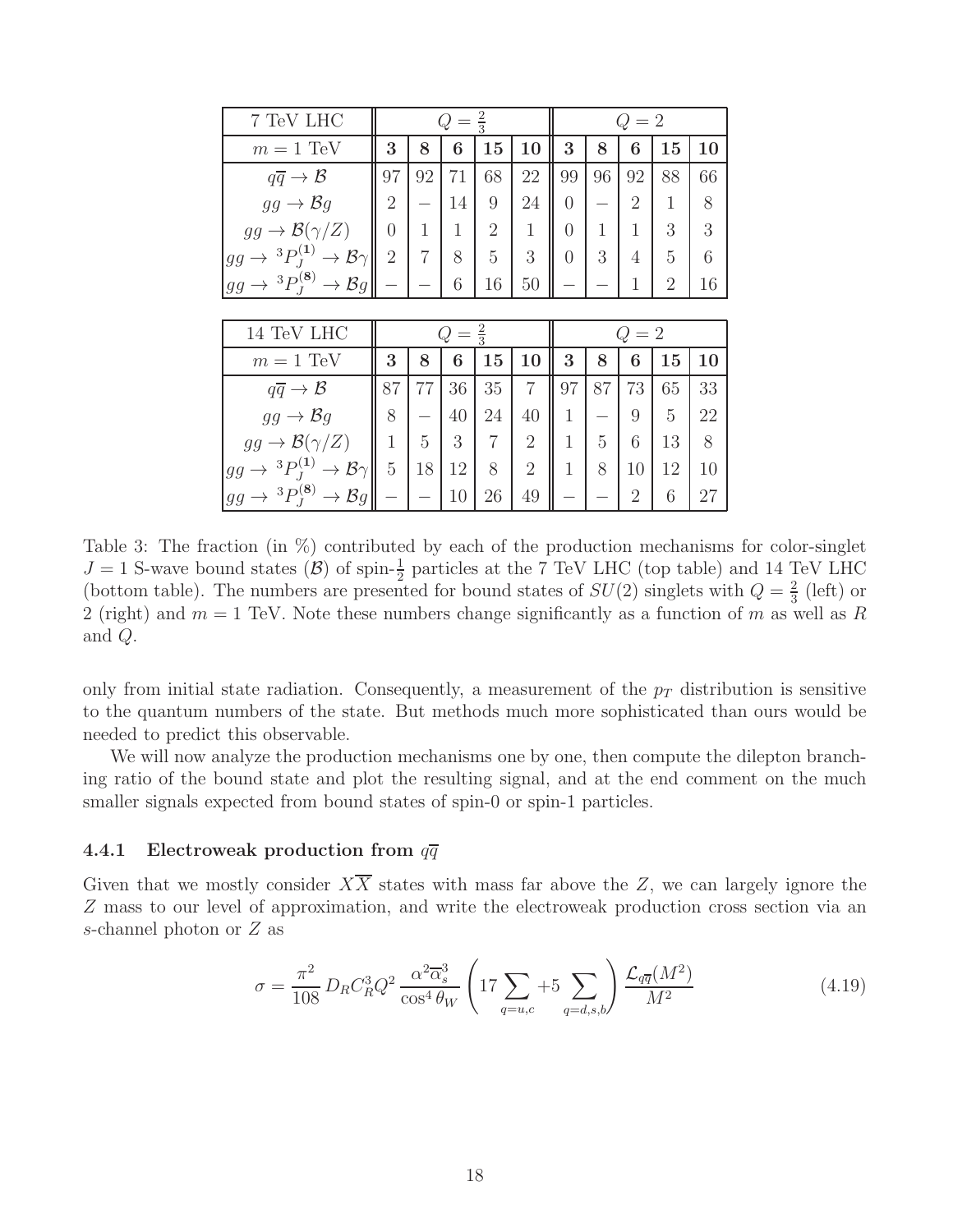#### <span id="page-19-0"></span>4.4.2 Production in association with a gauge boson

Generalizing the results for  $J/\psi$  and  $\Upsilon$  (see, e.g., [\[68](#page-38-3), [69](#page-38-4)]), the cross section for production in association with a gluon,  $gg \to \mathcal{B} g$ , is

$$
\sigma = \frac{5\pi}{192 m^2} \frac{A_R^2 C_R^3}{D_R} \alpha_s^3 \overline{\alpha}_s^3 \int_0^1 dx_1 \int_0^1 dx_2 f_{g/p}(x_1) f_{g/p}(x_2) I\left(\frac{x_1 x_2 s}{M^2}\right)
$$
(4.20)

where

$$
I(x) = \theta(x-1) \left[ \frac{2}{x^2} \left( \frac{x+1}{x-1} - \frac{2x \ln x}{(x-1)^2} \right) + \frac{2(x-1)}{x(x+1)^2} + \frac{4 \ln x}{(x+1)^3} \right]
$$
(4.21)

Production in association with a photon,  $gg \to \mathcal{B}\gamma$ , is described by the same expression with the replacement

$$
\frac{A_R^2}{D_R} \alpha_s \to \frac{3}{20} D_R C_R^2 Q^2 \alpha \tag{4.22}
$$

Production in association with a Z is given by the expression for the photon times  $\tan^2 \theta_W$ .

#### <span id="page-19-1"></span>4.4.3 Production via color-singlet P-wave states

Here we consider the possibility of production through the radiative decays of the lowest color-singlet P states,  ${}^3P_J^{(1)}$  $J_J^{(1)}$  (a.k.a.  $\chi_J$ ) with  $J = 0, 2$ :

$$
gg \to {}^{3}P_J^{(1)} \to \mathcal{B}\,\gamma \tag{4.23}
$$

The binding energy of these P waves is  $E_b = -C_R^2 \bar{\alpha}_s^2 m/16$ , which is about 4 times smaller than of the S wave of interest. The rate of the radiative transitions from a P wave to an S wave is (see, e.g.,  $[70]$ 

<span id="page-19-2"></span>
$$
\Gamma({}^3P_J^{(1)} \to \mathcal{B}\gamma) = \frac{4}{9} Q^2 \overline{\alpha} E_\gamma^3 |\langle R_S | r | R_P \rangle|^2 \sim \frac{128}{6561} Q^2 C_R^4 \overline{\alpha} \overline{\alpha}_s^4 m \tag{4.24}
$$

where the last expression is very approximate, and presented only to illustrate parametric dependence. The reason is that different values of  $\overline{\alpha}_s$  arise. In our plots below we evaluate the photon energy  $E_{\gamma} = E_{b,P} - E_{b,S}$  using  $\overline{\alpha}_s$  defined self-consistently at the average radii of the P-wave and S-wave states, respectively (see footnote [9\)](#page-9-1). Meanwhile, we estimate the transition amplitude

$$
|\langle R_S|r|R_P\rangle|^2 = \frac{2^{17}}{3^9 C_R^2 \overline{\alpha}_s^2 m^2}
$$
\n(4.25)

using the average  $\overline{\alpha}_s$  of the two states.

The radiative transitions must compete with annihilation of the P-wave states to  $gg$ , which have the rates

<span id="page-19-3"></span>
$$
\Gamma({}^3P_0^{(1)} \to gg) = \frac{9}{8}D_R C_R^2 \alpha_s^2 \frac{|R'_P(0)|^2}{m^4} = \frac{3}{2048}D_R C_R^7 \alpha_s^2 \overline{\alpha}_s^5 m \tag{4.26}
$$

<span id="page-19-4"></span>
$$
\Gamma({}^3P_2^{(1)} \to gg) = \frac{3}{10} D_R C_R^2 \alpha_s^2 \frac{|R_P'(0)|^2}{m^4} = \frac{1}{2560} D_R C_R^7 \alpha_s^2 \overline{\alpha}_s^5 m \tag{4.27}
$$

We obtained these expressions from those of quarkonia (see, e.g., [\[70](#page-38-5)]) with appropriately generalized color factors. Since the P wavefunction vanishes at the origin, the matrix elements are proportional to its derivative, so the rates are suppressed by two additional powers of  $\overline{\alpha}_s$  compared with the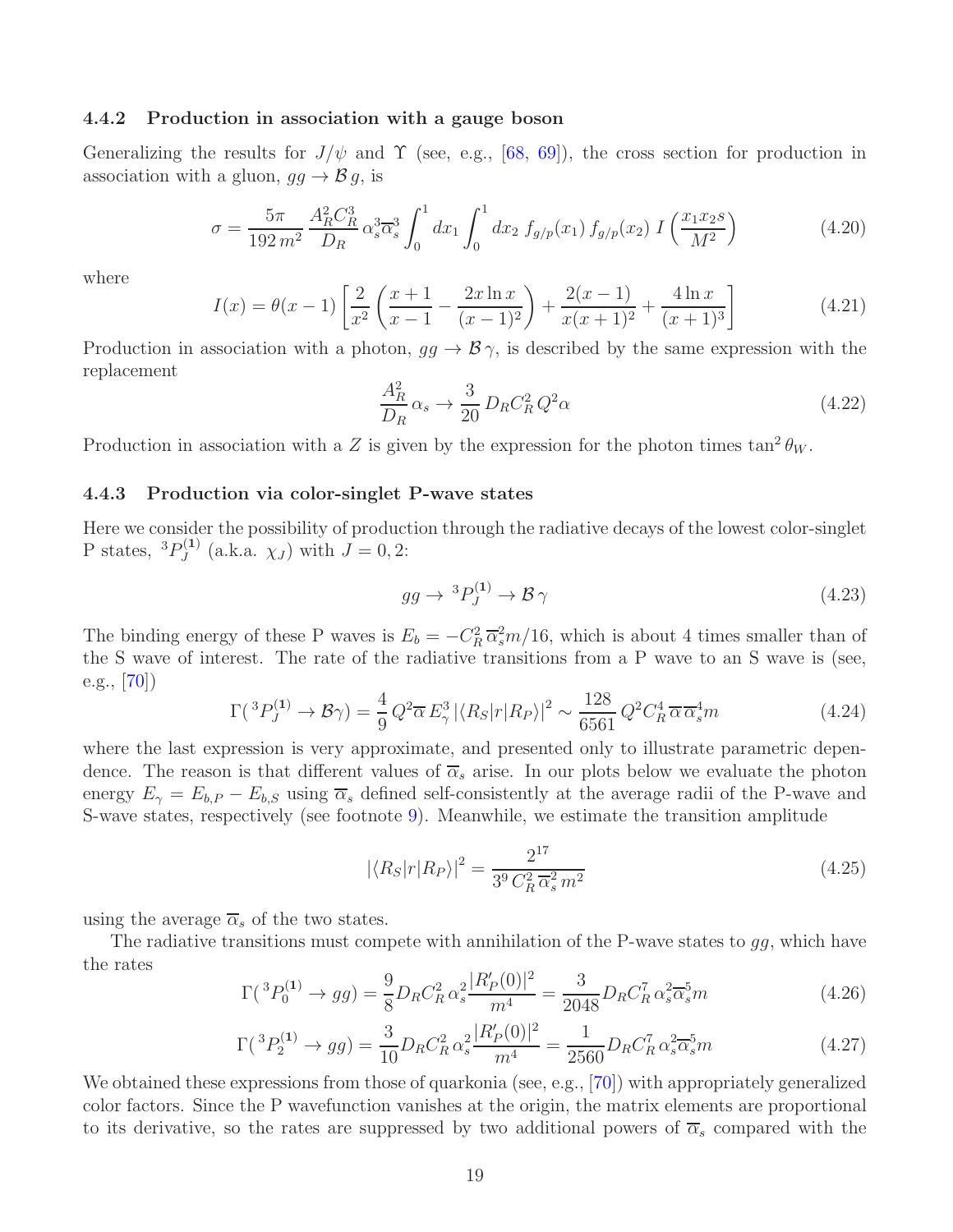S-wave processes. For  $Q \approx 1$ , the branching ratios for the radiative transitions of the color-singlet P waves are  $\mathcal{O}(1)$  for  $R = 3, 6,$  and 8, but become much smaller for higher representations because the annihilation rates are proportional to more powers of the color factors.

Similarly, the production cross sections of  ${}^3P_J^{(1)}$  $J^{(1)}$  are

$$
\sigma = \frac{D_R C_R^7}{2^{13}} \pi^2 \alpha_s^2 \overline{\alpha}_s^5 \frac{\mathcal{L}_{gg}(M^2)}{M^2} \times \left\{ \frac{3}{4}, 1 \right\} \quad \text{for} \quad J = \{0, 2\}
$$
 (4.28)

#### <span id="page-20-0"></span>4.4.4 Production via color-octet P-wave states

Finally we would like to consider the process

$$
gg \to {}^{3}P_J^{(8)} \to \mathcal{B}g \tag{4.29}
$$

The binding energy of these color-octet P waves is  $E_b = -(C_R - \frac{3}{2})$  $(\frac{3}{2})^2 \overline{\alpha}_s^2 m/16$ , which is more than 4 times smaller than for the color-singlet S wave. We need to derive the rate for the chromoelectric dipole transition of an octet to a singlet with the emission of a soft gluon. We can start with the rate of electric dipole transitions with the emission of a photon (see, e.g., [\[70\]](#page-38-5))

$$
\Gamma(i \to f\gamma) = \frac{4}{3} Q^2 \overline{\alpha} E_\gamma^3 |\langle F|\mathbf{r}|I\rangle|^2
$$
\n(4.30)

where  $|I\rangle$  and  $|F\rangle$  are the spatial wavefunctions of the initial state i and the final state f. We then make the replacement

$$
eQ\langle F|\mathbf{r}|I\rangle \rightarrow g_s \text{Tr}\left(\chi_F T_R^a \chi_I^a\right) \langle F|\mathbf{r}|I\rangle \tag{4.31}
$$

where  $\chi_I^a$  and  $\chi_F$  are the color wavefunctions of the initial and final state and there is no summation over the color index of the initial state, a. Substituting  $\chi_F = \delta_{jk}/\sqrt{D_R}$  (where j, k are indices in the representation  $R$ ) we have

$$
\Gamma(i \to fg) = \frac{4}{3} \overline{\alpha}_s E_g^3 \frac{\left| \text{Tr} \left( \chi_l^a T_R^a \right) \right|^2}{D_R} \left| \langle F | \mathbf{r} | I \rangle \right|^2 \tag{4.32}
$$

For the case of  $\chi_I^a \propto T_R^a$  as in [\(4.5\)](#page-13-1), we have

$$
\Gamma(i \to fg) = \frac{1}{6} C_R \overline{\alpha}_s E_g^3 |\langle F|\mathbf{r}|I\rangle|^2 \tag{4.33}
$$

while for any other possible color-octet wavefunction the result vanishes when  $\chi_I^a$  is contracted with  $T_R^a$ . Specializing to  ${}^3P_J^{(8)}$  $J_J^{(0)}$  (with  $J=0$  or 2) we get

<span id="page-20-1"></span>
$$
\Gamma({}^3P_J^{(8)} \to \mathcal{B}g) = \frac{1}{18} C_R \overline{\alpha}_s E_g^3 \left| \langle R_S^{(1)} | r | R_P^{(8)} \rangle \right|^2 \sim \frac{16}{6561} C_R^4 \frac{\left( C_R + \frac{3}{2} \right)^3 \left( C_R - \frac{3}{2} \right)^5}{\left( C_R - \frac{1}{2} \right)^7} \overline{\alpha}_s^5 m \tag{4.34}
$$

where again, as in  $(4.24)$ , the last expression is very approximate. As in the discussion following [\(4.24\)](#page-19-2), we evaluate the gluon energy  $E_q$  using the values of  $\overline{\alpha}_s$  self-consistently determined at the radii of the P-wave and S-wave states (see footnote [9\)](#page-9-1). For the explicit power of  $\overline{\alpha}_s$  in the middle expression in [\(4.34\)](#page-20-1) and for the transition amplitude involving  $R_P$  and  $R_S$  (the P and S radial wavefunctions)

$$
\left| \langle R_S^{(1)} | r | R_P^{(8)} \rangle \right|^2 = \frac{2^{17} C_R^3 \left( C_R - \frac{3}{2} \right)^5}{3^9 \left( C_R - \frac{1}{2} \right)^{10} \overline{\alpha}_s^2 m^2}
$$
(4.35)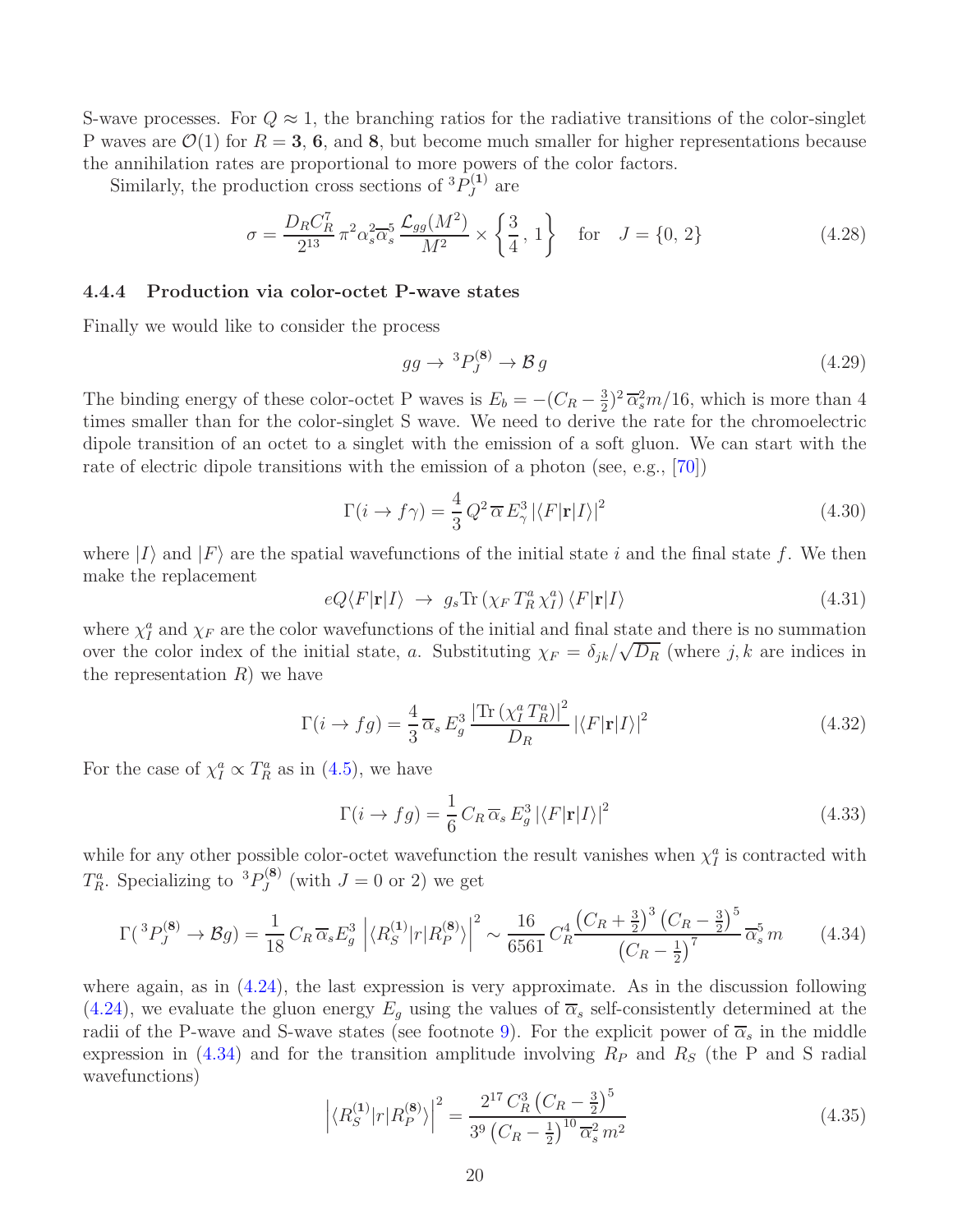

<span id="page-21-3"></span>Figure 6:  $\ell^+\ell^-$  signal cross section (for any single flavor of leptons) at the 7 TeV (left) and 14 TeV (right) LHC for bound states of spin-1/2 particles which are  $SU(2)$ -singlets with  $Q = \frac{2}{3}$  $rac{2}{3}$  (solid brown) or  $Q = 2$  (dashed green). Estimates of the 5 fb<sup>-1</sup>, 7 TeV LHC 95% CL exclusion limits are shown in thick red (ATLAS [\[71](#page-38-6)]) and thick blue (CMS [\[72](#page-38-7)]).

we use the average  $\overline{\alpha}_s$  of the two states.

The annihilation rates of the P waves to  $gg$ , which compete with their radiative transitions, can be obtained by appropriately modifying the various color factors in  $(4.26)-(4.27)$  $(4.26)-(4.27)$ :

<span id="page-21-1"></span>
$$
\Gamma({}^3P_0^{(8)} \to gg) = \frac{5}{512} \frac{A_R^2 (C_R - \frac{3}{2})^5}{D_R C_R} \alpha_s^2 \overline{\alpha}_s^5 m \tag{4.36}
$$

<span id="page-21-2"></span>
$$
\Gamma({}^3P_2^{(8)} \to gg) = \frac{1}{384} \frac{A_R^2 (C_R - \frac{3}{2})^5}{D_R C_R} \alpha_s^2 \overline{\alpha}_s^5 m \tag{4.37}
$$

The branching ratios for the radiative transitions of the P waves are typically very close to 1 for  $R = 8$ , 6 and 15, and somewhat smaller for  $R = 10$ , where the annihilation rates are comparable to the transition rate.

The production cross sections of  ${}^3P_J^{(8)}$  $J_J^{(0)}$ , based on  $(4.36)$ – $(4.37)$ , are

$$
\sigma = \frac{5}{768} \frac{A_R^2 (C_R - \frac{3}{2})^5}{D_R C_R} \pi^2 \alpha_s^2 \overline{\alpha}_s^5 \frac{\mathcal{L}_{gg}(M^2)}{M^2} \times \left\{ \frac{3}{4}, 1 \right\} \quad \text{for} \quad J = \{0, 2\}
$$
 (4.38)

#### <span id="page-21-0"></span>4.4.5 Dilepton branching ratio

To determine the observable rate for the dilepton resonance, we need to know the branching fraction of the S-wave  $J = 1$  bound state into Standard Model fermions. For a  $J = 1$  bound state of fermions X with charge Q and hypercharge Y, annihilation can proceed through a photon or  $Z$ . Neglecting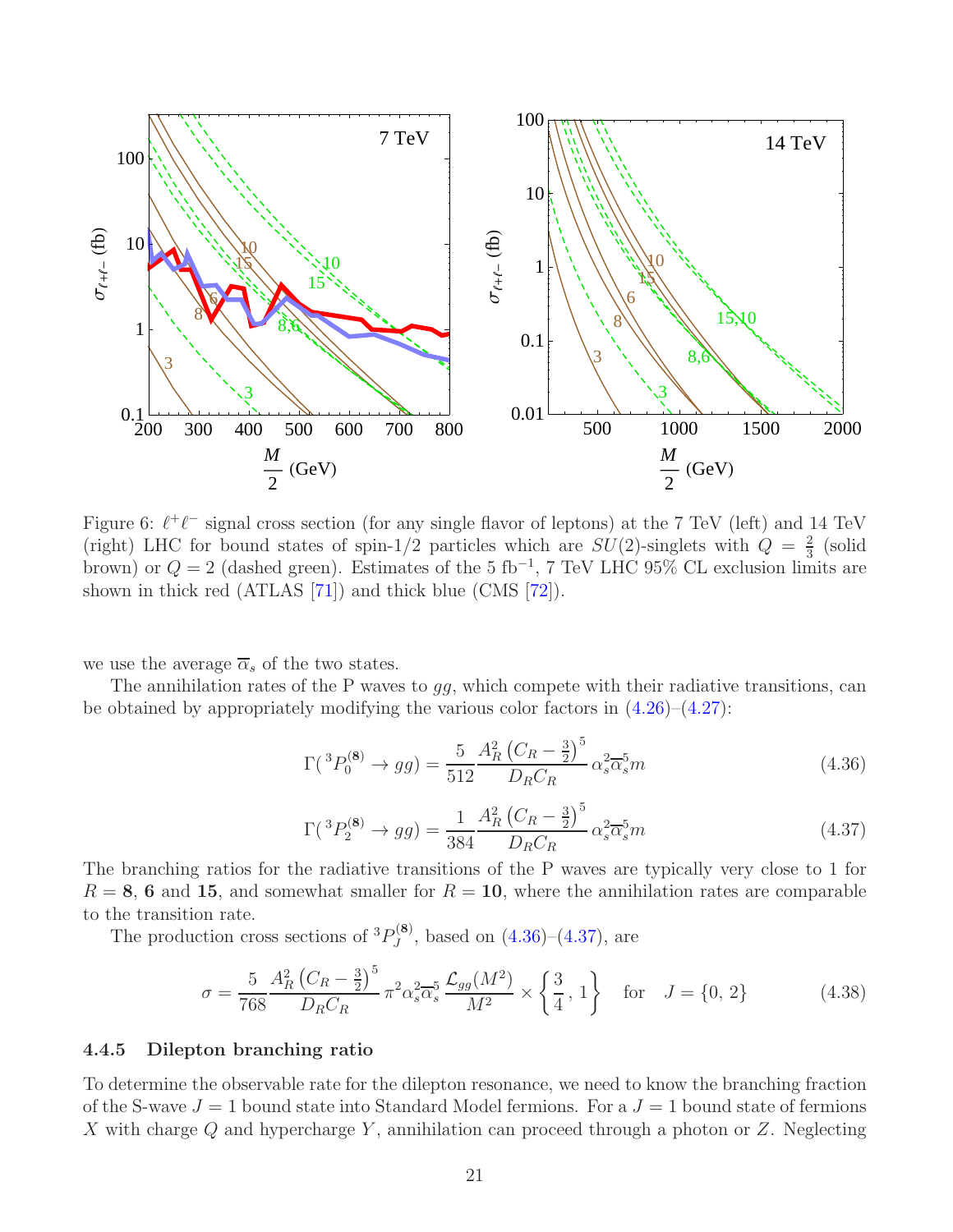the mass of the Z relative to the bound state mass, we can write the annihilation rate using  $SU(2) \times U(1)$  states, giving for any flavor of fermions  $f_L, f_R$ 

<span id="page-22-2"></span>
$$
\Gamma_{\mathcal{B}\to f\overline{f}} = \frac{n_c}{12} D_R C_R^3 \sum_{\sigma=R,L} \left( \frac{Y_{f\sigma} Y}{\cos^2 \theta_W} + \frac{(Q_{f\sigma} - Y_{f\sigma}) (Q - Y)}{\sin^2 \theta_W} \right)^2 \alpha^2 \overline{\alpha}_s^3 m \tag{4.39}
$$

where  $n_c = 1$  for leptons and 3 for quarks. In this paper we restrict ourselves to  $SU(2)$  singlets, so  $Y = Q$  and only the first term appears.

To compute the branching fractions, we must also compute the partial widths for annihilation to ggg,  $\gamma gg$ , and  $Zgg$ ; we believe there are no other decays with considerable rates.<sup>[19](#page-22-1)</sup> By generalizing the quarkonium result (see, e.g., [\[73](#page-38-8)]), we obtain

$$
\Gamma_{\mathcal{B}\to ggg} = \frac{5\left(\pi^2 - 9\right)}{27\pi} \frac{A_R^2 C_R^3}{D_R} \alpha_s^3 \overline{\alpha}_s^3 m\tag{4.40}
$$

The rate for  $\mathcal{B} \to \gamma gg$  is described by the same expression with the replacement

$$
\frac{A_R^2}{D_R} \alpha_s \to \frac{9}{20} D_R C_R^2 Q^2 \alpha \tag{4.41}
$$

The rate for  $\mathcal{B} \to Zgg$  is given by the expression for  $\gamma gg$  times  $\tan^2 \theta_W$ .

The branching ratio to any single flavor of leptons, which with just  $(4.39)$  would always be 12.5%, remains  $\sim 10\%$  for  $R = 3$  and 8 but becomes smaller for the other representations, sometimes even below 1%, depending on the charge, representation and mass. The resulting  $\ell^+\ell^-$  signal (for any single flavor of leptons) is shown in figure  $6$ , which also shows our estimates of the exclusion limits from ATLAS [\[71\]](#page-38-6) and CMS  $[72]$ <sup>[20](#page-22-3)</sup>

#### <span id="page-22-0"></span>4.4.6 The cases of spin-0 and spin-1 particles

Bound states of spin-0 or spin-1 particles are very unlikely to have a dilepton signal comparable to that of spin- $\frac{1}{2}$  particles.

Spin-0 particles cannot form S-wave spin-1 bound states, while the color-singlet S-wave spin-1 bound state of spin-1 particles has the quantum numbers  $J^{PC} = 1^{+-}$  so it cannot decay to  $\ell^+\ell^-$ (nor can it be easily produced). As a result, the  $\ell^+\ell^-$  signal, primarily from spin-1 P waves, is likely to be several orders of magnitude smaller than for spin- $\frac{1}{2}$  particles. First, the P-wave states will preferentially transition into S waves rather than annihilate to leptons (or anything else), in part because their annihilation rates are suppressed by the vanishing wavefunction at the origin. Second, the P waves have no large production modes. Their direct production cross section will be suppressed (relative to the S waves of the  $j=\frac{1}{2}$  $\frac{1}{2}$  case) because of their vanishing wavefunction at the origin. Meanwhile, production of P-wave states via a radiative transition is also suppressed. Radiation from a D wave is suppressed because the direct production of D waves is very rare, as the derivative of their wavefunction also vanishes at the origin. Meanwhile, although excited S waves are easier to produce and may also transition to the P waves, their annihilation rates are large, making radiative transitions rare. In summary, we do not expect to be able to see  $\ell^+\ell^-$  resonances if  $j = 0$  or 1.

<span id="page-22-1"></span><sup>&</sup>lt;sup>19</sup>The bound state can annihilate to  $Z+Higgs$  via a diagram with an s-channel Z. However, the rate is small. For example, for the Standard Model Higgs, in the limit  $M \gg m_H, m_Z$ , the rate to  $ZH$  is equal to the total rate to fermion pairs times 3/80.

<span id="page-22-3"></span><sup>&</sup>lt;sup>20</sup>We plot the ATLAS limit on a narrow-width RS graviton  $(k/\overline{M}_{\rm Pl}=0.1)$  and the CMS limit on a  $Z'_{\rm SSM}$  (whose width is ~ 3%). In both cases we use the combined limit from  $e^+e^-$  and  $\mu^+\mu^-$  channels.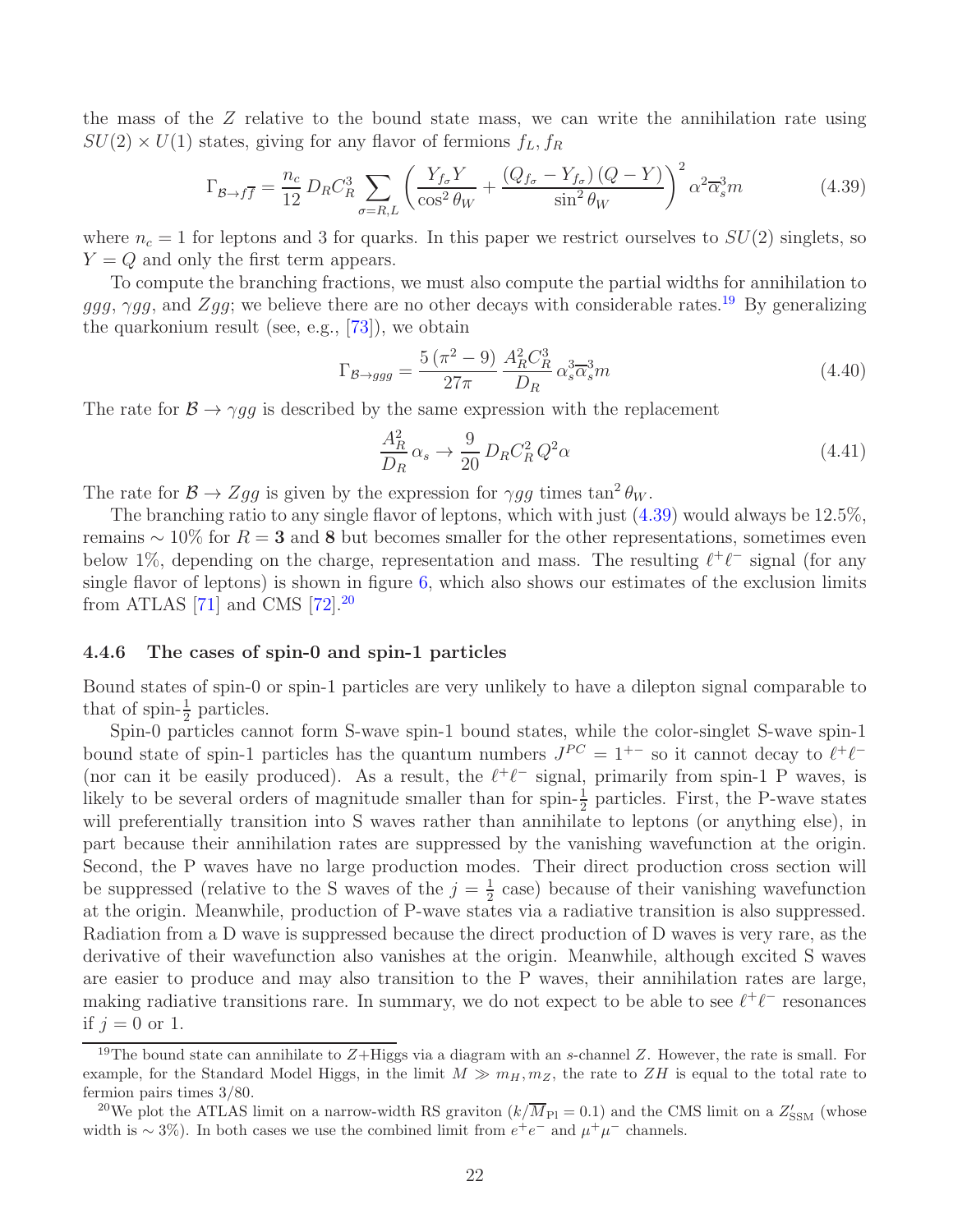## <span id="page-23-0"></span>5 Widths

Earlier, in section [3,](#page-8-0) we considered the splittings between the various states relative to the detector resolution. Here we will briefly consider the effects of the states' intrinsic widths. It is important to check that the widths  $\Gamma$  of the bound states are smaller than the binding energies  $E_b$ , since otherwise the bound state's lifetime would be short compared to its orbital time, and rather than appearing as a distinct resonance in, for example, the  $\gamma\gamma$  spectrum, it would merely distort the continuum enhancement of  $\gamma\gamma$  production by XX loops. It is also important experimentally to know whether the states are narrower or wider than the intrinsic resolution of the detectors. Besides the possibility that the constituents are short-lived (which we will not discuss here since the lifetime is very modeldependent), there is an irreducible contribution to the bound state width from the annihilation processes, which can be significant for bound states of particles in high color representations.

The expressions for the widths of all the relevant bound states are derived in appendix [D.](#page-31-0) We find that  $\Gamma/|E_b| \ll 1$  in all cases that we considered in the previous section, so we indeed have well-defined bound states below threshold.

Now let's turn to the experimental resolutions. In the  $\gamma\gamma$  channel, where the signal is coming from  $\mathcal{R} = 1, J = 0, 2$  bound states and the resolution in invariant mass is ~ 1%, the widths are negligible for the low representations, but become comparable to the resolution for  $R = 10$  and 15. In the  $\gamma$ +jet channel, where the signal is coming from  $\mathcal{R} = 8$ ,  $J = 0, 2$  bound states and the experimental resolution is  $\sim 3\%$ , the widths are negligible. In the dijet channel, where the signal is coming from all the possible representations R and the resolution is  $\sim$  5%, the widths are again negligible. In the  $\ell^+\ell^-$  channel, where the signal is coming from  $\mathcal{R} = 1$ ,  $J = 1$  bound states (a fraction of which are produced from P waves), the widths are negligible relative to the resolution, which is  $\sim 1\%$  for  $e^+e^-$  and larger for  $\mu^+\mu^-$ .

In many cases the bound state is long-lived on the QCD scale,  $\Gamma \lesssim \Lambda_{\rm QCD}$ . If this happens to colored bound states, they will hadronize with light quarks and gluons before annihilating. However, the  $XX$  core of the state, which is generally much smaller than the QCD length scale, will not be much affected by this "brown muck", whose size is of order  $1/\Lambda_{\rm QCD}$ , and in particular our wavefunction and annihilation calculations will be largely unaffected. There is one exception to this statement. For exceptionally long bound-state lifetimes, namely when  $\Gamma \lesssim \Lambda_{\rm QCD}^2/m$ , and if the bound state has spin, its polarization may start oscillating if the resulting hadron is not in its total spin eigenstate, as has been discussed recently in more detail in [\[74](#page-38-9)]. This effect would change the angular distribution of the annihilation products. However, since this can only happen to colored bound states, the angular distribution [\(4.4\)](#page-13-2) in the  $\gamma\gamma$  channel is always unaffected. Moreover, a simple comparison of the annihilation rates to  $\Lambda_{\rm QCD}^2/m$  indicates that the dijet and  $\gamma+{\rm jet}$  channels are unlikely to be affected even for the lowest masses that we considered in this paper.

## <span id="page-23-1"></span>6 Strategy

In this section we will show how the bound state signals can be used for determining the various quantum numbers of the new particles. As discussed in section [2.1,](#page-3-1) unstable particles X must have integral charges for  $R = 8$  and 10 and fractional charges which are multiples of  $\frac{1}{3}$  for  $R = 3$ , 6 and 15. We will appeal to this fact when needed. In our general discussion we will assume the particle to be charged and will dedicate a separate subsection to neutral particles, for which only the dijet signal is present. We will also devote a subsection to representations higher than the 10 and 15,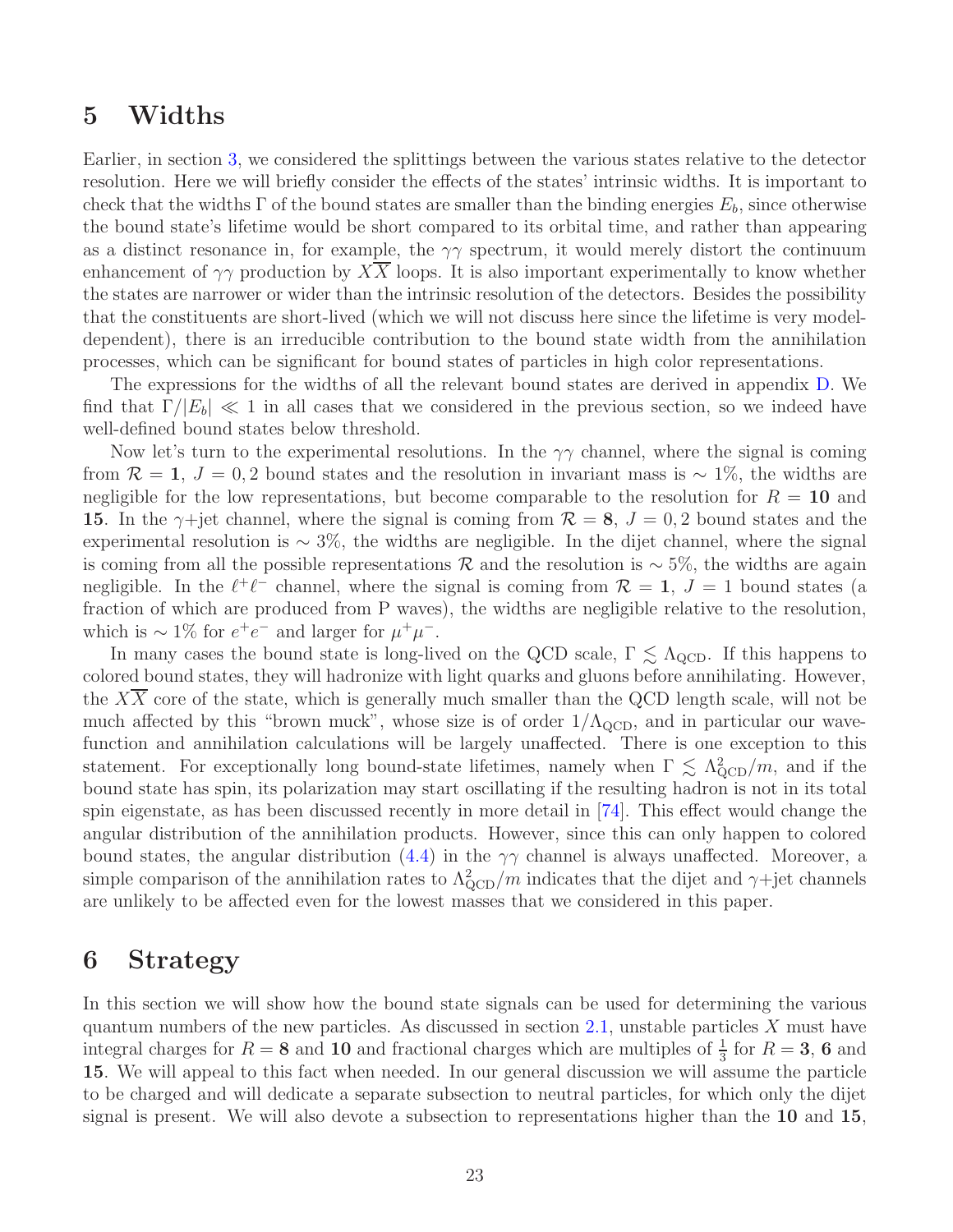for which some qualitative and semi-quantitative statements are merited despite the lack of any trustworthy quantitative technique.

### <span id="page-24-0"></span>6.1 Determining spin

One can identify spin-1 particles based on the angular distribution in the diphoton (or photon+jet) channel. For bound states of spin-0 or spin- $\frac{1}{2}$  particles it will be isotropic, while for spin-1 particles the dominant contribution will be coming from  $J = 2$  bound states with the angular distribution  $(4.4).$  $(4.4).$ 

For distinguishing between spin-0 and spin- $\frac{1}{2}$  particles, three methods are available. One striking indication that the constituent particles have spin  $\frac{1}{2}$  would be the presence of an  $\ell^+\ell^-$  signal. This is a good method as long as the charge and the color representation are not too small for the observation of this signal within a reasonable amount of time.

Another method is to use the angular distribution in the dijet channel. For spin-0 particles, the distribution would be isotropic, while for spin- $\frac{1}{2}$  particles the contribution of the  $J = 1$  bound states produced in the  $q\bar{q}$  channel (which exists for  $R \neq 3$ ) would follow [\(4.18\)](#page-17-2). This method is useful as long as the  $q\bar{q}$  channel contribution to the cross section is comparable to or larger than the gg contribution. This condition is satisfied for  $m \gtrsim 500$  GeV in the case of the 7 TeV LHC and  $m \gtrsim 1000 \text{ GeV}$  in the case of the 14 TeV LHC.

The third method is to use a precise measurement of the cross section of one of the signals. In the dijet channel, the cross sections for bound states of spin- $\frac{1}{2}$  particles are more than twice as large as those of spin-0 particles in the same representation R. In the photon+jet and diphoton channels, they are exactly twice as large, for equal  $R$  and  $Q$ . (Since there is only a discrete number of possibilities for R and  $Q$ , the fact that the signal depends on these variables as well, to be explored in more detail in the next subsection, will not generically prevent us from determining the spin.) However, these differences are not large compared with the uncertainty of our results, so this method will only become viable once a sufficiently precise higher-order calculation is available.

### <span id="page-24-1"></span>6.2 Determining charge and color representation

The cross sections in the dijet and  $\gamma$ +jet channels are likely to be measured first and they alone will be sufficient for determining the representation and the charge in many cases, as demonstrated in figure [7](#page-25-1) (left) for bound states of spin-0 or spin-1 particles and in figure [8](#page-26-1) (left) for bound states of spin- $\frac{1}{2}$  particles. It will still be impossible to know the charge of particles in the 3 and 8 representations, which do not have a  $\gamma$ +jet signal, and some ambiguity may exist in some of the other cases due to the unknown  $K$ -factors. Most of these issues will be resolved once the cross section in the diphoton channel is measured too, as demonstrated in figure [7](#page-25-1) (right). In the case of spin- $\frac{1}{2}$  particles, the dilepton channel can be used as well, as shown in figure [8](#page-26-1) (right).

### <span id="page-24-2"></span>6.3 Determining mass

The mass m of the constituent particles is immediately known to within a few percent from the location of the resonance peak (since  $M \approx 2m$ ). An even more accurate measurement of the mass is possible by using  $M = 2m + E_b$  since the binding energy  $E_b$  is calculable once j, R and Q are all known (although the uncertainty in leading-order expressions such as [\(3.3\)](#page-9-3) is large and a higher order calculation is essential).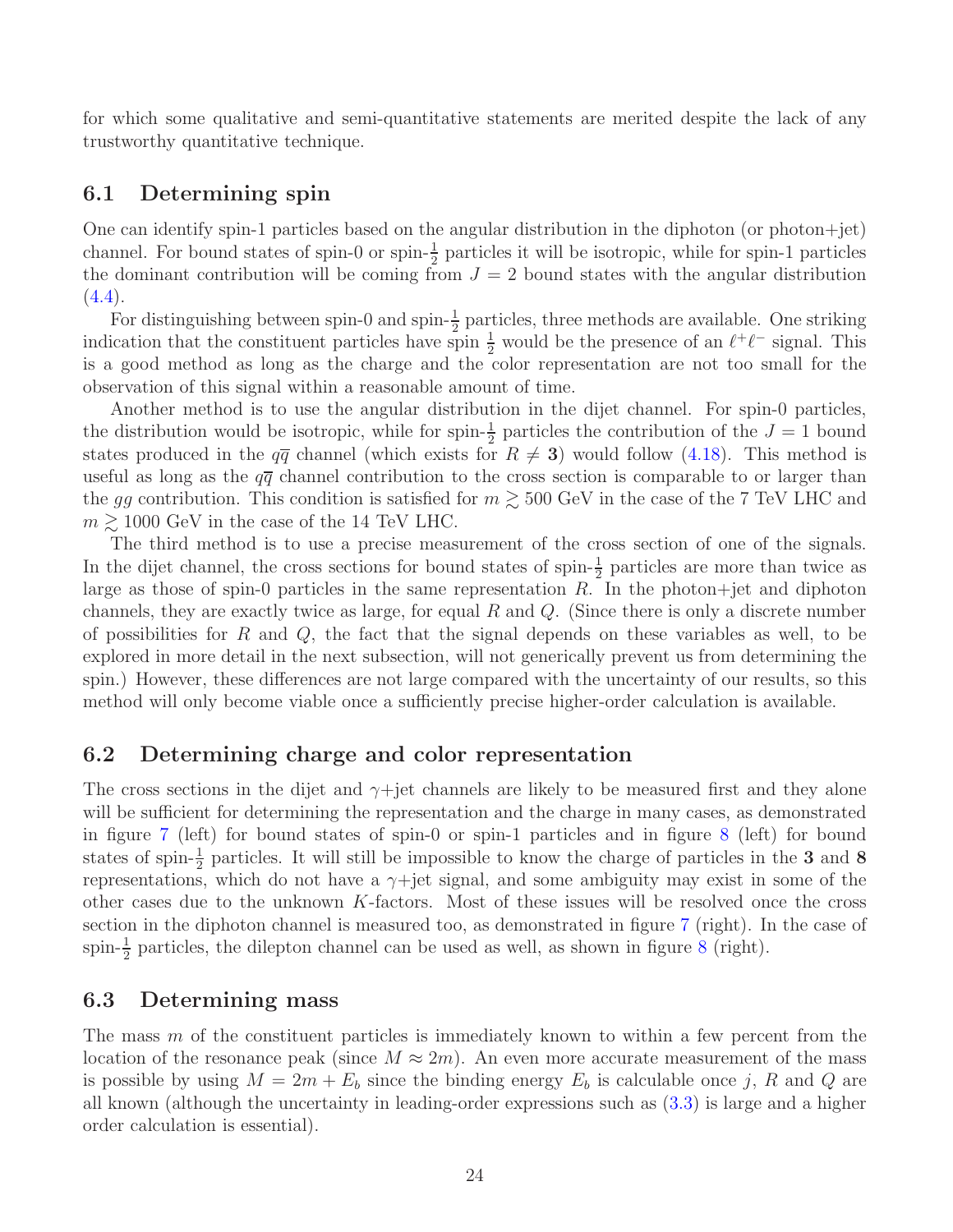

<span id="page-25-1"></span>Figure 7: Cross sections for bound states of spin-0 particles in the dijet versus  $\gamma j$  channel (left), and in the  $\gamma j$  versus diphoton channel (right). The right plot can be used also for spin- $\frac{1}{2}$  particles after multiplying all the signals by 2; either plot can be used for spin-1 particles after multiplying by 19. For 3, 6 and 15 each line contains four full circles corresponding to  $Q = \frac{1}{3}$  $\frac{1}{3}, \frac{2}{3}$  $\frac{2}{3}, \frac{4}{3}$  $\frac{4}{3}, \frac{5}{3}$  $rac{5}{3}$  (from left to right) and for 8 and 10 two empty circles corresponding to  $Q = 1, 2$  (from left to right). Representations 3 and 8 do not have a  $\gamma j$  signal. The plots refer to the 14 TeV LHC and assume  $m = 1$  TeV.

### <span id="page-25-0"></span>6.4 More general scenarios

Note that if all signals are present, the problem we have posed is over-determined. The full set of quantum numbers can be extracted from the cross sections in the  $\gamma$ +jet and diphoton channels (see figure [7,](#page-25-1) right), the angular distribution in one of those channels which is anisotropic for  $j = 1$ , and the observation of a dilepton signal which may be needed to break a degeneracy between  $j = 0$  and  $j=\frac{1}{2}$  $\frac{1}{2}$ . This leaves several other observables, including the cross section in the dijet channel, certain angular distributions of the annihilation products, and (for spin- $\frac{1}{2}$  particles) the cross section and  $p_T$  distribution of the dilepton resonance. One may also try to measure the  $t\bar{t}$  signal, which is available via  $(4.17)$  for spin- $\frac{1}{2}$  particles (we have not discussed this channel in detail because we found that with currently available searches it is inferior to the dijet channel). Besides that, we have not utilized the signal shape, i.e., the resonance widths and the mass differences between the various resonances contributing to a given scenario, which for a few cases (see sections [3](#page-8-0) and [5\)](#page-23-0) may be larger than the experimental resolution in the diphoton and dielectron channels.

These extra observables may be used to relax some of our assumptions. For example, if the decay rate of the constituent particles is non-negligible relative to the annihilation rate, all the signals will be scaled down by a fixed branching ratio, and the dijet signal provides the additional measurement that can be used for determining it. The additional observables may be helpful in resolving ambiguities introduced by the possibility of large K-factors, or in testing whether the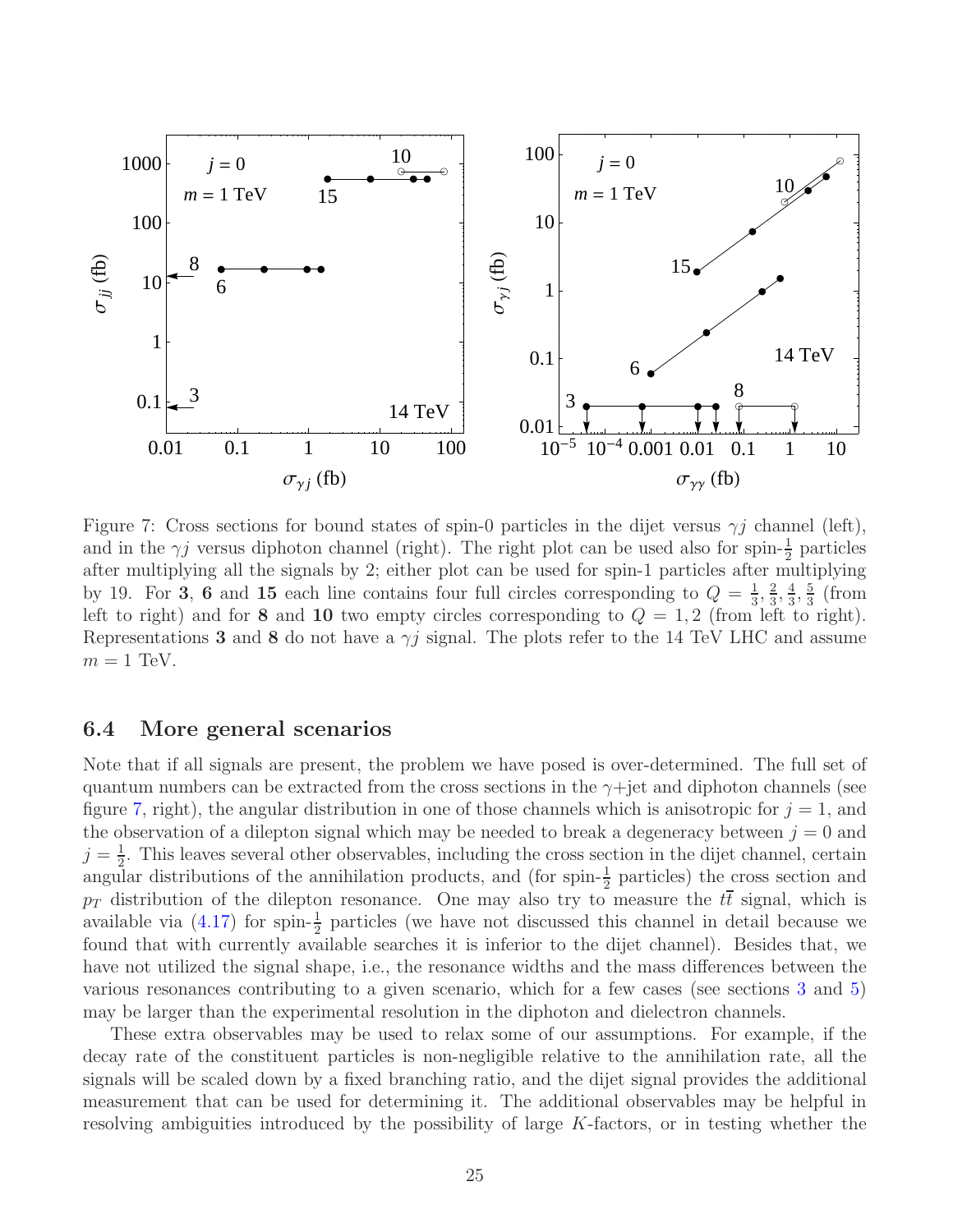

Figure 8: Cross sections for bound states of spin- $\frac{1}{2}$  particles in the dijet versus  $\gamma j$  channel (left), and in the dilepton versus diphoton channel (right).

<span id="page-26-1"></span>

<span id="page-26-2"></span>Figure 9: Dijet signal cross sections for particles that may be neutral (i.e.,  $R = 8$  or 10) with spin  $j = 0, \frac{1}{2}, 1$  for  $m = 1$  TeV at the 14 TeV LHC.

particles have other large couplings besides Standard Model gauge interactions (such as discussed for spin-1 particles in appendix [B\)](#page-30-0). And they allow us to generalize our strategy to include cases where X is part of a roughly degenerate multiplet, either of electroweak  $SU(2)$  or of some as yet unknown approximate global symmetry. For  $SU(2)$  multiplets, our results for the  $\gamma\gamma$ ,  $\gamma$ +jet and dijet signals would still apply for each member of the multiplet separately, while determining the dilepton signal would require small modifications to our analysis.

### <span id="page-26-0"></span>6.5 The case of neutral particles

For  $R = 8$  and 10, the particles may be neutral, and then only the dijet signal will be present. In principle, as demonstrated in figure [9,](#page-26-2) the size of the signal allows one to determine the representation and the spin. In cases where the cross sections differ by not much more than a factor of 2 some ambiguity may remain due to unknown  $K$ -factors before a higher order calculation is available. In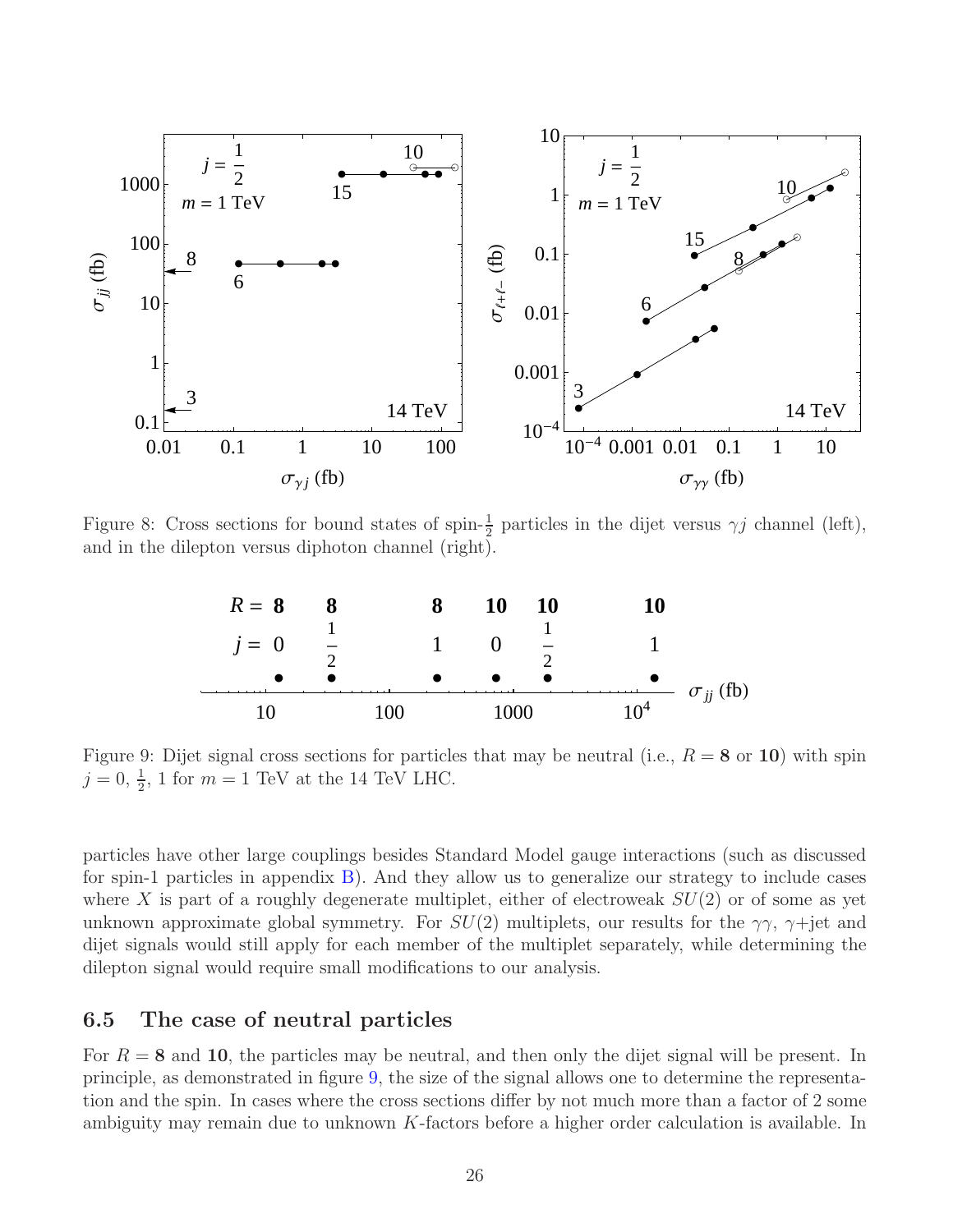such situations one can use the angular distribution to obtain further information. We have already discussed this in section [6.1](#page-24-0) for  $j = 0$  vs.  $j = \frac{1}{2}$  $\frac{1}{2}$ . These cases can also be distinguished from  $j = 1$ which will be dominated by the angular distribution for the  $J = 2$  state which will be the same as in [\(4.4\)](#page-13-2)], with only a small isotropic component.

### <span id="page-27-0"></span>6.6 Even higher color representations

Following the discussion in section [3.2,](#page-10-0) we have been restricting our attention to the first five color representations from table [1](#page-4-0) since for the 27, 24, 15' (and higher representations) our leading-order methods for computing the bound states are inadequate. Still, such particles may in principle exist in nature and give rise to bound state annihilation signals despite the fact that we cannot compute them precisely. Let us therefore describe the leading-order predictions for such signals anyway, at least to get an idea about some of their qualitative features.

The signals for the 27, 24 and 15' are typically significantly larger than those of the 15 and 10 (for same spin and charge) due to their larger color factors. The 27 has vanishing anomaly coefficient and therefore, like the 8, does not have a  $\gamma$ +jet signal at the leading order.

One qualitatively new feature of these high representations is that the annihilation rates for the color-singlet  $J = 0$  and  $J = 2$  bound states (which would contribute to the diphoton and dijet resonances) are so large that the bound state widths are comparable to or even somewhat larger than the binding energy, especially for  $j=\frac{1}{2}$  $\frac{1}{2}$  or 1. As a result, the signatures of these states will be much less pronounced. However, their radial excitations (see eq. [\(3.6\)](#page-10-1)) would still appear as narrow peaks since their annihilation rates are suppressed by  $1/n<sup>3</sup>$ . In the dijet channel, all the colored bound states are still sufficiently narrow so their contributions remain intact. As a result, even without the overly broad states, the diphoton and dijet signals for  $R = 27$ , 24, and 15' are still somewhat larger than those of the 15 and 10. We also find for these representations that in some cases the bound state widths become comparable to (but not much larger than) the experimental resolution in various channels (for details, see appendix [D\)](#page-31-0).

The determination of quantum numbers proceeds along the same general lines as we have discussed for the lower representations. A difficulty arises though in distinguishing between the 24 and 15′ because their color factors are similar and the allowed charges are fractional in both cases. For  $j = 0$  or 1, information from pair production above the threshold can help. According to table [2,](#page-6-1) the  $15'$  would decay to at least 4 jets, while for the  $24$ , decays to 3 jets are possible.

Finally, it is interesting to note that the binding energies for the 27, 24, and 15′ become large compared to the bound state mass, as large as  $\sim 0.1M$  for S-wave color-singlet bound states. As a result, the splittings between some of the states may exceed the detector resolution so that several distinct peaks will be observable. The dielectron channel (available in the  $j=\frac{1}{2}$  $\frac{1}{2}$  case) seems to be especially promising, while the diphoton channel (available for any  $j$ ) is somewhat less so because the ground states of the bound states contributing to that channel are very broad, as we have just discussed. Unfortunately, it will not be straightforward to extract much quantitative information from the observed splittings, since it will be difficult to compute properties of bound states of the 27, 24, and 15' reliably.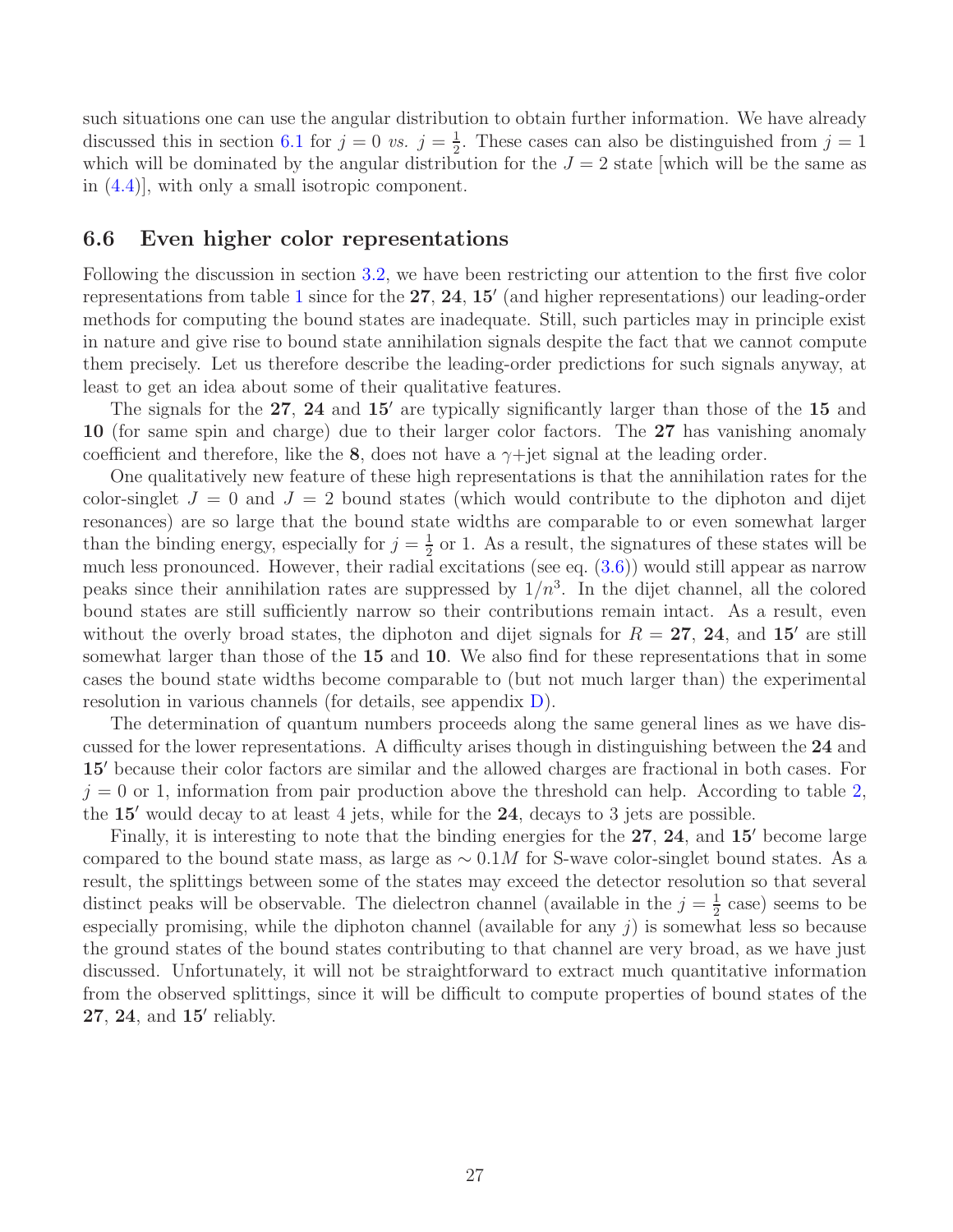## <span id="page-28-0"></span>7 Summary and Discussion

Bound state annihilation signals provide a uniquely powerful and largely model-independent probe that may be utilized at the LHC to study new colored pair-produced particles. One may use them to investigate hadronically-decaying particles using photons and leptons, measure precisely and unambiguously the masses of particles with partly-invisible decays, and in especially difficult cases even exclude or discover particles more effectively than is possible with more direct methods.

Specifically, we have argued that if new colored and charged pair-produced particles are present, then as long as their decays are not too rapid, their bound states will generically give rise to dijet,  $\gamma$ +jet,  $\gamma\gamma$ , and sometimes  $\ell^+\ell^-$  resonances. We have computed the signals in the various channels and demonstrated that they typically allow unambiguous determination of the constituent particles' spin, color representation, and electric charge. In fact, only a subset of the signals is needed. There are more observables than unknowns, so many of our assumptions can be relaxed, extending the framework to multiplets of electroweak- $SU(2)$  or other as-yet unknown symmetries, and to situations in which the constituent decays compete with the bound state annihilation rates.

The non-observation of new resonances due to bound state annihilation imposes constraints on models containing new pair-produced colored particles. For large representations, the bound state cross sections (dominated by the dijet channel, figure [5\)](#page-16-0) are very large, sometimes of the order of the pair production cross sections (figure [2\)](#page-6-0). This is perhaps surprising, but easy to understand. First, the usual suppression of bound state formation by  $|\psi(0)|^2 \propto C^3 \overline{\alpha}_s^3$  is much reduced for higher representations. Second, the parton luminosities fall quickly with energy, and the bound states, which are slightly below the threshold, benefit from much higher luminosities than the free pairs produced well above the threshold. Happily, the model dependence of the bound state signals is usually orthogonal to that of the pair production and decay signatures. The limits from bound states depend only on a relatively mild condition — that the particle's decay rate is not too fast — and not at all on its decay modes. As a result, in cases with obscure decays the bound state searches can be competitive with, and thereby complementary to, direct searches.

For example, with the full 7 TeV LHC dataset, the mass limit on pair-produced fermions in the 10 representation (which would decay to 3 quarks) is only 610 GeV from the direct search (see figure [2\)](#page-6-0), but 780 GeV from the dijet resonance search (figure [5\)](#page-16-0). If these particles are charged with  $Q = 2$ , all the resonances that we studied set better limits, with the strongest limit of 860 GeV coming from the diphoton channel (figure [3\)](#page-12-1). Color-octet fermions with  $Q = 2$  (which would also decay to 3 quarks) are excluded up to 650 GeV by the diphoton search, while the limit from the direct search is only 500 GeV. For color-sextet fermions with  $Q = 4/3$  or 5/3, the diphoton channel sets a better limit as well (550 or 590 GeV, respectively, vs. 500 GeV).

We have been describing the bound states, as well as the short-distance parts of their production and annihilation processes, at the leading order in  $\alpha_s$  (although we did distinguish between  $\alpha_s$  at the scale of the hard process and  $\overline{\alpha}_s$  at the scale of the Bohr radius). This is approximately valid in the limit that  $C\overline{\alpha}_s$  is small. For the range of masses we considered, higher-order corrections can be large (K-factors of  $\sim 2$  or even larger for production, large corrections to annihilation rates, and substantial corrections to the bound states themselves) and will need to be computed, especially if such signals are observed. Note however that since the possible values for the spin, color representation and charge are discrete, our methods for determining the quantum numbers will still be useful even in the presence of large theoretical uncertainties. Also, since in most of the known cases the corrections are positive, the reach of the bound state signals will probably be greater than what we have presented.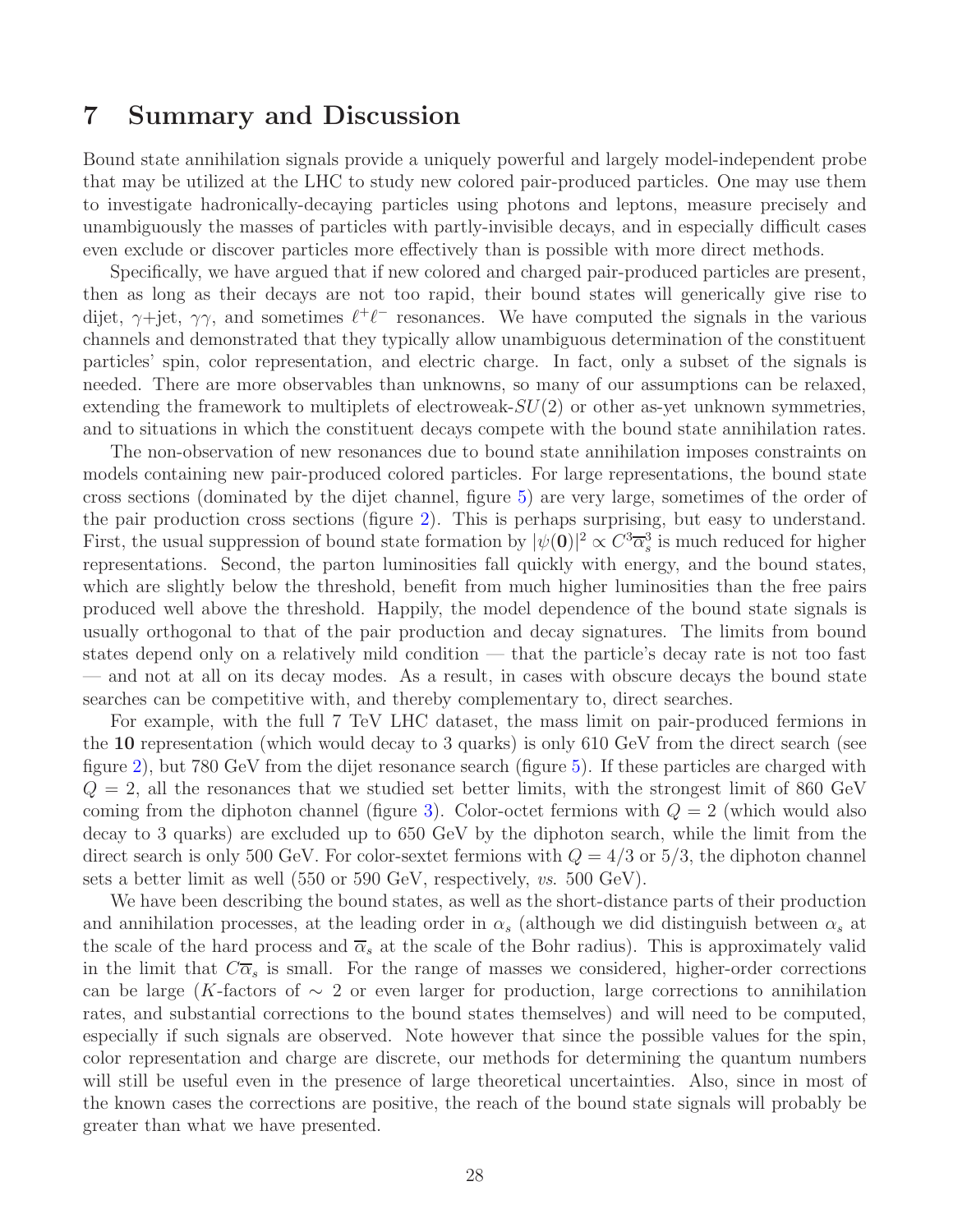Since the existence of new colored and charged particles is a very generic possibility, and bound state signals are substantially model-independent and appear even for particles that decay in obscure ways, we suggest including the bound state signals as benchmark models for resonance searches. In particular, regardless of the original motivation for a particular resonance search, there is clearly value in presenting model-independent limits on the cross sections of narrow resonances. Some of our examples emphasize the need to keep improving the exclusion limits even at relatively low masses. In some cases this will require analyzing data in regimes where the triggers are not fully efficient or collecting data with prescaled triggers. We hope this work will help motivate such efforts.

## Acknowledgments

We would like to thank Bogdan Dobrescu, Yuri Gershtein, Yuval Grossman, Eva Halkiadakis, Maxim Perelstein, Aaron Pierce, Gavin Salam, Torbjörn Sjöstrand, and Kai Yi for discussions and communications related to various aspects of this project. The research of YK and MJS is supported in part by DOE grant DE-FG02-96ER40959. The research of MJS is also supported in part by NSF grant PHY-0904069.

## <span id="page-29-0"></span>A Group theory identities for  $SU(N)$

In the following summary of our conventions and useful identities,  $T_R^a$  denote the generators in representation R of  $SU(N)$ ,  $D_R$  is the dimension of the representation,  $C_R$  is the quadratic Casimir,  $T_R$  is the index, and  $A_R$  is the anomaly coefficient (which are listed for various representations of  $SU(3)$  in table [1\)](#page-4-0):

$$
[T_R^a, T_R^b] = i f^{abc} T_R^c , \t (T_R^a)_{ij} (T_R^a)_{jl} = C_R \delta_{il}
$$
 (A.1)

$$
\operatorname{Tr} T_R^a = 0 \;, \quad \operatorname{Tr} \left( T_R^a T_R^b \right) = T_R \, \delta^{ab} \;, \quad T_R = \frac{D_R}{D_A} C_R \tag{A.2}
$$

$$
\operatorname{Tr}\left(T_R^a\left[T_R^b,T_R^c\right]\right) = if^{abc}T_R\ ,\quad \operatorname{Tr}\left(T_R^a\left\{T_R^b,T_R^c\right\}\right) = \frac{1}{2}d^{abc}A_R\tag{A.3}
$$

$$
f^{abc} f^{abd} = N \delta^{cd} , \quad d^{abc} d^{abd} = \frac{N^2 - 4}{N} \delta^{cd} , \quad d^{aac} = 0
$$
 (A.4)

$$
f^{abe}f^{ecd} + f^{cbe}f^{aed} + f^{dbe}f^{ace} = 0, \qquad d^{ecd}f^{abe} + d^{aed}f^{cbe} + d^{ace}f^{dbe} = 0
$$
 (A.5)

$$
d^{abc} f^{adg} f^{beg} = \frac{N}{2} d^{cde} , \qquad f^{abc} f^{adg} f^{beg} = \frac{N}{2} f^{cde} \tag{A.6}
$$

$$
d^{abe}d^{cde} = \frac{1}{3} \left( \delta^{ac} \delta^{bd} + \delta^{ad} \delta^{bc} - \delta^{ab} \delta^{cd} + f^{ace} f^{bde} + f^{ade} f^{bce} \right) \tag{A.7}
$$

For any representation  $R = (a, b)$  of  $SU(3)$ ,

$$
D_R = \frac{1}{2}(a+1)(b+1)(a+b+2), \quad C_R = \frac{1}{3}(a^2+3a+ab+3b+b^2)
$$
 (A.8)

and the triality is

<span id="page-29-1"></span>
$$
t_R = (a + 2b) \mod 3 \tag{A.9}
$$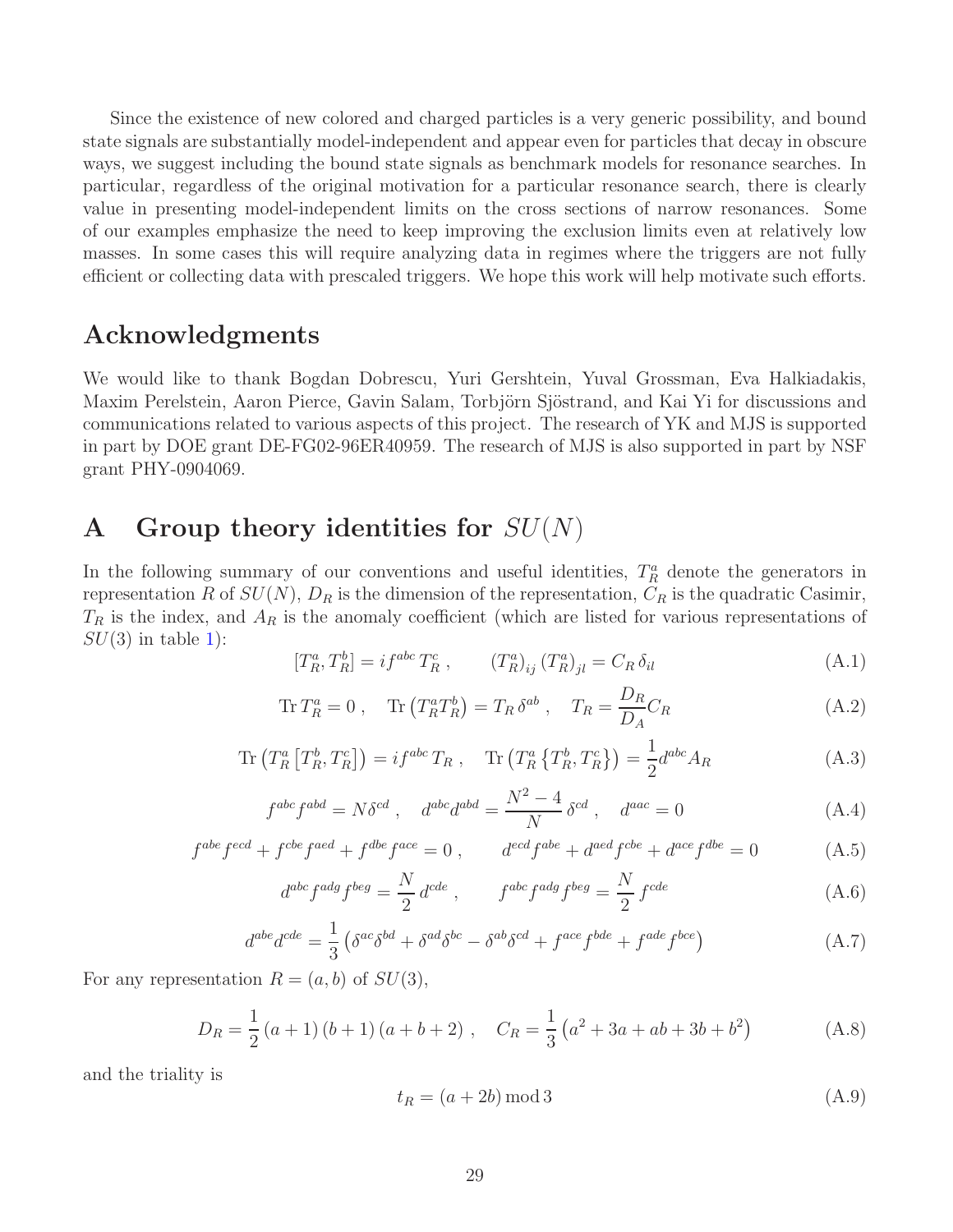## <span id="page-30-0"></span>B Interactions of spin-1 particles

For spin-1 particles  $X^{\mu}$ , gauge invariance alone does not fix the interactions with the gauge bosons completely, and we must specify the effective Lagrangian:

<span id="page-30-2"></span>
$$
\mathcal{L} = -\frac{1}{2} X_{\mu\nu}^* X^{\mu\nu} - ig_s X_{\mu}^* T_R^a X_{\nu} G^{\mu\nu a} - ie \, Q \, X_{\mu}^* X_{\nu} F^{\mu\nu} + m^2 X_{\mu}^* X^{\mu} \tag{B.1}
$$

where  $T_R^a$  is the  $SU(3)$  generator in the representation  $R$ ,  $X_{\mu\nu} = D_\mu X_\nu - D_\nu X_\mu$  with  $D_\mu = \partial_\mu$  $ig_sT_R^aA_\mu^a - ieQA_\mu$ ,  $G_{\mu\nu}^a$  is the gluon field strength, and  $F^{\mu\nu}$  is the photon field strength. The coefficients of the second and third terms in  $(B.1)$  were chosen such that the theory preserves tree-level unitarity at high energy (a special case being when  $X^{\mu}$  is a gauge boson of an extended gauge group) [\[22](#page-35-9)]. The Feynman rules are similar to those of vector leptoquarks (with vanishing anomalous couplings) [\[75](#page-38-10), [76](#page-38-11)].

Another subtlety is in the interaction with quarks. Pairs of particles of any spin can be produced from  $q\bar{q}$  through a diagram with an s-channel gluon. However, as mentioned in appendix [C,](#page-30-1) for spin-1 particles this diagram violates unitarity at high energies, so any consistent theory must contain additional  $q\bar{q}$  diagrams involving some new interactions. For instance there may be diagrams with the exchange of some new particles in the t channel.

Therefore, for spin-1 particles, we have neglected the  $q\overline{q}$  channel contribution to the pair production cross sections in figures [1](#page-5-2)[–2](#page-6-0) because it is model-dependent. We have checked that even if we used the diverging diagram (whose eventual contribution is finite because of the falling PDFs), the cross sections for vectors in the range of masses presented in figures [1](#page-5-2)[–2](#page-6-0) would still be dominated by the gg channel, except in the case of particles in the 3 representation, where the contributions of the gg and  $q\bar{q}$  channels may be comparable.

Now let's discuss the possible effects on bound states. The unitarity-violating  $q\bar{q}$  diagram would not produce S-wave bound states by itself because it vanishes at the threshold. However, the additional interactions that must be present in the theory may affect bound state processes. As an example, bound states of KK gluons in a theory of universal extra dimensions, studied in  $[6]$ , are affected by  $q\bar{q}$  diagrams with KK quarks, which contribute to the production and annihilation of  $J = 2$  bound states. By examining that example (and generalizing it to particles in other color representations) we notice that the effects of the  $q\bar{q}$  channel will typically be small (although sometimes not completely negligible) relative to the gg channel as long as the KK quarks are at least twice as heavy as the KK gluons. This suggests that in typical models there are regimes of parameter space where the bound state processes are dominated by the gg channel, and this motivates us to assume, for simplicity and model-independence, that the contributions to bound states of spin-1 particles from the  $q\overline{q}$  channel are small.

### <span id="page-30-1"></span>C Pair production cross sections

This appendix contains the expressions for the  $X\overline{X}$  pair production cross sections, relevant to figures [1](#page-5-2)[–2](#page-6-0) (where  $\alpha_s$  and the NLO PDFs [\[52\]](#page-37-5) were evaluated at the scale m).

For scalars [\[22,](#page-35-9) [24,](#page-35-10) [77](#page-38-12), [25](#page-35-11)]:

$$
\hat{\sigma}(gg \to X\overline{X}) = \frac{T_R}{16} \frac{\pi \alpha_s^2}{\hat{s}} \left[ 4C_R \left( 2 - \beta^2 \right) \beta + \left( 3 - 5\beta^2 \right) \beta \right]
$$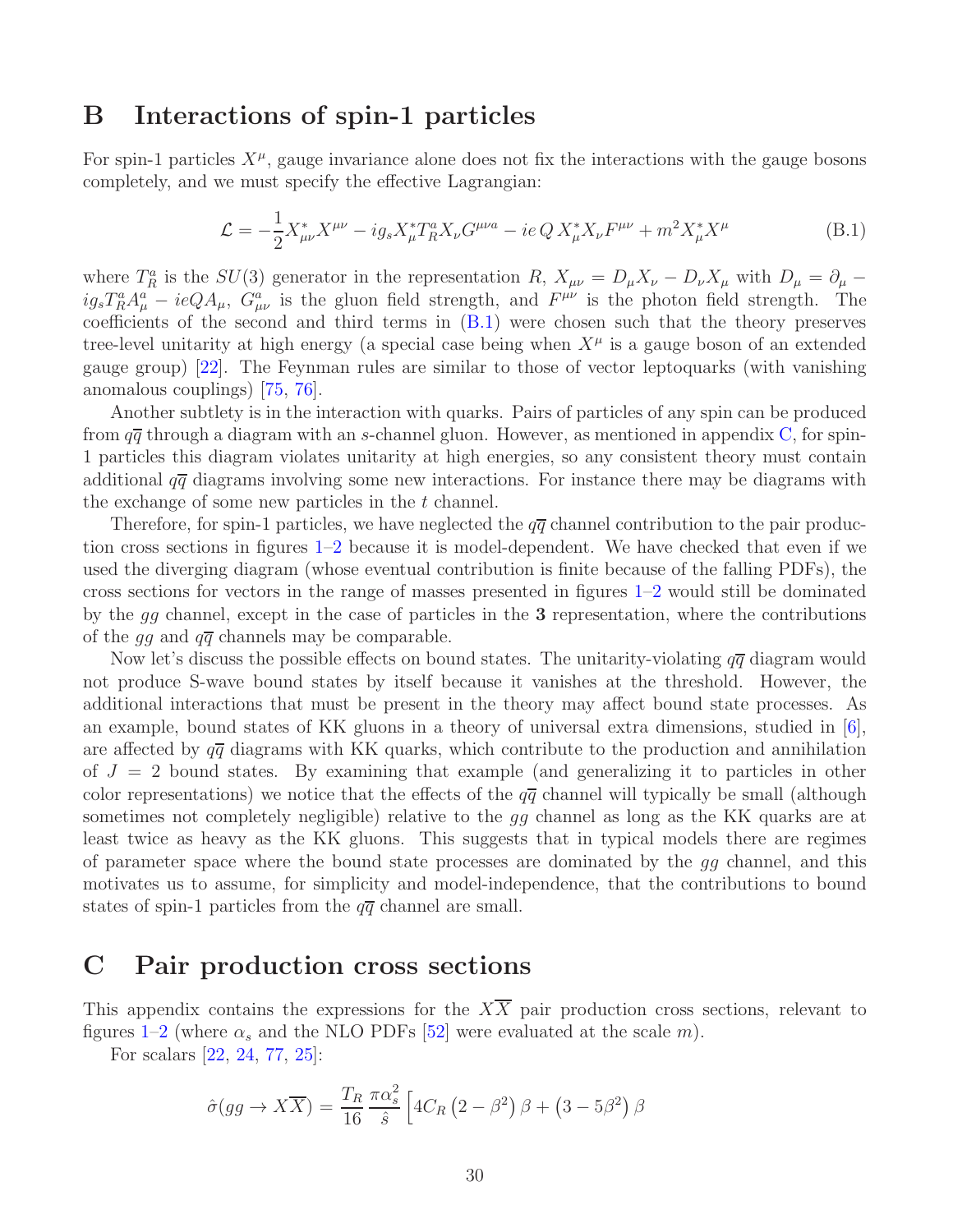$$
-\left(2C_R(1-\beta^4) + 3\left(1-\beta^2\right)^2\right) \ln \frac{1+\beta}{1-\beta}\right]
$$
 (C.1)

$$
\hat{\sigma}(q\overline{q} \to X\overline{X}) = \frac{4}{27} T_R \frac{\pi \alpha_s^2}{\hat{s}} \beta^3 \tag{C.2}
$$

where  $\beta = \sqrt{1 - 4m^2/\hat{s}}$ . These expressions agree with those for squarks [\[78](#page-38-13)] for  $R = 3$ .<sup>[21](#page-31-1)</sup> For fermions [\[22,](#page-35-9) [23,](#page-35-12) [25\]](#page-35-11):

$$
\hat{\sigma}(gg \to X\overline{X}) = \frac{T_R}{8} \frac{\pi \alpha_s^2}{\hat{s}} \left[ -4C_R \left( 2 - \beta^2 \right) \beta - \left( 9 - 5\beta^2 \right) \beta \right.
$$

$$
+ \left( 2C_R \left( 3 - \beta^4 \right) + 3 \left( 1 - \beta^2 \right)^2 \right) \ln \frac{1 + \beta}{1 - \beta} \right]
$$
(C.3)

$$
\hat{\sigma}(q\overline{q} \to X\overline{X}) = \frac{8}{27} T_R \frac{\pi \alpha_s^2}{\hat{s}} \beta \left(3 - \beta^2\right)
$$
\n(C.4)

These results agree with those for heavy quarks [\[79](#page-38-14)] for  $R = 3$ .

For vectors [\[22\]](#page-35-9):

<span id="page-31-2"></span>
$$
\hat{\sigma}(gg \to X\overline{X}) = \frac{T_R}{64} \frac{\pi \alpha_s^2}{m^2} \left[ 4C_R \left( 22 - 9\beta^2 + 3\beta^4 \right) \beta + 3 \left( 19 - 24\beta^2 + 5\beta^4 \right) \beta \right. \\
\left. - \frac{12m^2}{\hat{s}} \left( 2C_R \left( 1 - \beta^4 \right) + 19 - 6\beta^2 + 3\beta^4 \right) \ln \frac{1+\beta}{1-\beta} \right] \tag{C.5}
$$

$$
\hat{\sigma}(q\overline{q} \to X\overline{X}) = \frac{T_R}{108} \pi \alpha_s^2 \frac{\hat{s}}{m^4} \left(27 - 26\beta^2 + 3\beta^4\right) \beta^3 \tag{C.6}
$$

Note that in the gg channel in the limit  $\hat{s} \to \infty$ 

$$
\hat{\sigma}(gg \to X\overline{X}) \to T_R C_R \frac{\pi \alpha_s^2}{m^2}
$$
\n(C.7)

which is consistent with unitarity. For  $R = 3$ , eq. [\(C.5\)](#page-31-2) reduces to the result obtained for vector leptoquarks (with no anomalous couplings) in [\[75](#page-38-10)] and for  $R = 8$  to twice that of the coloron of [\[80](#page-38-15), [81](#page-38-16)] (because the coloron field is real). On the other hand, the expression for the  $q\bar{q}$  channel, eq.  $(C.6)$ , where only the s-channel gluon diagram has been included, diverges with  $\hat{s}$  and thus violates unitarity, as has been already noted in [\[22\]](#page-35-9). A UV completion is needed in this case, and the resulting contribution from the  $q\bar{q}$  channel will be model-dependent. We discuss this issue further in appendix [B.](#page-30-0)

## <span id="page-31-0"></span>D Widths

In this appendix we provide details about the bound state widths (due to the annihilation processes alone), as discussed in section [5](#page-23-0) (and for the very high representations in section [6.6\)](#page-27-0).

<span id="page-31-1"></span><sup>&</sup>lt;sup>21</sup>The result for scalars in the gg channel in [\[22\]](#page-35-9) is incorrect. It does not reduce to the expression for squarks. Ref. [\[75\]](#page-38-10) has also found that they disagree with the result of [\[22\]](#page-35-9) for scalars.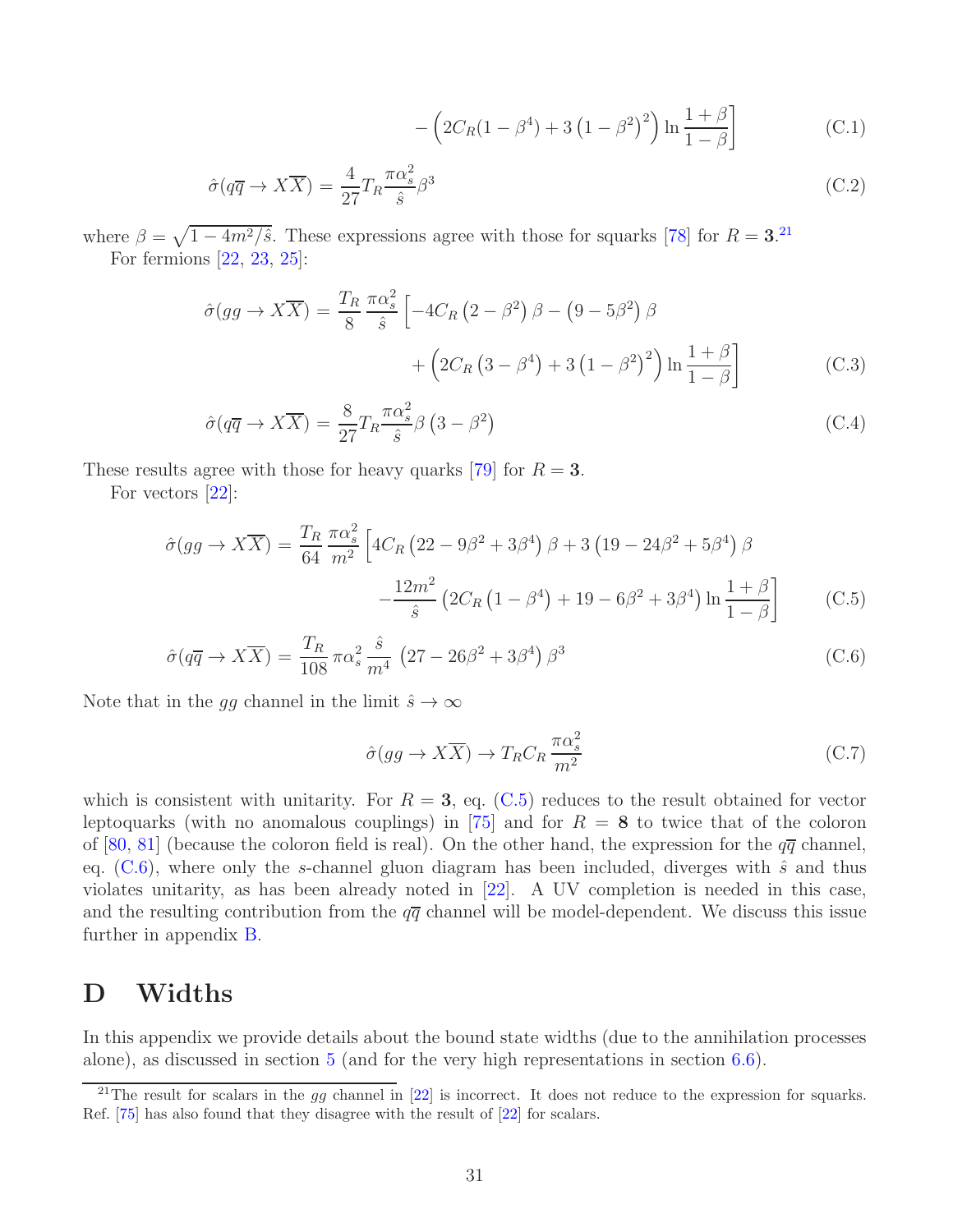| $\mathcal{R} \downarrow R \rightarrow$ | 3      | 8     | 6     | 15    | 10    | 27   | 24   | 15'  |
|----------------------------------------|--------|-------|-------|-------|-------|------|------|------|
|                                        | 0.0008 | 0.02  | 0.02  | 0.2   | 0.2   | 1.3  | 1.3  | 1.1  |
| 8                                      |        |       | 0.003 | 0.006 | 0.04  |      | 0.09 | 0.2  |
| $\tilde{8}$                            |        | 0.003 |       | 0.03  |       | 0.2  | 0.1  |      |
| 27                                     |        |       |       | 0.006 | 0.008 | 0.09 | 0.09 | 0.09 |

<span id="page-32-1"></span>Table 4: Annihilation widths compared with the binding energies,  $\Gamma/|E_b|$ , for  $j = 0, J = 0$ . The numbers for  $j=\frac{1}{2}$  $\frac{1}{2}$ ,  $J = 0$  are larger by a factor of 2, and for  $j = 1$  by a factor of 3 for  $J = 0$ and 16/5 for  $J = 2$ . We assumed  $m = 1$  TeV (although the dependence on m is only through the running of  $\alpha_s$ ). We have not specified the widths for  $\mathcal{R} = 8$  bound states of  $R = 8$  and 27 since they do not couple to gg. The numbers shown for  $\mathcal{R} = 27$  are based on the sum [\(D.4\)](#page-32-0), so for  $R = 15, 27, 24$ , where there is more than one way to get  $\mathcal{R} = 27$ , these are upper bounds.

|  |                                                  |     | 24  | $15^{\prime}$ |  |
|--|--------------------------------------------------|-----|-----|---------------|--|
|  | $\parallel 0.008 \mid 0.008 \mid 0.06 \mid 0.05$ | 0.3 | U.3 |               |  |

<span id="page-32-2"></span>

| Table 5: $\Gamma/ E_b $ for color-octet $J=1$ bound states, relevant for $j=\frac{1}{2}$ . |  |
|--------------------------------------------------------------------------------------------|--|
|--------------------------------------------------------------------------------------------|--|

For  $J = 0$  and  $J = 2$  bound states contributing in the  $\gamma\gamma$ ,  $\gamma$ +jet and dijet channels, the dominant annihilation process is to  $gg$ . For constituents of a given spin j and color representation R, the annihilation rates depend on the spin J and color representation R of the bound state. We are interested in bound states with  $\mathcal{R} = 1, 8$  and 27. For constituent particles in representations  $R = 8, 15, 27, 24$  there are two ways to form a bound state with  $R = 8$ , as indicated in table [1,](#page-4-0) one of which is universal and described by the wavefunction [\(4.5\)](#page-13-1). In the following, we will denote it by 8 and the second possibility by 8. Similarly, for  $R = 15, 27, 24$  there are two or three kinds of  $\mathcal{R} = 27$  bound states. For bound states of spin-0 particles we find

$$
\Gamma_{j=0} \left( \mathcal{B}_{J=0}^{\mathcal{R}=1} \to gg \right) = \frac{D_R C_R^5}{32} \alpha_s^2 \overline{\alpha}_s^3 m \tag{D.1}
$$

$$
\Gamma_{j=0} \left( \mathcal{B}_{J=0}^{\mathcal{R}=8} \to gg \right) = \frac{5 A_R^2 \left( C_R - \frac{3}{2} \right)^3}{192 T_R} \alpha_s^2 \overline{\alpha}_s^3 m \tag{D.2}
$$

$$
\Gamma_{j=0}\left(\mathcal{B}_{J=0}^{\mathcal{R}=\tilde{\mathbf{8}}}\to gg\right)=\frac{1}{32}\left(\frac{D_R C_R \left(C_R+\frac{3}{4}\right)}{5}-\frac{5 A_R^2}{6 T_R}\right)\left(C_R-\frac{3}{2}\right)^3 \alpha_s^2 \overline{\alpha}_s^3 m\tag{D.3}
$$

<span id="page-32-0"></span>
$$
\sum_{27} \Gamma_{j=0} \left( \mathcal{B}_{J=0}^{R=27} \to gg \right) = \frac{D_R C_R \left( C_R - \frac{4}{3} \right) \left( C_R - 4 \right)^3}{160} \alpha_s^2 \overline{\alpha}_s^3 m \tag{D.4}
$$

where the sum in  $(D.4)$  is over all the possible ways to form an  $\mathcal{R} = 27$  bound state (which is easier to obtain than computing the separate rates). For bound states of spin- $\frac{1}{2}$  particles, the widths are given by the same expressions multiplied by a factor of 2:

$$
\Gamma_{j=1/2} \left( \mathcal{B}_{J=0}^{\mathcal{R}} \to gg \right) = 2 \Gamma_{j=0} \left( \mathcal{B}_{J=0}^{\mathcal{R}} \to gg \right)
$$
 (D.5)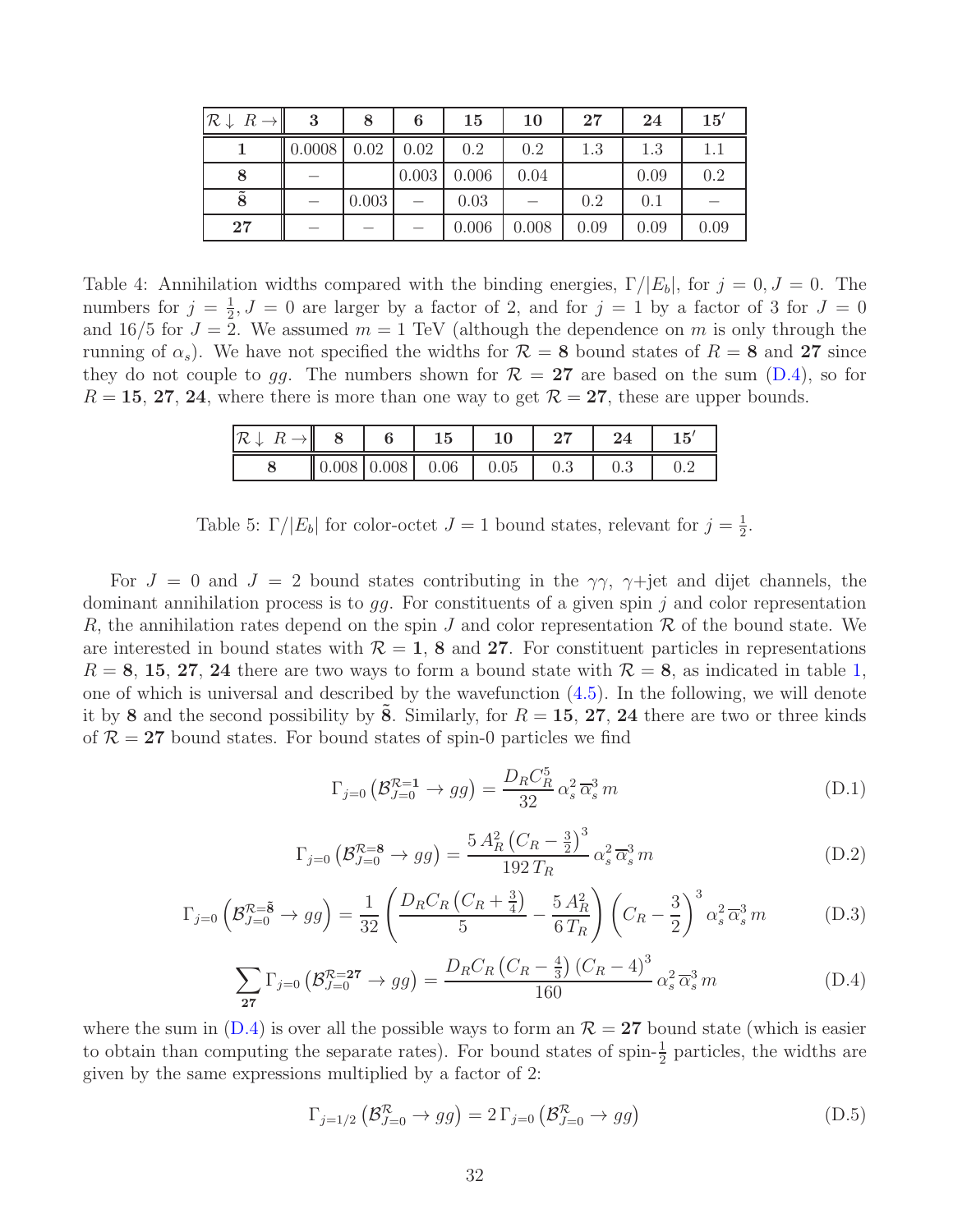| $j = 0, J = 0$                         |                                             |  |                   |                   |                                                                                                                                                 |                   |                                                                                                                                                                 |    |                                     |  |    |  |                                                                                                                                                                            |                                                                                                                      |    |                     |  |
|----------------------------------------|---------------------------------------------|--|-------------------|-------------------|-------------------------------------------------------------------------------------------------------------------------------------------------|-------------------|-----------------------------------------------------------------------------------------------------------------------------------------------------------------|----|-------------------------------------|--|----|--|----------------------------------------------------------------------------------------------------------------------------------------------------------------------------|----------------------------------------------------------------------------------------------------------------------|----|---------------------|--|
| $\mathcal{R} \downarrow R \rightarrow$ |                                             |  | $\boldsymbol{3}$  |                   | 8                                                                                                                                               | 6                 |                                                                                                                                                                 |    | 15                                  |  | 10 |  | $27\,$                                                                                                                                                                     |                                                                                                                      | 24 | 15'                 |  |
|                                        | 1                                           |  | $3 \cdot 10^{-6}$ |                   | $3 \cdot 10^{-4}$                                                                                                                               | $4 \cdot 10^{-4}$ |                                                                                                                                                                 |    |                                     |  |    |  |                                                                                                                                                                            | $(9 \cdot 10^{-3} \mid 1.1 \cdot 10^{-2} \mid (2.2 \cdot 10^{-2}) \mid (2.4 \cdot 10^{-2}) \mid (2.5 \cdot 10^{-2})$ |    |                     |  |
|                                        | 8                                           |  |                   |                   |                                                                                                                                                 |                   | $2 \cdot 10^{-5}$   $1 \cdot 10^{-4}$   $1 \cdot 10^{-3}$                                                                                                       |    |                                     |  |    |  |                                                                                                                                                                            | $6 \cdot 10^{-3}$                                                                                                    |    | $1.8 \cdot 10^{-2}$ |  |
| $\overline{8}$                         |                                             |  |                   | $1 \cdot 10^{-5}$ |                                                                                                                                                 |                   | $7 \cdot 10^{-4}$                                                                                                                                               |    |                                     |  |    |  | $1.4 \cdot 10^{-2}$                                                                                                                                                        | $1.0 \cdot 10^{-2}$                                                                                                  |    |                     |  |
| 27                                     |                                             |  |                   |                   |                                                                                                                                                 |                   |                                                                                                                                                                 |    | $2 \cdot 10^{-5}$ 6 $\cdot 10^{-5}$ |  |    |  | $2 \cdot 10^{-3}$                                                                                                                                                          | $3 \cdot 10^{-3}$                                                                                                    |    | $4 \cdot 10^{-3}$   |  |
| $j=\frac{1}{2}, J=1$                   |                                             |  |                   |                   |                                                                                                                                                 |                   |                                                                                                                                                                 |    |                                     |  |    |  |                                                                                                                                                                            |                                                                                                                      |    |                     |  |
|                                        | $\mathcal{R} \downarrow R \rightarrow$<br>8 |  | 3<br>8            |                   |                                                                                                                                                 | 6                 |                                                                                                                                                                 | 15 |                                     |  | 10 |  | 27                                                                                                                                                                         | 24                                                                                                                   |    | 15'                 |  |
|                                        |                                             |  |                   |                   | $4 \cdot 10^{-5}$   $5 \cdot 10^{-5}$   $1 \cdot 10^{-3}$   $2 \cdot 10^{-3}$   $1.6 \cdot 10^{-2}$   $1.7 \cdot 10^{-2}$   $1.8 \cdot 10^{-2}$ |                   |                                                                                                                                                                 |    |                                     |  |    |  |                                                                                                                                                                            |                                                                                                                      |    |                     |  |
|                                        |                                             |  |                   |                   |                                                                                                                                                 |                   |                                                                                                                                                                 |    |                                     |  |    |  |                                                                                                                                                                            |                                                                                                                      |    |                     |  |
|                                        | $\mathcal{R}=1$                             |  |                   |                   |                                                                                                                                                 |                   |                                                                                                                                                                 |    | $j=\frac{1}{2}, J=1$                |  |    |  |                                                                                                                                                                            |                                                                                                                      |    |                     |  |
|                                        | $Q \downarrow R \rightarrow \parallel$      |  | $\mathbf{3}$      |                   | 8                                                                                                                                               |                   | 6                                                                                                                                                               |    | 15                                  |  | 10 |  | $27\,$                                                                                                                                                                     | 24                                                                                                                   |    | 15'                 |  |
|                                        | 2/3                                         |  |                   |                   |                                                                                                                                                 |                   |                                                                                                                                                                 |    |                                     |  |    |  | $3 \cdot 10^{-7}$ $\left[ 8 \cdot 10^{-6} \right]$ $2 \cdot 10^{-5}$ $\left[ 1 \cdot 10^{-4} \right]$ $4 \cdot 10^{-4}$ $\left[ 7 \cdot 10^{-4} \right]$ $3 \cdot 10^{-3}$ |                                                                                                                      |    | $6 \cdot 10^{-3}$   |  |
|                                        | 2                                           |  |                   |                   |                                                                                                                                                 |                   | $3 \cdot 10^{-6}$   $7 \cdot 10^{-5}$   $8 \cdot 10^{-5}$   $9 \cdot 10^{-4}$   $1 \cdot 10^{-3}$   $7 \cdot 10^{-3}$   $9 \cdot 10^{-3}$   $1.3 \cdot 10^{-2}$ |    |                                     |  |    |  |                                                                                                                                                                            |                                                                                                                      |    |                     |  |

<span id="page-33-0"></span>Table 6: Annihilation widths as a fraction of the bound state mass,  $\Gamma/M$ . Top table:  $j = 0, J = 0$ . Same comments as in table [4](#page-32-1) apply. For  $R = 27, 24, 15'$  with  $\mathcal{R} = 1$  we give the width for the first radial excitation (since the ground state is too broad). Middle table:  $j = \frac{1}{2}$  $\frac{1}{2}$ ,  $J = 1, \mathcal{R} = 8$ . Bottom table:  $j=\frac{1}{2}$  $\frac{1}{2}$ ,  $J = 1$ ,  $\mathcal{R} = 1$  for two values of the charge Q.

and for bound states of spin-1 particles

$$
\Gamma_{j=1} \left( \mathcal{B}_{J=0}^{\mathcal{R}} \to gg \right) = 3 \Gamma_{j=0} \left( \mathcal{B}_{J=0}^{\mathcal{R}} \to gg \right)
$$
 (D.6)

$$
\Gamma_{j=1} \left( \mathcal{B}_{J=2}^{\mathcal{R}} \to gg \right) = \frac{16}{5} \Gamma_{j=0} \left( \mathcal{B}_{J=0}^{\mathcal{R}} \to gg \right)
$$
 (D.7)

Table [4](#page-32-1) compares these rates with the binding energies [\(3.3\)](#page-9-3), and table [6](#page-33-0) (top) presents the same widths as a fraction of the bound state mass  $M$ , which is useful for the discussion of the experimental resolution.

For the dijet channel in the case of  $j = \frac{1}{2}$  we also need the annihilation rate of  $J = 1$  color-octet bound states:

$$
\Gamma_{j=1/2} \left( \mathcal{B}_{J=1}^{\mathcal{R}=8} \to q\overline{q} \right) = \frac{D_R C_R \left( C_R - \frac{3}{2} \right)^3}{16} \alpha_s^2 \overline{\alpha}_s^3 m \tag{D.8}
$$

This rate is compared with the binding energy in table [5](#page-32-2) and with the mass in table [6](#page-33-0) (middle).

For the  $\ell^+\ell^-$  channel, we are interested in color-singlet spin-1 bound states of spin- $\frac{1}{2}$  particles. They cannot annihilate to gg or  $q\bar{q}$  via the strong interaction, so the width is determined by subleading processes, which are the annihilation to fermion pairs via a photon or Z, and the annihilation to three gauge bosons. Based on the expressions in section [4.4.5,](#page-21-0) the total rate is

$$
\Gamma_{j=1/2} \left( \mathcal{B}_{J=1}^{\mathcal{R}=1} \to f \overline{f}, g g g, \gamma g g, Z g g \right) =
$$
\n
$$
\frac{5}{3} \left[ \frac{1}{2} D_R Q^2 \frac{\alpha^2}{\cos^4 \theta_W} + \frac{\pi^2 - 9}{9\pi} \left( \frac{A_R^2}{D_R} \alpha_s + \frac{9}{20} D_R C_R^2 Q^2 \frac{\alpha}{\cos^2 \theta_W} \right) \alpha_s^2 \right] C_R^3 \overline{\alpha}_s^3 m \qquad (D.9)
$$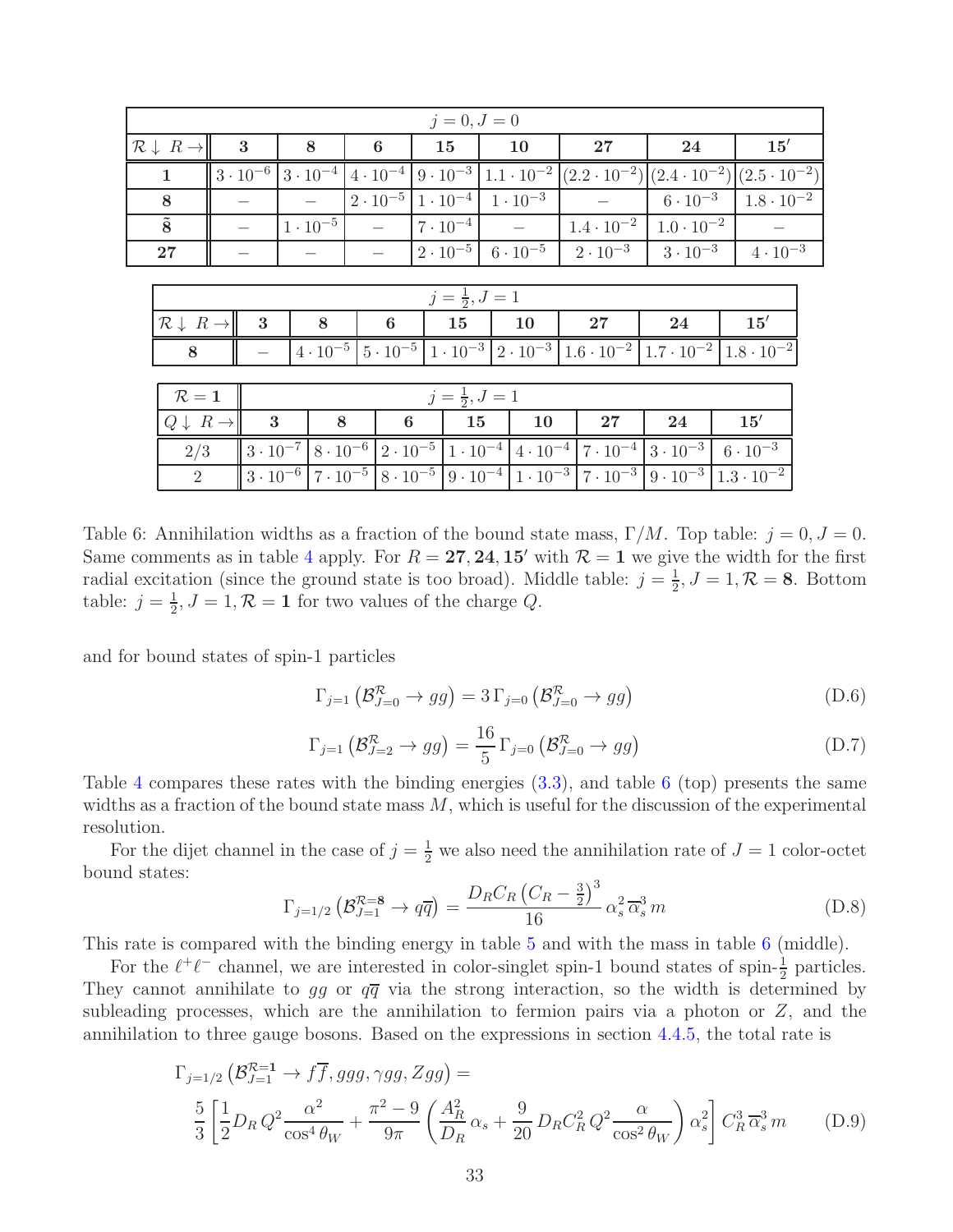These bound states are very narrow:  $\Gamma/|E_b| \ll 1$  for any R. In the context of experimental resolution, the widths are presented as a fraction of  $M$  in table [6](#page-33-0) (bottom).

## References

- <span id="page-34-0"></span>[1] V. S. Fadin and V. A. Khoze, "Threshold behavior of the cross-section for the production of t quarks in  $e^+e^-$  annihilation," Pis'ma Zh. Eksp. Teor. Fiz. 46 (1987) 417. [JETP Lett.](http://www.jetpletters.ac.ru/ps/1234/article_18631.shtml) 46 (1987) 525.
- [2] J. H. Kühn and P. Zerwas, "The toponium scenario," *[Phys. Rept.](http://dx.doi.org/10.1016/0370-1573(88)90075-0)* **167** (1988) 321.
- [3] M. J. Strassler and M. E. Peskin, "The heavy top quark threshold: QCD and the Higgs," Phys. Rev. D 43 [\(1991\) 1500.](http://dx.doi.org/10.1103/PhysRevD.43.1500)
- <span id="page-34-1"></span>[4] G. Pancheri, J. Revol, and C. Rubbia, "Precise measurement of the toponium mass from the observation of its two photon decay at the LHC," *[Phys. Lett.](http://dx.doi.org/10.1016/0370-2693(92)91822-Q)*  $\bf{B}$  **277** (1992) 518.
- <span id="page-34-2"></span>[5] Y. Kats and M. D. Schwartz, "Annihilation decays of bound states at the LHC," JHEP 1004 [\(2010\) 016,](http://dx.doi.org/10.1007/JHEP04(2010)016) [arXiv:0912.0526 \[hep-ph\]](http://arxiv.org/abs/0912.0526).
- <span id="page-34-3"></span>[6] D. Kahawala and Y. Kats, "Distinguishing spins at the LHC using bound state signals," JHEP 1109 [\(2011\) 099,](http://dx.doi.org/10.1007/JHEP09(2011)099) [arXiv:1103.3503 \[hep-ph\]](http://arxiv.org/abs/1103.3503).
- <span id="page-34-4"></span>[7] M. Drees and M. M. Nojiri, "Proposed new signal for scalar top-squark bound-state production," *[Phys. Rev. Lett.](http://dx.doi.org/10.1103/PhysRevLett.72.2324)* **72** (1994) 2324, [arXiv:hep-ph/9310209](http://arxiv.org/abs/hep-ph/9310209).
- [8] M. Drees and M. M. Nojiri, "Production and decay of scalar top squarkonium bound states," Phys. Rev. **D** 49 [\(1994\) 4595,](http://dx.doi.org/10.1103/PhysRevD.49.4595) arXiv: hep-ph/9312213.
- [9] E. Chikovani, V. Kartvelishvili, R. Shanidze, and G. Shaw, "Bound states of two gluinos at the Tevatron and CERN LHC," *Phys. Rev.*  $\bf{D}$  53 [\(1996\) 6653,](http://dx.doi.org/10.1103/PhysRevD.53.6653) arxiv:hep-ph/9602249.
- [10] E. Arik, O. Çakır, S. A. Çetin, and S. Sultansoy, "Fourth generation pseudoscalar quarkonium production and observability at hadron colliders," Phys. Rev. D 66 [\(2002\) 116006,](http://dx.doi.org/10.1103/PhysRevD.66.116006) [arXiv:hep-ph/0208169](http://arxiv.org/abs/hep-ph/0208169).
- <span id="page-34-6"></span>[11] K. Cheung and W.-Y. Keung, "Split supersymmetry, stable gluino, and gluinonium," Phys. Rev. D 71 [\(2005\) 015015,](http://dx.doi.org/10.1103/PhysRevD.71.015015) [arXiv:hep-ph/0408335](http://arxiv.org/abs/hep-ph/0408335).
- [12] E. Bouhova-Thacker, V. Kartvelishvili, and A. Small, "Search for gluino-gluino bound states," [Nucl. Phys. Proc. Suppl.](http://dx.doi.org/10.1016/j.nuclphysbps.2004.04.148) 133 (2004) 122.
- [13] E. Bouhova-Thacker, V. Kartvelishvili, and A. Small, "Search for gluino-gluino bound states with ATLAS," [Nucl. Phys. Proc. Suppl.](http://dx.doi.org/10.1016/j.nuclphysbps.2005.08.059)  $152$  (2006) 300.
- [14] P. Bussey, T. Coughlin, J. R. Forshaw, and A. Pilkington, "Central exclusive production of longlived gluinos at the LHC," JHEP  $0611$  [\(2006\) 027,](http://dx.doi.org/10.1088/1126-6708/2006/11/027) [arXiv:hep-ph/0607264](http://arxiv.org/abs/hep-ph/0607264).
- <span id="page-34-5"></span>[15] S. P. Martin, "Diphoton decays of stoponium at the Large Hadron Collider," Phys. Rev. **D 77** [\(2008\) 075002,](http://dx.doi.org/10.1103/PhysRevD.77.075002) [arXiv:0801.0237 \[hep-ph\]](http://arxiv.org/abs/0801.0237).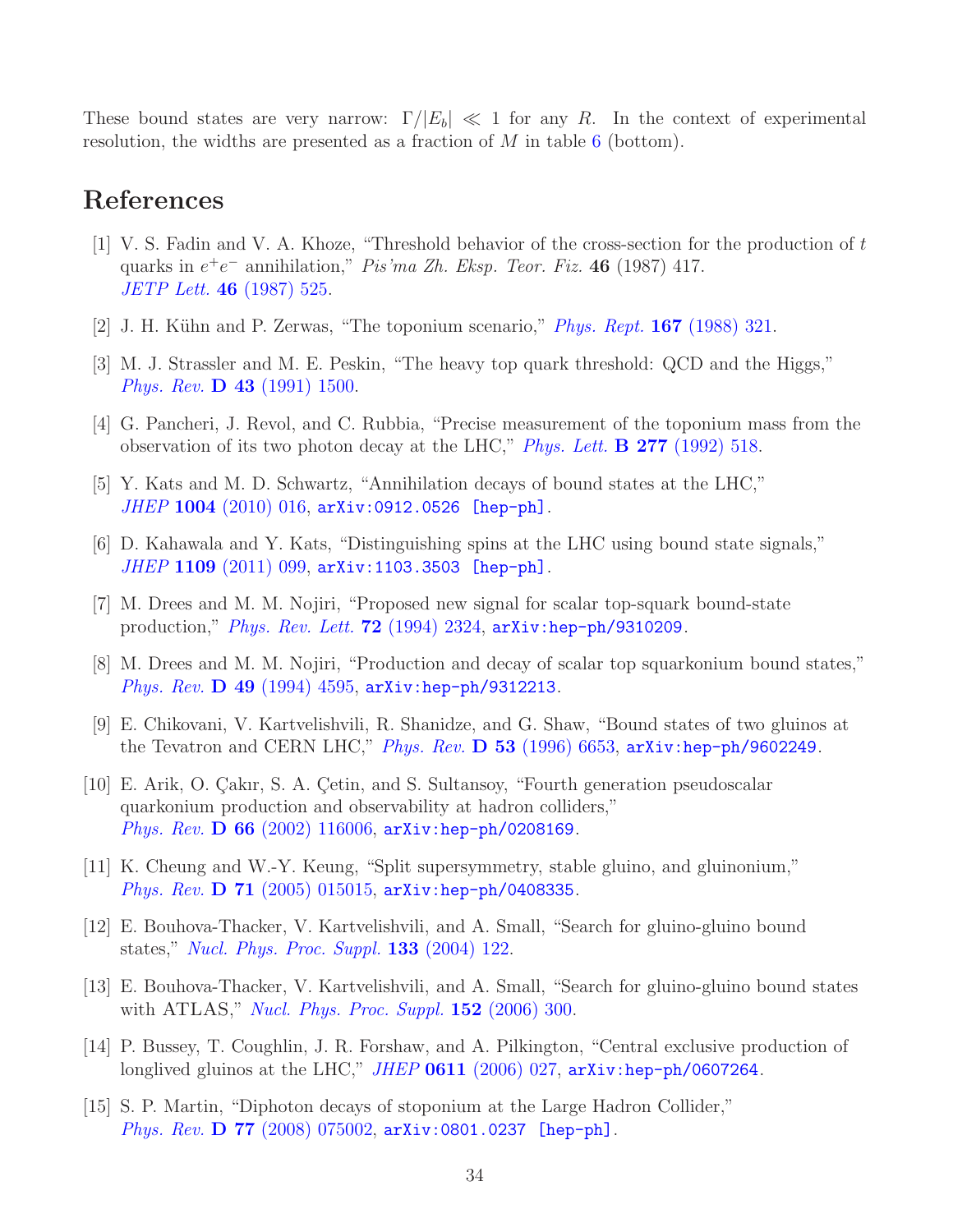- <span id="page-35-8"></span>[16] C. Kim and T. Mehen, "Color octet scalar bound states at the LHC," *Phys. Rev.* **D** 79 [\(2009\) 035011,](http://dx.doi.org/10.1103/PhysRevD.79.035011)  $arXiv:0812.0307$  [hep-ph].
- <span id="page-35-7"></span>[17] M. R. Kauth, J. H. Kühn, P. Marquard, and M. Steinhauser, "Gluinonia: Energy levels, production and decay," [Nucl. Phys.](http://dx.doi.org/10.1016/j.nuclphysb.2010.01.019) **B** 831 (2010) 285,  $arXiv:0910.2612$  [hep-ph].
- <span id="page-35-0"></span>[18] V. Barger, M. Ishida, and W.-Y. Keung, "Searching for stoponium along with the Higgs boson," *[Phys. Rev. Lett.](http://dx.doi.org/10.1103/PhysRevLett.108.081804)* **108** (2012) 081804,  $\text{arXiv:1110.2147}$  [hep-ph].
- <span id="page-35-1"></span>[19] F. Wilczek and A. Zee, "Possible new species of quarks and hadrons," Phys. Rev. D 16 [\(1977\) 860.](http://dx.doi.org/10.1103/PhysRevD.16.860)
- [20] C. Dover, T. Gaisser, and G. Steigman, "Cosmological constraints on new stable hadrons," [Phys. Rev. Lett.](http://dx.doi.org/10.1103/PhysRevLett.42.1117) 42 (1979) 1117.
- [21] D. Lust, E. Papantonopoulos, K. Streng, and G. Zoupanos, "Phenomenology of high colour fermions," *[Nucl. Phys.](http://dx.doi.org/10.1016/0550-3213(86)90201-4)* **B** 268 (1986) 49.
- <span id="page-35-9"></span>[22] G. V. Borisov, Yu. F. Pirogov, and K. R. Rudakov, "Pair production of exotic particles at  $\overline{p}$  p colliding beams," Z. Phys. **C 36** [\(1987\) 217.](http://dx.doi.org/10.1007/BF01579137)
- <span id="page-35-12"></span>[23] R. Chivukula, M. Golden, and E. H. Simmons, "Six jet signals of highly colored fermions," [Phys. Lett.](http://dx.doi.org/10.1016/0370-2693(91)91915-I) B 257 (1991) 403.
- <span id="page-35-10"></span>[24] R. Chivukula, M. Golden, and E. H. Simmons, "Multi-jet physics at hadron colliders," [Nucl. Phys.](http://dx.doi.org/10.1016/0550-3213(91)90235-P) B 363 (1991) 83.
- <span id="page-35-11"></span>[25] E. Del Nobile, R. Franceschini, D. Pappadopulo, and A. Strumia, "Minimal matter at the Large Hadron Collider," [Nucl. Phys.](http://dx.doi.org/10.1016/j.nuclphysb.2009.10.004) **B** 826 (2010) 217,  $arXiv:0908.1567$  [hep-ph].
- [26] F. del Aguila, J. de Blas, and M. Pérez-Victoria, "Electroweak limits on general new vector bosons," JHEP 09 [\(2010\) 033,](http://dx.doi.org/10.1007/JHEP09(2010)033) [arXiv:1005.3998 \[hep-ph\]](http://arxiv.org/abs/1005.3998).
- [27] T. Han, I. Lewis, and Z. Liu, "Colored resonant signals at the LHC: largest rate and simplest topology,"  $JHEP$  12 [\(2010\) 085,](http://dx.doi.org/10.1007/JHEP12(2010)085)  $arXiv:1010.4309$  [hep-ph].
- <span id="page-35-2"></span>[28] J. Kumar, A. Rajaraman, and B. Thomas, "Higher representations and multijet resonances at the LHC," Phys. Rev. D 84 [\(2011\) 115005,](http://dx.doi.org/10.1103/PhysRevD.84.115005)  $arXiv:1108.3333$  [hep-ph].
- <span id="page-35-4"></span>[29] V. D. Barger et al., "Superheavy quarkonium production and decays: A new Higgs signal," Phys. Rev. D 35 [\(1987\) 3366.](http://dx.doi.org/10.1103/PhysRevD.35.3366) Erratum ibid. D 38 (1988) 1632.
- <span id="page-35-5"></span>[30] R. Slansky, "Group theory for unified model building," [Phys. Rept.](http://dx.doi.org/10.1016/0370-1573(81)90092-2) 79 (1981) 1.
- [31] R. W. Cutler III and T. W. Kephart, "A relation between anomaly coefficients and the group  $G_2$ ," [J. Math. Phys.](http://dx.doi.org/10.1063/1.533239) 41 (2000) 2295.
- <span id="page-35-6"></span>[32] M. S. M. Wesslén, "Tensor product decompositions for su(3) of an irreducible representation with itself and with its conjugate," [J. Phys.: Conf. Ser.](http://dx.doi.org/10.1088/1742-6596/175/1/012015)  $175$  (2009) 012015.
- <span id="page-35-3"></span>[33] T. Hemmick et al., "Search for low-Z nuclei containing massive stable particles," Phys. Rev. D 41 [\(1990\) 2074.](http://dx.doi.org/10.1103/PhysRevD.41.2074)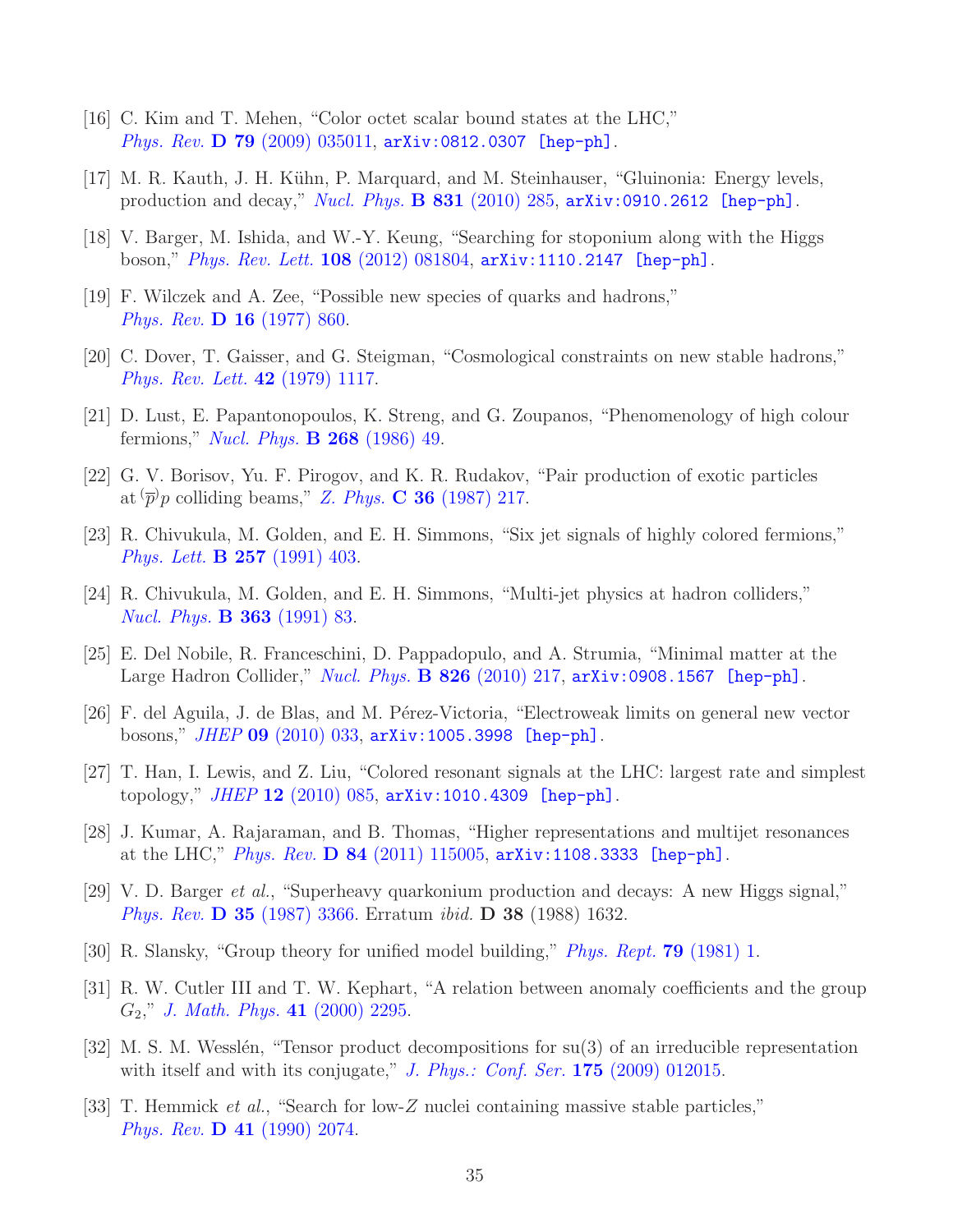- <span id="page-36-0"></span>[34] CDF collaboration, "First search for multijet resonances in  $\sqrt{s} = 1.96$  TeV  $p\bar{p}$  collisions," [Phys. Rev. Lett.](http://dx.doi.org/10.1103/PhysRevLett.107.042001) 107 (2011) 042001, [arXiv:1105.2815 \[hep-ex\]](http://arxiv.org/abs/1105.2815).
- [35] CDF collaboration, "Search for a new hadronic resonance using jet ensembles with CDF," [CDF Note 10256](http://www-cdf.fnal.gov/physics/exotic/r2a/20110203.multijets/) (2010).
- <span id="page-36-1"></span>[36] C. Seitz, "Search for hadronic resonance in multijet final states with the CDF detector," MSc Thesis, [FERMILAB-MASTERS-2011-01 \(2011\).](http://lss.fnal.gov/archive/masters/fermilab-masters-2011-01.shtml)
- <span id="page-36-2"></span>[37] ATLAS collaboration, "Search for massive coloured scalars with the ATLAS detector in four-jet final states using 4.6 fb<sup>-1</sup> of  $\sqrt{s} = 7$  TeV proton-proton collision data," [ATLAS-CONF-2012-110](http://cdsweb.cern.ch/record/1472711) (2012).
- <span id="page-36-3"></span>[38] ATLAS collaboration, "Search for massive colored scalars in four-jet final states in  $\sqrt{s}$  = 7 TeV proton-proton collisions with the ATLAS detector," [Eur. Phys. J.](http://dx.doi.org/10.1140/epjc/s10052-011-1828-6) C 71 (2011) 1828,  $arXiv:1110.2693$  [hep-ex].
- <span id="page-36-4"></span>[39] CMS collaboration, "Search for pair-produced dijet resonances in events with four high  $p_T$ jets in *pp* collisions at  $\sqrt{s} = 7$  TeV," [CMS PAS EXO-11-016](http://cdsweb.cern.ch/record/1416058) (2012).
- <span id="page-36-5"></span>[40] CMS collaboration, "Search for three-jet resonances in pp collisions at  $\sqrt{s} = 7$  TeV," [arXiv:1208.2931 \[hep-ex\]](http://arxiv.org/abs/1208.2931).
- <span id="page-36-6"></span>[41] D. Duggan, for the CMS collaboration, "Searches for new physics in multijet final states at CMS," [slides of a talk](https://indico.cern.ch/getFile.py/access?contribId=9&resId=0&materialId=slides&confId=186375) given at Hot Topics at Colliders: Exploring Hints of New Physics, Princeton, NJ, USA, April 2012.
- <span id="page-36-7"></span>[42] CMS collaboration, "Search for three-jet resonances in pp collisions at  $\sqrt{s} = 7$  TeV," [Phys. Rev. Lett.](http://dx.doi.org/10.1103/PhysRevLett.107.101801) 107 (2011) 101801, [arXiv:1107.3084 \[hep-ex\]](http://arxiv.org/abs/1107.3084).
- <span id="page-36-9"></span>[43] P. W. Graham, K. Howe, S. Rajendran, and D. Stolarski, "New measurements with stopped particles at the LHC," Phys.Rev. D86 [\(2012\) 034020,](http://dx.doi.org/10.1103/PhysRevD.86.034020) [arXiv:1111.4176 \[hep-ph\]](http://arxiv.org/abs/1111.4176).
- <span id="page-36-10"></span>[44] CMS collaboration, "Search for heavy stable charged particles in pp collisions at  $\sqrt{s} = 7$  TeV," [CMS PAS EXO-11-022](http://cdsweb.cern.ch/record/1370057) (2011).
- <span id="page-36-11"></span>[45] ATLAS collaboration, "Search for charged long-lived heavy particles with the ATLAS Experiment at the LHC," [ATLAS-CONF-2012-022](http://cdsweb.cern.ch/record/1430731) (2012).
- <span id="page-36-12"></span>[46] B. A. Dobrescu, private communication (2012).
- <span id="page-36-13"></span>[47] V. S. Fadin, V. A. Khoze, and T. Sjöstrand, "On the threshold behaviour of heavy top production," Z. Phys. C 48 [\(1990\) 613.](http://dx.doi.org/10.1007/BF01614696)
- <span id="page-36-8"></span>[48] CMS collaboration, "Search for microscopic black holes in pp collisions at  $\sqrt{s} = 7$  TeV," JHEP 04 [\(2012\) 061,](http://dx.doi.org/10.1007/JHEP04(2012)061) [arXiv:1202.6396 \[hep-ex\]](http://arxiv.org/abs/1202.6396).
- <span id="page-36-14"></span>[49] S. P. Martin and J. E. Younkin, "Radiative corrections to stoponium annihilation decays," Phys. Rev. **D 80** [\(2009\) 035026,](http://dx.doi.org/10.1103/PhysRevD.80.035026) [arXiv:0901.4318 \[hep-ph\]](http://arxiv.org/abs/0901.4318).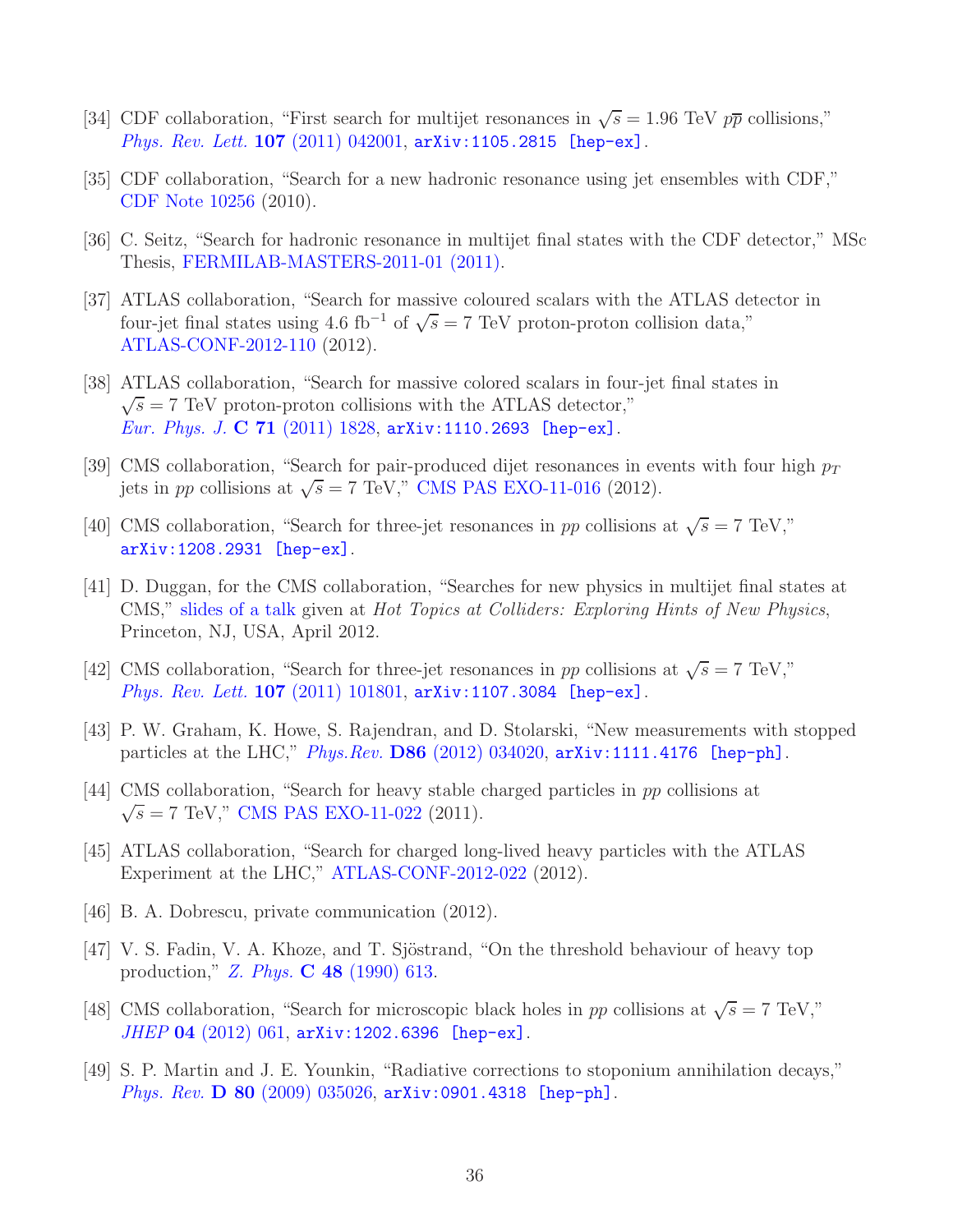- <span id="page-37-0"></span>[50] J. E. Younkin and S. P. Martin, "QCD corrections to stoponium production at hadron colliders," *Phys. Rev.* **D** 81 [\(2010\) 055006,](http://dx.doi.org/10.1103/PhysRevD.81.055006)  $\text{arXiv:0912.4813}$  [hep-ph].
- <span id="page-37-1"></span>[51] K. Hagiwara and H. Yokoya, "Bound-state effects on gluino-pair production at hadron colliders,"  $JHEP$  10 [\(2009\) 049,](http://dx.doi.org/10.1088/1126-6708/2009/10/049)  $arXiv:0909.3204$  [hep-ph].
- <span id="page-37-5"></span>[52] A. D. Martin, W. J. Stirling, R. S. Thorne, and G. Watt, "Parton distributions for the LHC," [Eur. Phys. J.](http://dx.doi.org/10.1140/epjc/s10052-009-1072-5) C  $63$  (2009) 189, [arXiv:0901.0002 \[hep-ph\]](http://arxiv.org/abs/0901.0002).
- <span id="page-37-2"></span>[53] ATLAS collaboration, "Search for extra dimensions in the diphoton channel using 4.9 fb<sup>−</sup><sup>1</sup> of proton-proton collisions recorded at  $\sqrt{s} = 7$  TeV with the ATLAS detector," [ATLAS-CONF-2012-087](http://cdsweb.cern.ch/record/1460399) (2012).
- <span id="page-37-4"></span>[54] CMS collaboration, "Search for Randall-Sundrum gravitons decaying into two photons in 7 TeV pp collisions with the CMS detector," [CMS PAS EXO-10-019](http://cdsweb.cern.ch/record/1350261) (2011).
- <span id="page-37-3"></span>[55] CMS collaboration, "Search for extra dimensions in the diphoton final state at the Large Hadron Collider," [CMS PAS EXO-11-038](http://cdsweb.cern.ch/record/1376706) (2011).
- <span id="page-37-6"></span>[56] CMS collaboration, "Search for signatures of extra dimensions in the diphoton mass spectrum at the Large Hadron Collider,"  $arXiv:1112.0688$  [hep-ex].
- <span id="page-37-7"></span>[57] ATLAS collaboration, "Search for production of resonant states in the photon-jet mass distribution using pp collisions at  $\sqrt{s} = 7$  TeV collected by the ATLAS detector," [Phys. Rev. Lett.](http://dx.doi.org/10.1103/PhysRevLett.108.211802) 108 (2012) 211802, [arXiv:1112.3580 \[hep-ex\]](http://arxiv.org/abs/1112.3580).
- <span id="page-37-8"></span>[58] N. D. Christensen and C. Duhr, "FeynRules – Feynman rules made easy," [Comput. Phys. Commun.](http://dx.doi.org/10.1016/j.cpc.2009.02.018) 180 (2009) 1614, [arXiv:0806.4194 \[hep-ph\]](http://arxiv.org/abs/0806.4194). See also <http://feynrules.irmp.ucl.ac.be/>.
- <span id="page-37-9"></span>[59] C. Degrande, C. Duhr, B. Fuks, D. Grellscheid, O. Mattelaer, and T. Reiter, "UFO - The Universal FeynRules Output," [Comput.Phys.Commun.](http://dx.doi.org/10.1016/j.cpc.2012.01.022) 183 (2012) 1201, [arXiv:1108.2040 \[hep-ph\]](http://arxiv.org/abs/1108.2040).
- <span id="page-37-10"></span>[60] J. Alwall, M. Herquet, F. Maltoni, O. Mattelaer, and T. Stelzer, "MADGRAPH 5: Going beyond," JHEP 1106 [\(2011\) 128,](http://dx.doi.org/10.1007/JHEP06(2011)128) [arXiv:1106.0522 \[hep-ph\]](http://arxiv.org/abs/1106.0522).
- <span id="page-37-11"></span>[61] T. Sjöstrand, S. Mrenna, and P. Skands, "A Brief Introduction to PYTHIA 8.1," [Comput. Phys. Commun.](http://dx.doi.org/10.1016/j.cpc.2008.01.036) 178 (2008) 852, [arXiv:0710.3820 \[hep-ph\]](http://arxiv.org/abs/0710.3820). See also <http://home.thep.lu.se/~torbjorn/Pythia.html>.
- <span id="page-37-12"></span>[62] ATLAS collaboration, "Search for new physics in the dijet mass distribution using 1 fb<sup>−</sup><sup>1</sup> of pp collision data at  $\sqrt{s} = 7$  TeV collected by the ATLAS detector," [Phys. Lett.](http://dx.doi.org/10.1016/j.physletb.2012.01.035) **B 708** (2012) 37, arXiv: 1108.6311 [hep-ex].
- <span id="page-37-13"></span>[63] M. Beneke, P. Falgari, and C. Schwinn, "Soft radiation in heavy-particle pair production: all-order colour structure and two-loop anomalous dimension," [Nucl. Phys.](http://dx.doi.org/10.1016/j.nuclphysb.2009.11.004) B 828 (2010) 69, [arXiv:0907.1443 \[hep-ph\]](http://arxiv.org/abs/0907.1443).
- <span id="page-37-14"></span>[64] CDF collaboration, "Search for new particles decaying into dijets in proton-antiproton collisions at  $\sqrt{s} = 1.96$  TeV," Phys. Rev. D 79 [\(2009\) 112002,](http://dx.doi.org/10.1103/PhysRevD.79.112002) [arXiv:0812.4036 \[hep-ex\]](http://arxiv.org/abs/0812.4036).